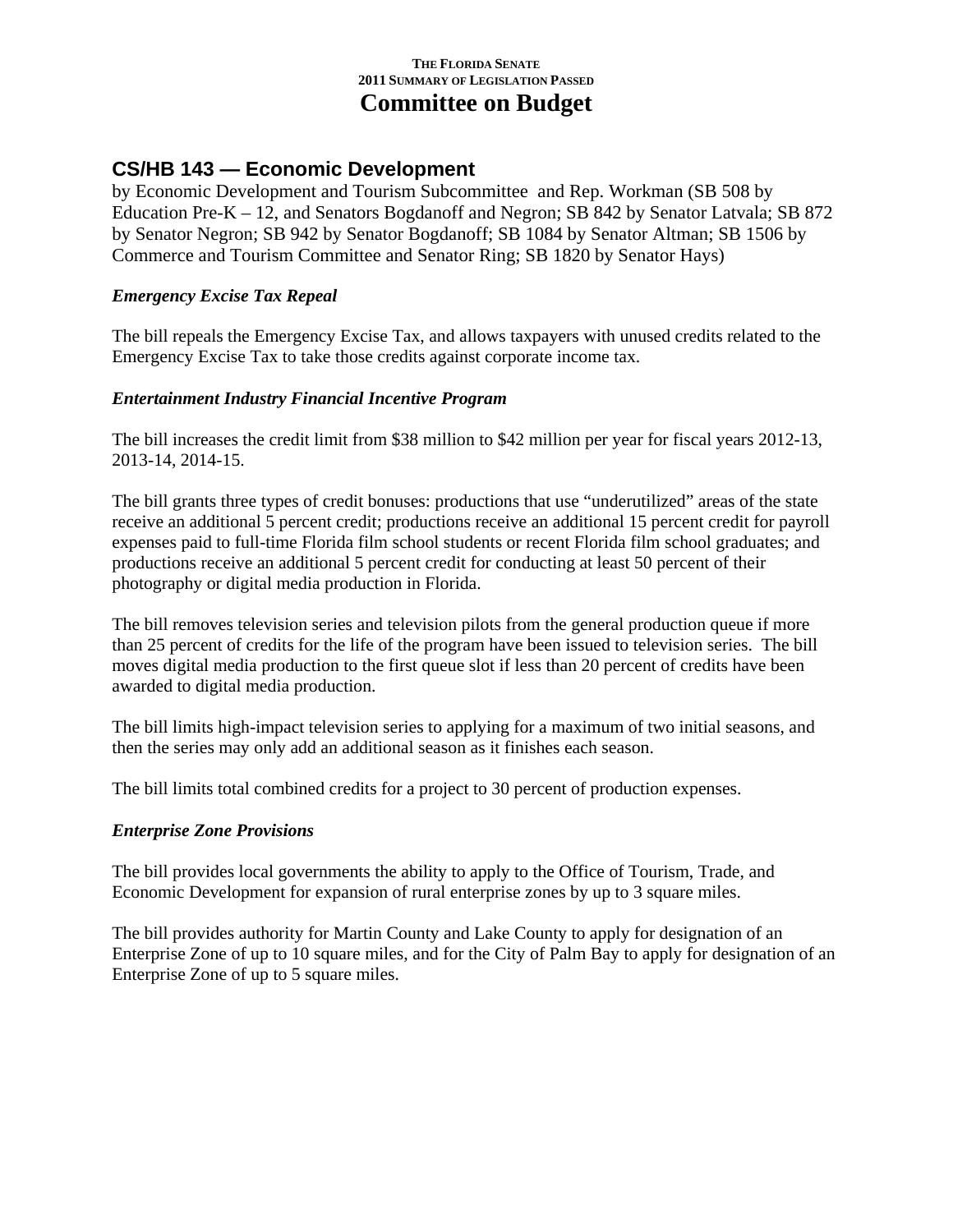### *Single Sales Factor Apportionment*

The bill permits companies that make \$250 million in qualified expenditures within Florida over a two-year period, beginning no earlier than July 1, 2011, to use a single sales factor formula in order to apportion their taxable income for Florida corporate income tax purposes.

In order to qualify, the company must notify the Office of Tourism, Trade, and Economic Development of the company's intent to begin making qualifying expenditures, and the company must complete its expenditures and apply for approval within 2 years.

### *Spaceflight Tax Credits*

The bill creates corporate income tax incentives for businesses engaged in spaceflight activities within Florida. The program creates two corporate tax credits and is time-limited – no credit may be approved after October 1, 2017. In order to qualify for a credit, the business must engage in:

- the design, manufacture, testing, or assembly of space vehicles;
- providing services related to spaceflight launch, payload processing, or reentry;
- providing spaceflight payload;
- providing launch or reentry vehicles for space tourists; or
- providing the administrative support for such businesses.

In order to obtain a credit, a qualifying company must apply to the Office of Tourism, Trade, and Economic Development and be approved. The total amount that may be approved for all credits, for all years is \$10 million.

The first incentive is a corporate tax credit equal to 50 percent of the business's corporate income tax liability in a given year. This credit cannot be transferred and is limited to \$3 million for all years. The second incentive allows a business with a net operating loss to convert the net operating loss into a credit that can be sold to third parties. The total credit amount is limited to \$7 million for all years. A certified spaceflight business may be approved for both incentives, but not in the same year.

#### *Research and Development Credits*

The bill provides an annual corporate income tax credit for expenses related to research and development in Florida. The taxpayer must have also received the related federal credit for research and development on the same expenses. The Florida credit is equal to 10 percent of the excess of the current year's expenses over the corporation's average research and development expenses for the prior 4 years. The total annual amount of credit authorized is \$9 million.

#### *Sales Tax Holiday*

The bill provides that no sales and use tax will be collected on the sale of books, clothing, wallets, or certain bags having a selling price of \$75 or less during the 3-day period beginning 12:01 a.m., Friday, August 12, 2011, through 11:59 p.m., Sunday, August 14, 2011. The bill also provides that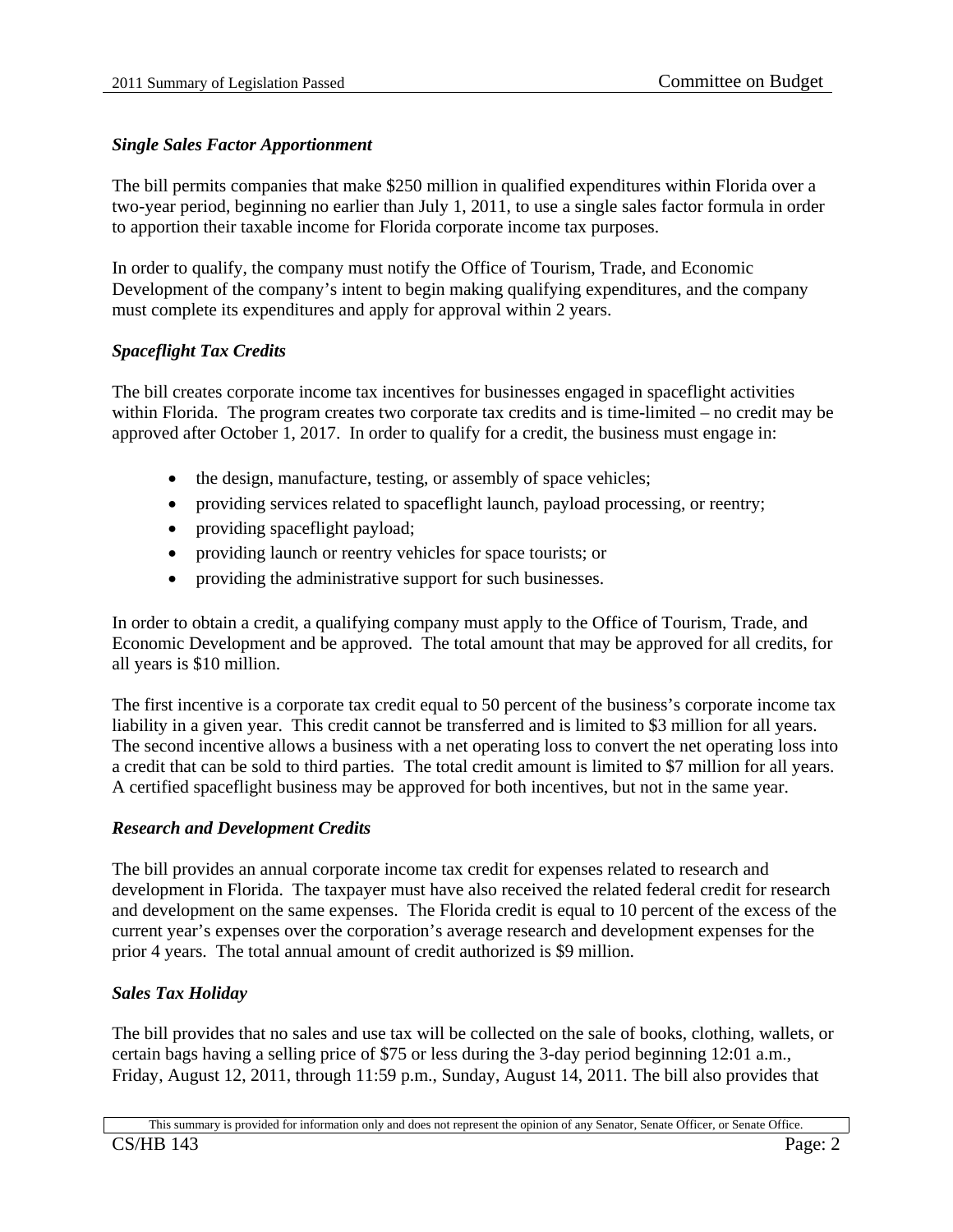no sales and use tax shall be collected on sales of certain school supplies having a selling price of \$15 or less per item during that same period of time. The temporary exemption does not apply to sales within theme parks, public lodgings or airports, as defined by statute.

#### *Special Impact Estimating Conferences*

The bill provides for the creation of special impact estimating conferences, which will require the appointment of 4 principals each time a special impact session is requested by the President of the Senate or the Speaker of the House of Representatives.

These principals would be one each from the Executive Office of the Governor, the Office of Economic and Demographic Research, Senate professional staff, and House of Representatives professional staff and will be appointed based on their appropriate fiscal expertise in the subject matter of the proposal to be evaluated.

#### *Brownfield Rehabilitation Tax Credits*

The bill increases from \$2 million to \$5 million the corporate income tax credits that are annually available to partially compensate taxpayers who voluntarily clean up dry-cleaning solventcontaminated or brownfield sites.

#### *Florida Defense Support Task Force*

The bill creates the Florida Defense Support Task Force. The task force's mission is to prepare the state to compete in any federal base realignment and closure action, to support the state's position in militarily-related research and development, and to improve the state's military-friendly environment.

#### *Appropriations*

The bill contains four appropriations of nonrecurring General Revenue to the Office of Tourism, Trade and Economic Development for the following purposes:

- \$5 million for the Florida Defense Support Task Force;
- \$15 million for the Innovation Incentive Fund program;
- \$42 million for the Quick Action Closing Fund program; and
- \$10 million for the Institute for the Commercialization of Public Research.

The bill also provides an appropriation to the Department of Revenue for administration of the Sales Tax Holiday.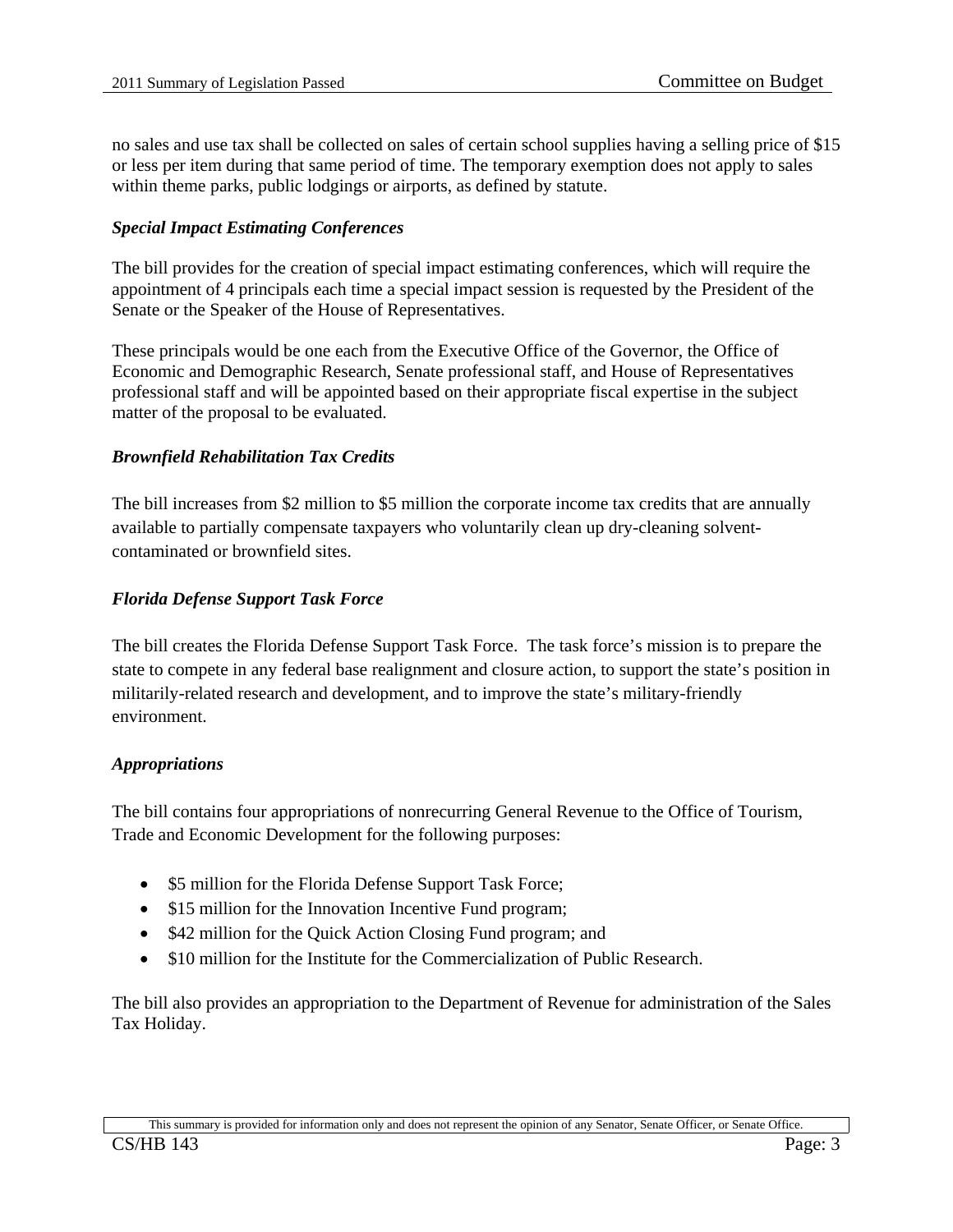If approved by the Governor, except as otherwise provided, these provisions take effect July 1, 2011.

*Vote: Senate 33-3; House 118-0* 

This summary is provided for information only and does not represent the opinion of any Senator, Senate Officer, or Senate Office.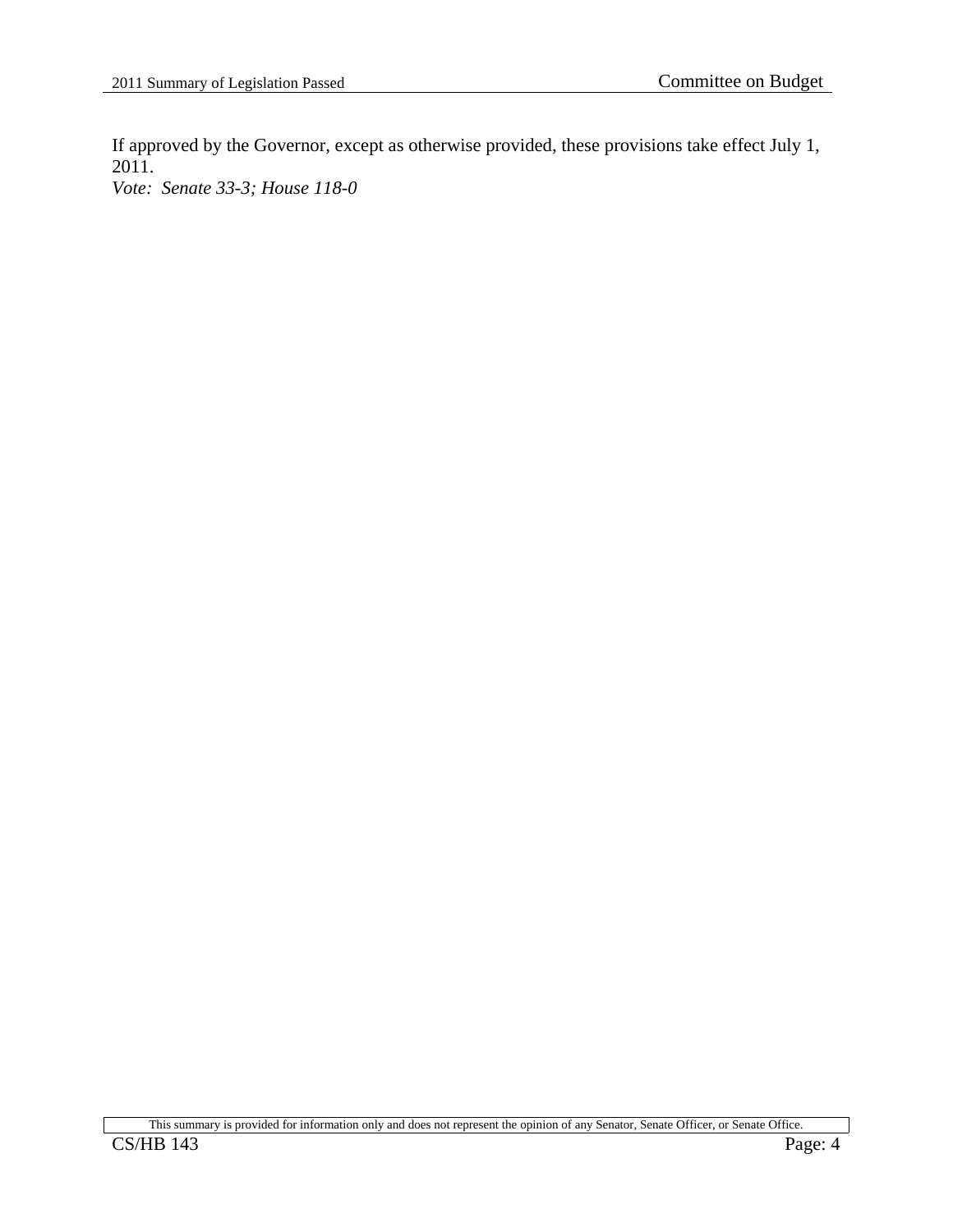## **CS/HB 641 — Tax Administration**

by Finance and Tax Committee and Reps. Mayfield and others (SB 2044 by Budget Subcommittee on Finance and Tax and Senators Alexander and Bogdanoff)

#### *Estate Tax Filing Requirement*

The bill extends until December 31, 2012, the period during which Florida estates do not need to file a return if they have no estate tax liability.

#### *Beverage and Tobacco Wholesaler Reports*

The bill requires sellers of alcoholic beverage or tobacco products to file annual information reports with the Department of Revenue. The report must be filed electronically, unless the Department waives the electronic filing requirement. If a seller fails to provide the annual report, a \$1,000 penalty is imposed per month for every month the report is not provided, up to a maximum of \$10,000.

If approved by the Governor, these provisions take effect July 1, 2011. *Vote: Senate 39-0; House 88-30*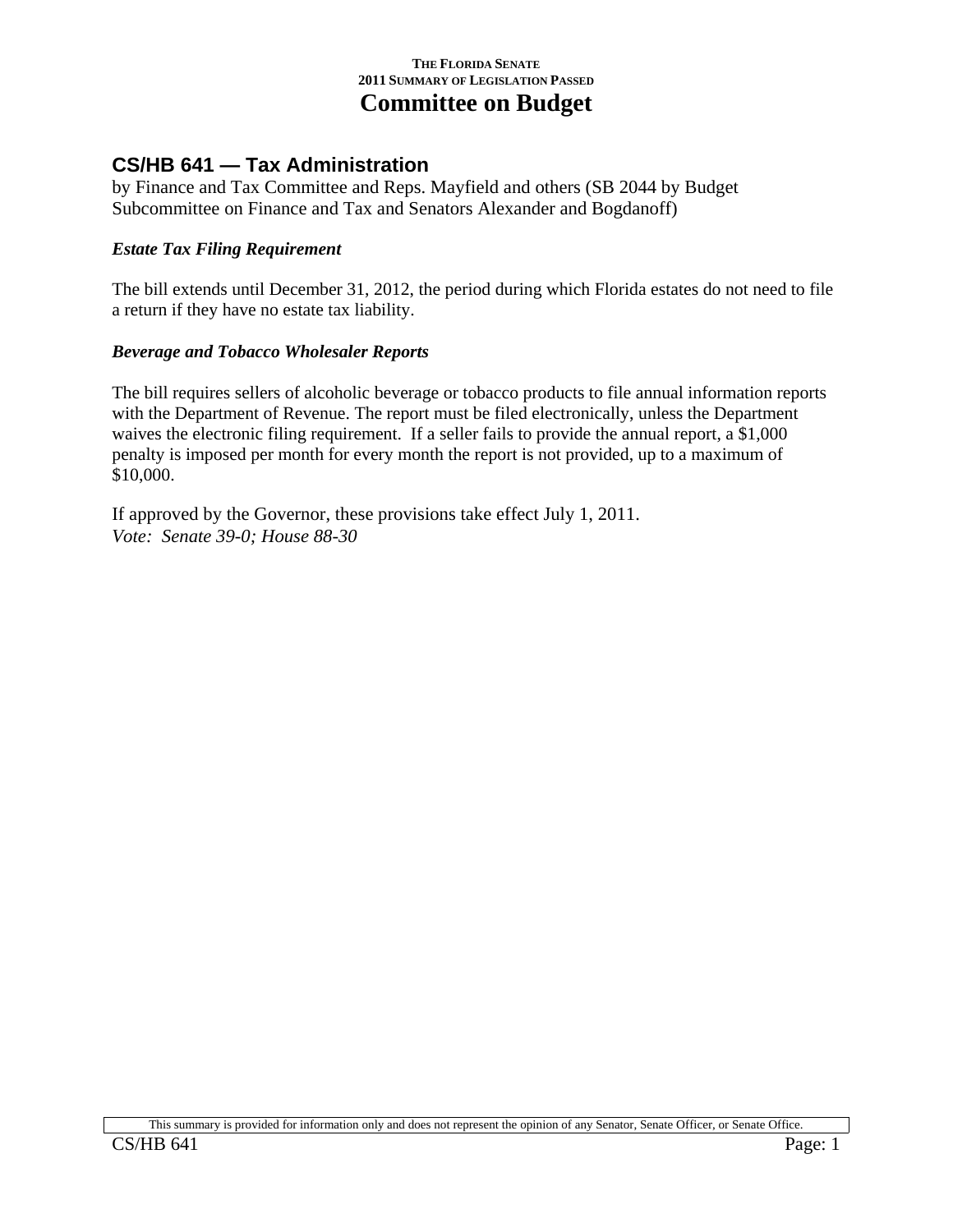# **CS/CS/SB 1292 — Chief Financial Officer**

by Budget Committee, Governmental Oversight and Accountability Committee, and Senator Alexander

The bill provides for the following:

- Beginning October 1, 2011, the Chief Financial Officer (CFO) will begin conducting workshops with state agencies, local governments, educational entities, and entities of higher education to gather information for the development of a uniform chart of accounts.
- The CFO will provide to the state agencies, local governments, educational entities and entities of higher education a draft chart of accounts by July 1, 2013.
- The CFO shall accept comments and input from state agencies, local governments, educational entities, and entities of higher education regarding the draft chart of accounts through November 1, 2013.
- By January 15, 2014, the CFO will present a report to the Governor, President of the Senate, and the Speaker of the House of Representatives recommending a uniform chart of accounts, which requires specific enterprise-wide information related to revenues and expenditures of state agencies, local governments, educational entities, and entities of higher education. The report will include the estimated cost of adopting and implementing a uniform enterprise-wide chart of accounts.

If approved by the Governor, these provisions take effect July 1, 2011. *Vote: Senate 38-0; House 118-0*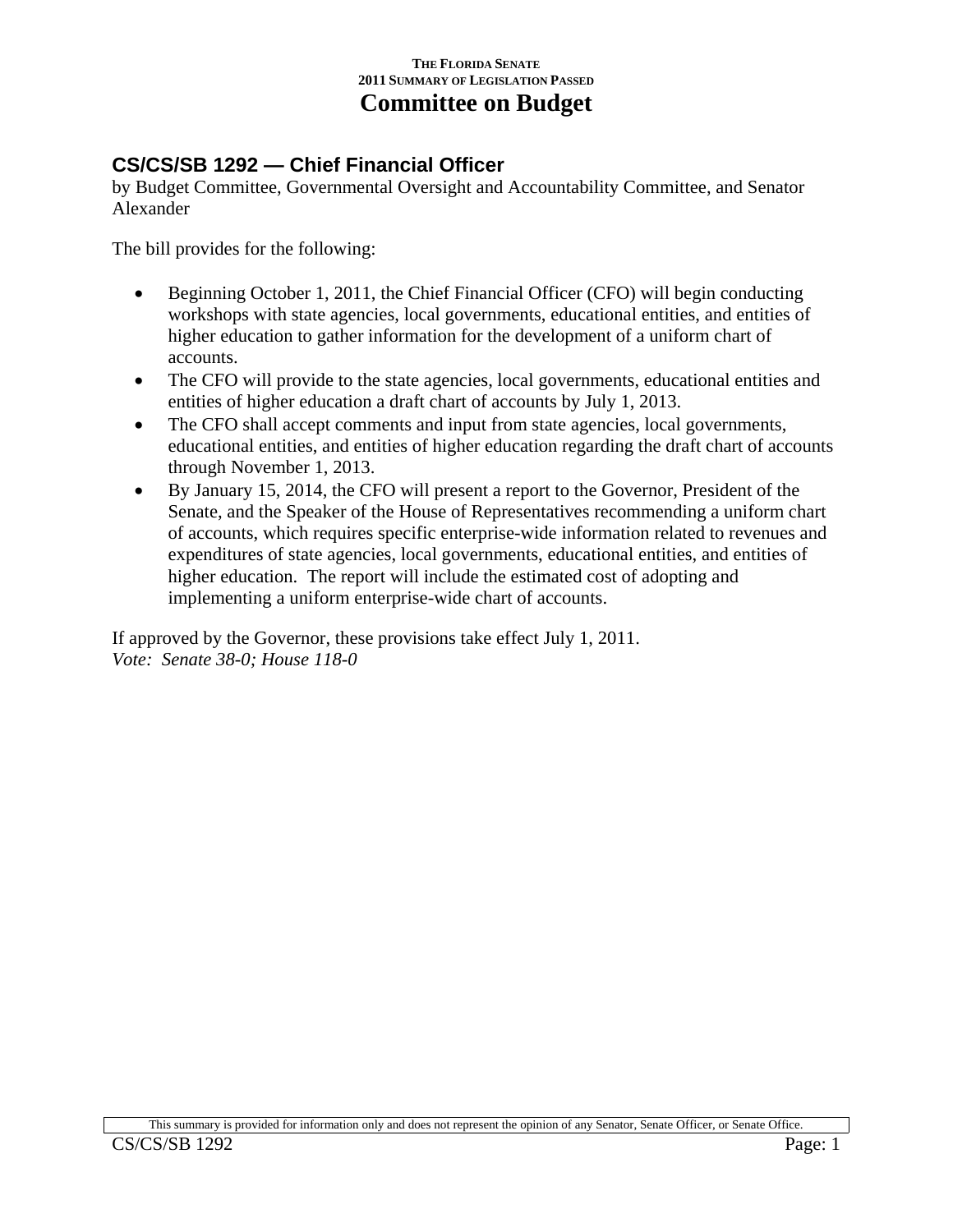# **CS/CS/SB 1314 — State Financial Matters**

by Budget Committee, Governmental Oversight and Accountability Committee, and Senator Alexander

This bill makes agencies more accountable in their contracting practices, and the Legislature more informed about the agencies' actions. Specifically, the bill:

- Defines a new budget category "Lease or lease/purchase of equipment" in s. 216.011, F.S. for the Legislature to better track expenditures.
- Requires each state agency to provide certain contract information in its Legislative Budget Request when granting a concession contract.
- Requires state agencies to identify the specific appropriation in the contract that will be used to make payment for the first year of the contract with a \$5 million threshold, unless the Legislature specifically authorizes otherwise.
- The Act applies to contracts, contract amendments, contract extensions, or contract renewals which are executed on or after July 1, 2011.

If approved by the Governor, these provisions take effect July 1, 2011. *Vote: Senate 37-0; House 117-0*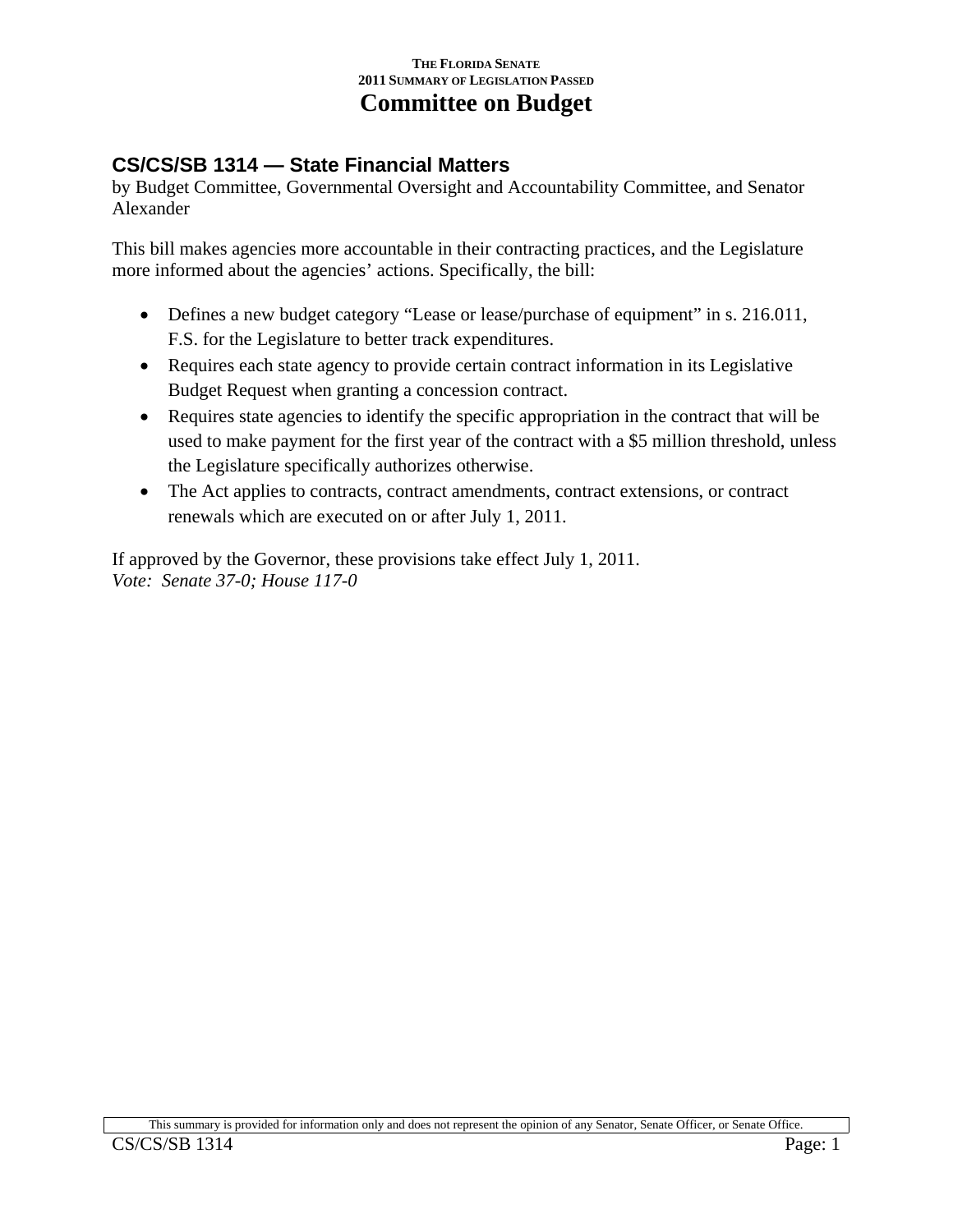### **CS/SB 1738 — State Financial Information**

by Governmental Oversight and Accountability Committee and Senator Alexander

The bill provides for the following:

- Creates the Agency for Enterprise Business Services, which is administratively housed in the Department of Management Services, with the Governor and Cabinet as the agency head.
- Establishes an executive director, appointed by the Governor and the Cabinet with at least three affirmative votes, who must be confirmed by the Senate.
- Provides duties to the new agency including:
	- o Developing the Enterprise Financial Business Services Strategic Plan;
	- o Providing assistance to the Chief Financial Officer in developing recommendations for the uniform chart of accounts;
	- o Serving as a clearinghouse for enterprise information relating to the planning, development, implementation, and evaluation of improvements to enterprise financial business services;
	- o Making recommendations to the Legislature for additional substantive changes required to implement the Enterprise Financial Business Services Strategic Plan including the associated governance structure.

If approved by the Governor, these provisions take effect July 1, 2011. *Vote: Senate 36-0; House 94-24*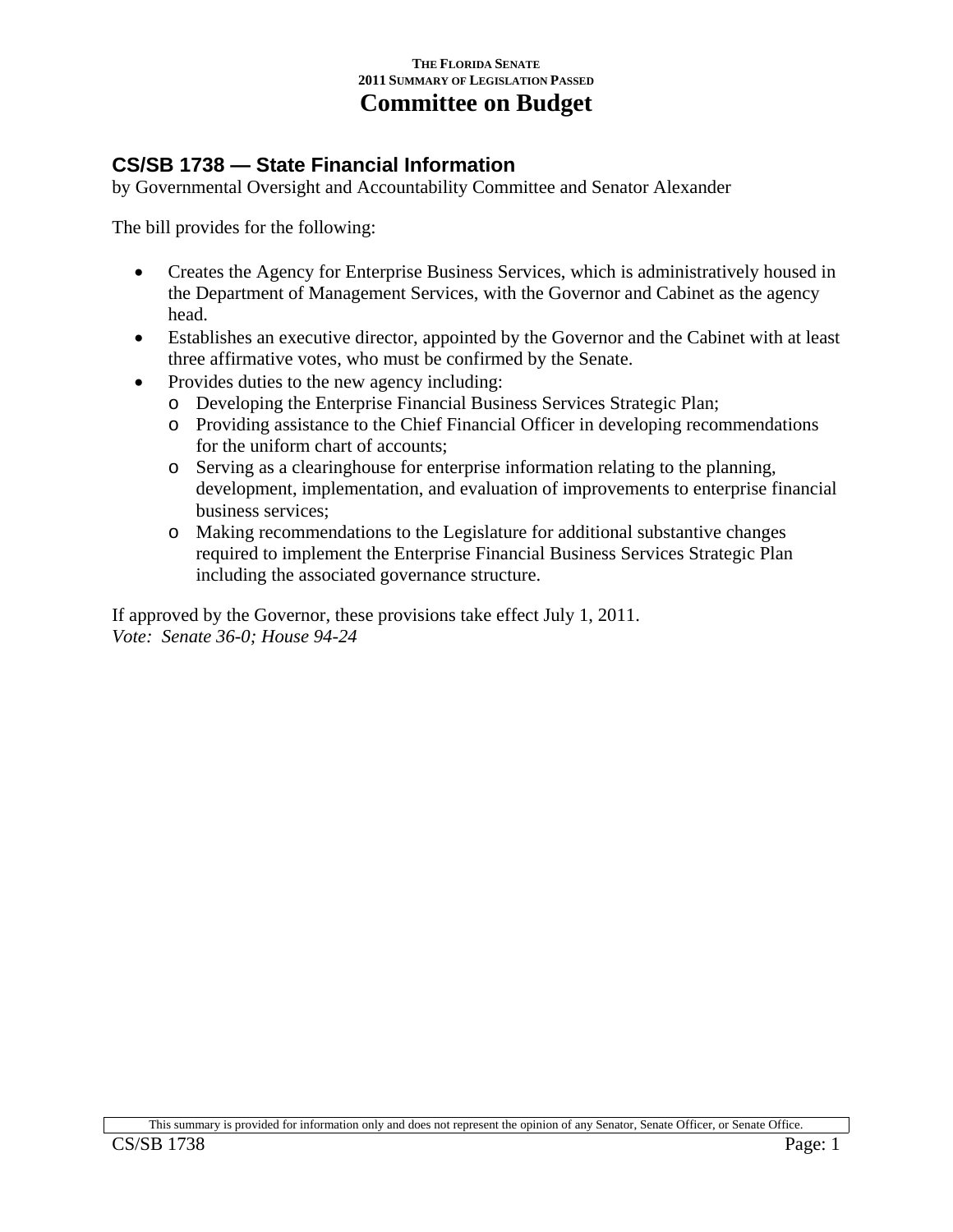# **SB 2002 — Implementing 2011-2012 General Appropriations Act**

by Budget Committee

The bill, relating to implementing appropriations, provides the following substantive modifications for the 2011-2012 fiscal year:

- **Section 1** provides legislative intent that the implementing and administering provisions of this act apply to the General Appropriations Act for FY 2011-2012.
- **Section 2** incorporates the Florida Education Finance Program (FEFP) work papers by reference for the purpose of displaying the calculations used by the Legislature.
- **Section 3** authorizes the transfer of fixed capital outlay appropriations for public schools between appropriation categories upon approval of the Executive Office of the Governor.
- **Section 4** authorizes \$2 million from the Workers' Compensation Administration Trust Fund to be used for the Ready to Work Program.
- **Section 5** authorizes a university board of trustees to expend reserve or carry-forward balances from prior year operational and programmatic appropriations on legislatively approved fixed capital outlay projects authorized for the establishment of a new campus.
- **Section 6** authorizes the Department of Children and Families to allocate funds appropriated for forensic mental health treatment services to the areas of the state with the greatest service demand and capacity, and to allocate Community Based Medicaid Administrative Claiming Program funding in proportion to contributed provider earnings.
- **Section 7** prohibits state agencies from implementing regulations with higher standards than those currently in place until Phase 2 and Phase 3 of the department's Florida Onsite Sewage Nitrogen Reduction Strategies Study is completed.
- **Section 8** extends for one year the repeal date of language that provides the Department of Children and Families flexibility in its organizational structure.
- **Section 9** adopts by reference the document used to display the calculations used by the Legislature in making appropriations for the Low Income Pool, Disproportionate Share Hospital, and Hospital Exemptions Programs.
- **Section 10** provides authority for the Department of Health to transfer funding to the Florida Agricultural and Mechanical University for the Crestview Education Center Project through the budget amendment process.
- **Sections 11 and 12** amends proviso in Specific Appropriation 177 and 182 of the 2011- 2012 General Appropriations Act relating the allocation of budget reductions to specified hospitals.
- **Section 13** prohibits the Department of Health from implementing the onsite sewage treatment and disposal program described in s. 381.0065, F.S., until the department submits a plan to and gets the approval of the Legislative Budget Commission.
- **Section 14** provides that the Department of Corrections and the Department of Juvenile Justice may expend appropriated funds to assist in defraying the costs of impacts incurred by a municipality or county and associated with opening or operating a facility under the authority of the respective department which is located within that municipality or county. The amount that is to be paid under this section for any facility may not exceed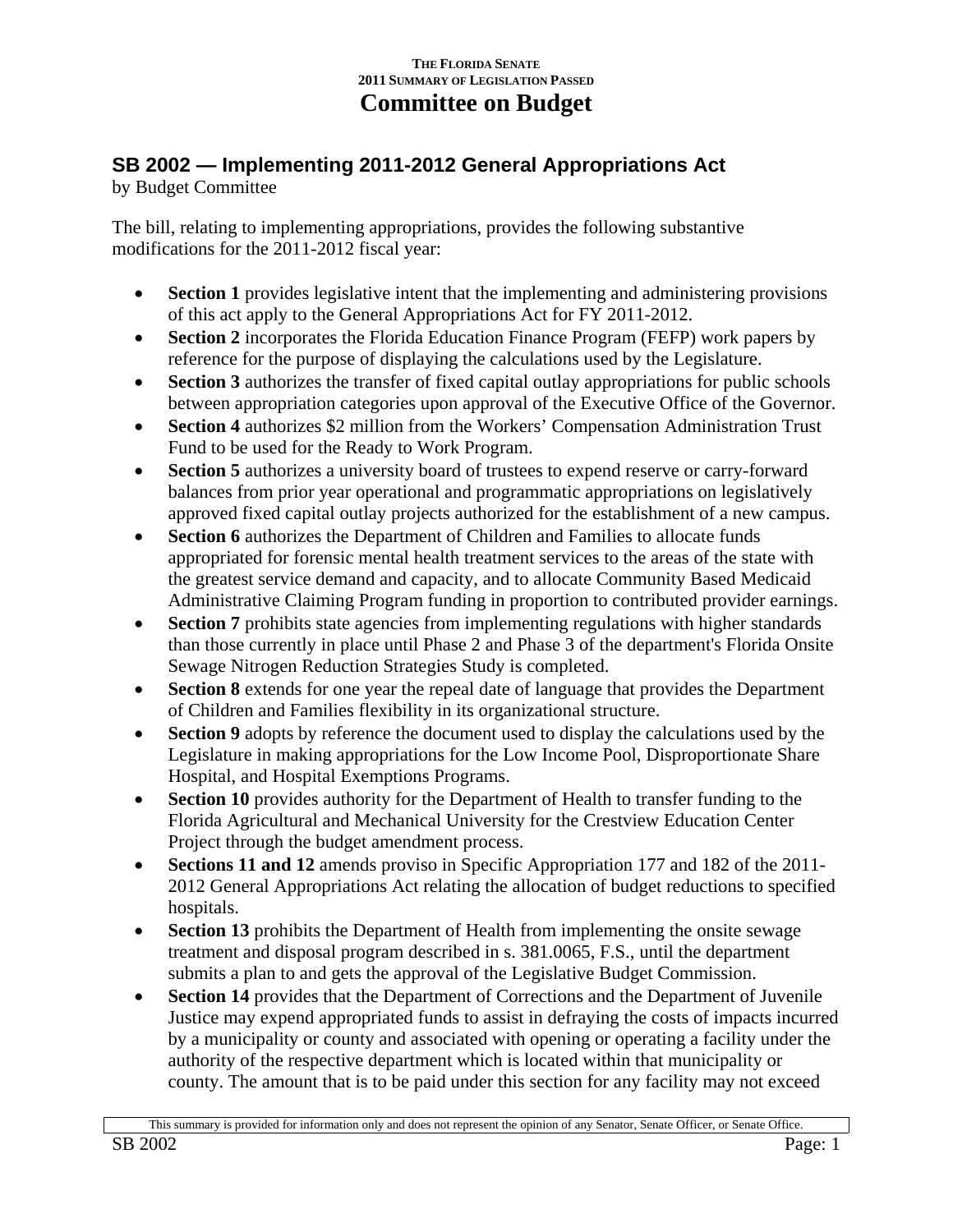one percent of the facility construction cost, less building impact fees imposed by the municipality or by the county if the facility is located in the unincorporated portion of the county.

- **Section 15** allows the Executive Office of the Governor to request additional positions and appropriations from unallocated general revenue during FY 2011-2012 for the Department of Corrections, if the Criminal Justice Estimating Conference projects a certain increase in the inmate population. The additional positions and appropriations must be approved by the Legislative Budget Commission.
- **Section 16** authorizes the Department of Legal Affairs to transfer cash remaining after required disbursements from specified Attorney General cases to the Operating Trust Fund to pay salaries and benefits.
- **Section 17** authorizes the Department of Legal Affairs to expend appropriated funds in those specific appropriations on the same programs that were funded by the department pursuant to specific appropriations made in prior years.
- **Section 18** extends for another year the authorization for a municipality to expend funds in a special law enforcement trust fund to reimburse the general fund of the municipality for moneys advanced from the general fund to the special law enforcement trust fund prior to October 1, 2001.
- **Section 19** limits the reimbursements for health care services by the Department of Juvenile Justice to 110 percent of Medicare allowable rates.
- **Section 20** provides that the state court system is relieved of loan repayment obligations made from Mediation and Arbitration and Court Education Trust Fund during the 2010-2011 fiscal year.
- **Section 21** authorizes the Chief Justice to secure a trust fund loan during the 2011-2012 fiscal year if revenues are insufficient in the State Courts Revenue Trust Fund to fund appropriations.
- **Section 22** allows funds remaining in the Clerks of Court Trust Fund at the end of FY 2010-2011 to be available for clerks of court for FY 2011-2012 expenditures.
- **Section 23** provides that counties are exempt from the requirement to increase expenditures by 1.5 percent for court-related functions.
- **Section 24** provides that funds from the State Agency Law Enforcement Radio System Trust Fund may be used by the Department of Management Services to fund mutual aid build out maintenance and sustainment.
- **Section 25** provides for a study of factors affecting costs and availability of property and casualty insurance in Florida to be conducted by the Catastrophic Storm Risk Management Center at Florida State University.
- **Section 26** authorizes the Department of Management Services to use interest earnings from the Communications Working Capital Trust Fund as the funding source for its responsibilities related to the MyFlorida.com portal.
- **Section 27** provides that funds derived from the sale of property by the Department of Citrus located in Lakeland, Florida, are authorized to be deposited into the Citrus Advertising Trust Fund.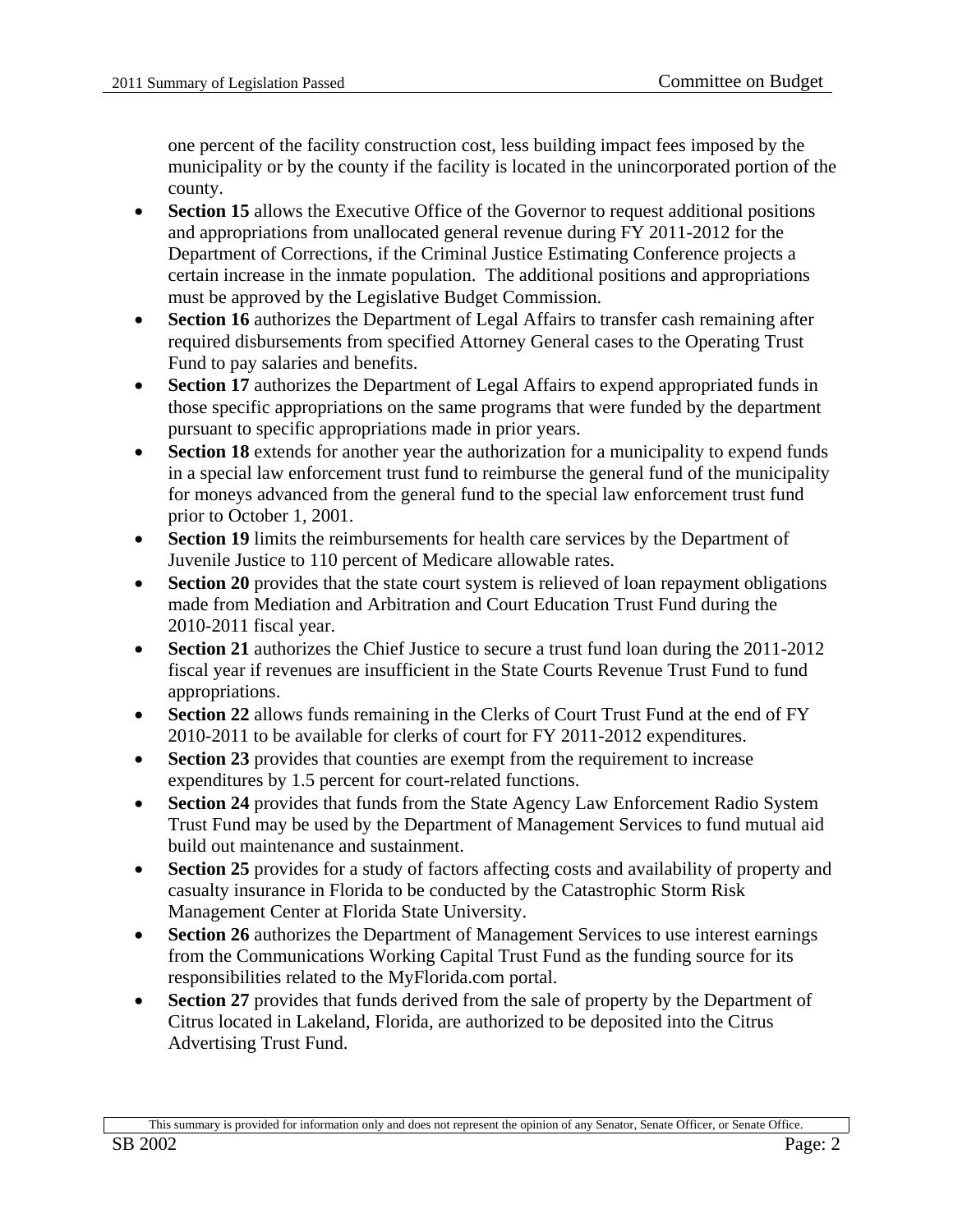- **Sections 28 and 29** limit the tax on grapefruit, tangerines, and fresh oranges to the rate in effect on May 1, 2011, and provides that the tax rate on oranges in processed form shall not exceed 25 cents per box.
- **Sections 30 and 31** provide that the Executive Director of the Citrus Commission shall serve a four-year term, except that the initial term of the Executive Director shall end on June 30, 2011.
- **Section 32** allows revenues from the trust fund to be used for Total Maximum Daily Loads programs within the Department of Environmental Protection.
- **Section 33** provides for the allocation of moneys from the Water Management Lands Trust Fund to pay debt service on bonds issued before February 1, 2009, by the South Water Management District and the St. Johns Water Management District; continues to provide for \$8 million to be transferred to the General Revenue Fund; and provides the remaining funds be distributed to the Suwannee River Water Management District, of which \$500,000 may be used for minimum flows and levels.
- **Sections 34 and 35** authorize the use of revenues in the Ecosystem Management and Restoration Trust Fund for funding of activities to preserve and repair the state's beaches.
- **Section 36** extends for another year the authorization for funds in the General Inspection Trust Fund of the Department of Agriculture and Consumer Services to be appropriated for programs operated by the department which are related to the programs authorized by ch. 570, F.S.
- **Section 37** requires the Department of Environmental Protection to award \$2.4 million in grant funds equally to counties having populations of fewer than 100,000 for waste tire, litter prevention, recycling and education, and general solid waste programs.
- **Section 38** allows the Department of Agriculture and Consumer Services to extend, revise, or renew certain contracts related to promotion of agriculture.
- **Section 39** provides that the acquisition and disposition of state-owned lands are exempt from appraisal requirements if the proceeds are used to purchase state-owned lands for preservation, conservation, and recreation purposes. This section requires agencies to submit a list of state-owned lands to Board of Trustees of the Internal Improvement Trust Fund that are available for lease or are surplus lands. Proceeds from the sale of such lands will be deposited into the Florida Forever Trust Fund.
- **Sections 40 and 41** authorize the Fish and Wildlife Conservation Commission to transfer cash balance originating from hunting and finishing license fees in other trust funds into the Federal Grants Trust Fund for the purpose of supporting appropriations.
- **Section 42** provides legislative intent to minimize the impacts of reduced revenues on the Department of Transportation's work program.
- **Section 43** directs the Department of Transportation to transfer funds to the Office of Tourism, Trade, and Economic Development in an amount equal to \$15 million for the purpose of funding economic development transportation projects. This transfer shall not reduce, delete, or defer any existing projects funded, as of July 1, 2011, in the Department of Transportation's 5-year work program. This section also directs the Department of Transportation to fund airport development projects specified in the General Appropriations Act.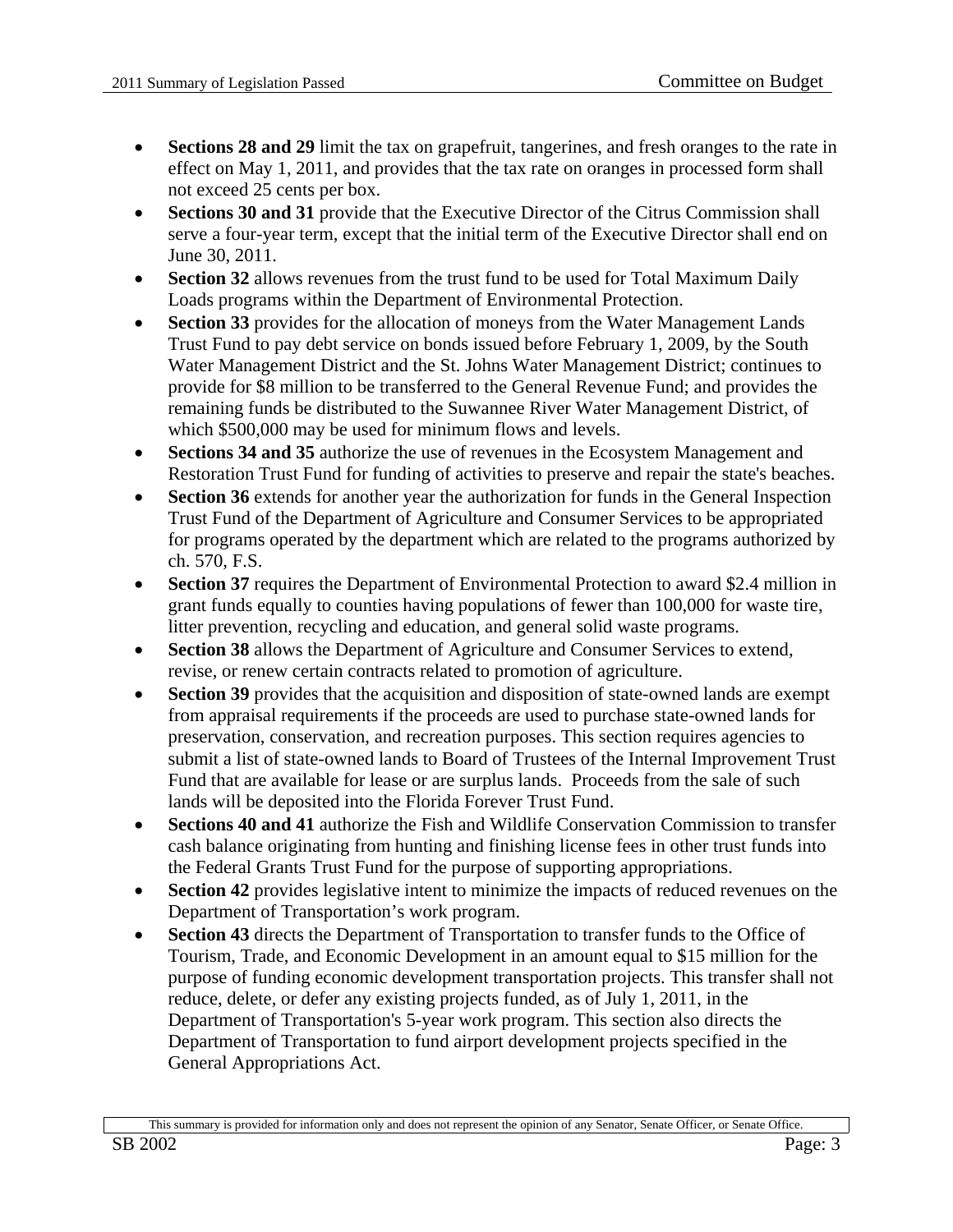- **Section 44** provides that funds in the State Transportation Trust Fund may be transferred to the General Revenue Fund and the State School Trust Fund.
- **Section 45** authorizes funds in the State Transportation Trust Fund to be used to pay administrative expenses incurred in accordance with applicable laws for a multi-county transportation or expressway authority created under ch. 343 or 348, F.S., where jurisdiction for the authority includes a portion of the State Highway System and the administrative expenses are in furtherance of the duties and responsibilities of the authority in the development of improvements to the State Highway System.
- **Section 46** provides that the ownership of all vehicles currently used by the Office of Motor Carrier Compliance shall be transferred to Department of Highway Safety and Motor Vehicles, effective July 1, 2011, without payment of any titling or registration fees.
- **Section 47** provides that a participant in an adult or youth work experience activity administered pursuant to ch. 445, F.S., shall be deemed an employee of the state for purposes of workers' compensation coverage. This section provides that, in determining the average weekly wage, all remuneration received from the employer shall be considered a gratuity, and the participant shall not be entitled to any benefits otherwise payable under s. 440.15, F.S.
- **Sections 48 and 49** reenact s. 163.3247, F.S., to remove authorization for members of the Century Commission for a Sustainable Florida to receive per diem and travel expenses while in performance of duties.
- **Sections 50 and 51** reenact s. 201.15, F.S., to remove language distributing certain taxes to the Century Commission for a Sustainable Florida.
- **Section 52** provides the Department of Transportation flexibility to use State Comprehensive Enhanced Transportation System Tax proceeds that are deposited into the State Transportation Trust Fund outside the district in which were collected, in order to assist the department in adopting a work program balanced to revenues.
- **Section 53** delays transfer of funds from the Highway Safety Operating Trust fund to the Transportation Disadvantaged Trust Fund by notwithstanding s. 320.204, F.S.
- **Section 54** provides legislative discretion as to the placement of passenger rail funding with the Department of Transportation budget, notwithstanding s.  $341.303(6)(a)$ , F.S.
- **Section 55** provides that incumbent employees transferred from the Office of Motor Carrier Compliance to the Department of Highway Safety and Motor Vehicles who are exempt from career service be placed in career service upon transfer. This section provides legislative intent that incumbent employees retain current status unless otherwise provided in the General Appropriations Act.
- **Section 56** authorizes grants of up to \$3 million from the Toll Facilities Revolving Trust Fund for expressway projects.
- **Section 57** authorizes the Executive Office of the Governor to transfer funds in order to align the budget authority granted to pay each department's risk management insurance.
- **Section 58** authorizes the Executive Office of the Governor to transfer funds in the appropriation category "Special Categories-Transfer to Department of Management Services-Human Resources Services Purchased Per Statewide Contract" of the 2011- 2012 General Appropriations Act between departments in order to align the budget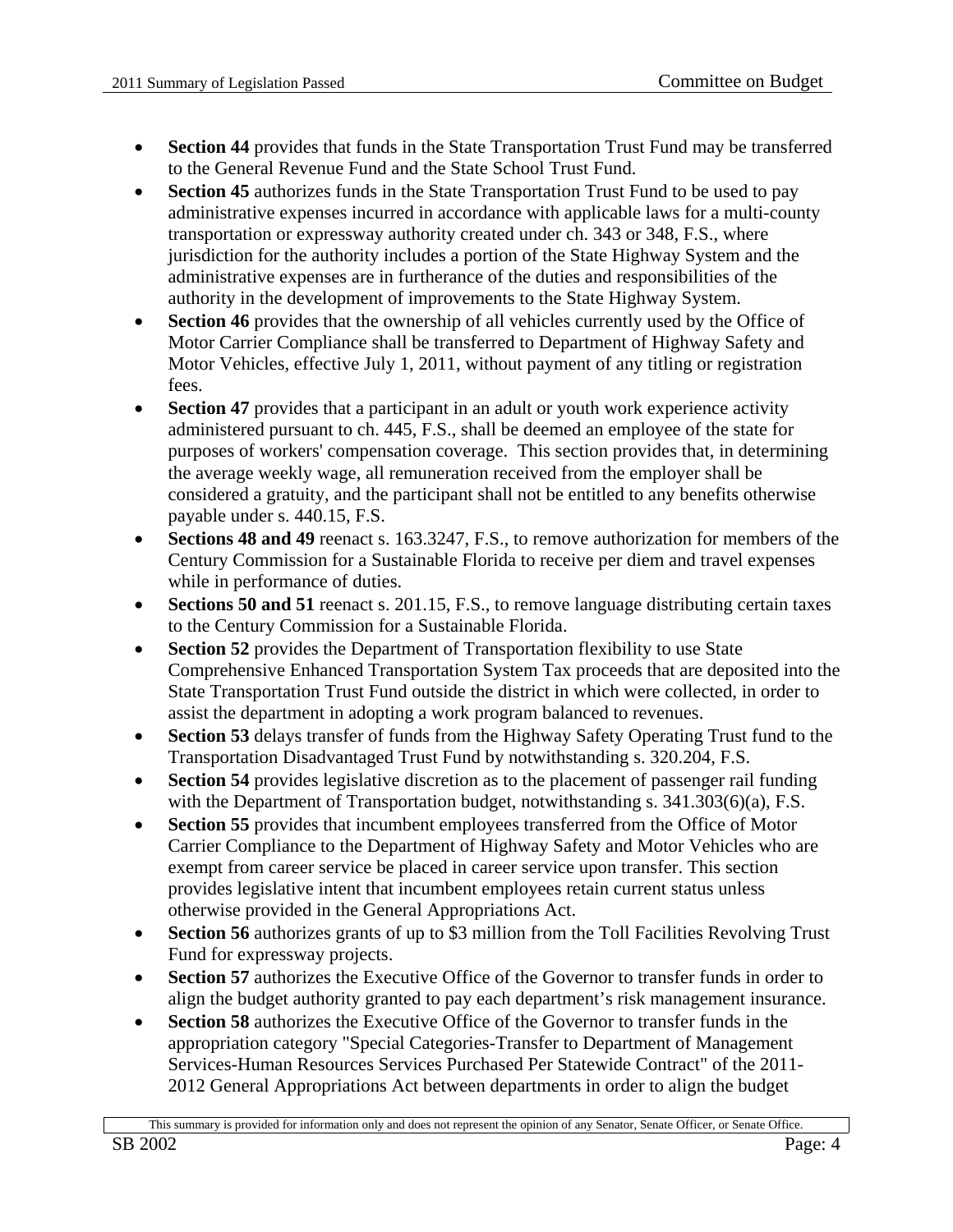authority granted with the assessments that must be paid by each agency to the Department of Management Services for human resources management services.

- **Section 59** extends the authorization of monthly employer contributions into the state employee health savings accounts at \$41.66 for individuals and \$83.33 for family coverage.
- **Section 60** provides that, notwithstanding the provisions of paragraph 110.123(3)(f), F.S., and for the 2011-2012 fiscal year only, the state contribution toward the cost of any plan in the state group insurance plan shall be the difference between the overall premium and the employee contribution.
- **Section 61** extends the authorization to assign an employee from one agency to another agency if recommended by the Governor and approved by the chairs of the respective legislative appropriations committees.
- **Section 62** provides that legislative salaries will remain at the same level in effect on July 1, 2010.
- **Sections 63 and 64** provide that, in the event that HB 5011 fails to become law, the Justice Administrative Commission will maintain the registry of attorneys qualified for appointment for capital collateral defense.
- **Sections 65 and 66** provide for the transfer of moneys to the General Revenue Fund or State School Trust Fund from trust funds as specified in the 2011-2012 General Appropriations Act.
- **Sections 67 and 68** reenact and amend s. 215.5601, F.S., to clarify that certain withdrawals from the Lawton Chiles Endowment Fund are to be treated as reductions in contributed principal to the fund.
- **Section 69** provides a legislative determination that the authorization and issuance of state debt is in the best interest of the state and is necessary to address a critical state emergency.
- **Section 70** limits the use of state funds for travel by state employees during the 2011-2012 fiscal year.
- **Section 71** provides that the Governor is authorized to transfer funds appropriated in any appropriation category used to pay for data processing in the General Appropriation Act between agencies in order to align the budget authority granted with the utilization rate of each department.
- **Section 72** provides that an agency may transfer funds from the data processing appropriation categories to another appropriation category for the purpose of supporting and managing its computer resources until such time as the agency's data processing function is transferred to the Southwood Shared Resource Center, the Northwood Shared Resource Center, or the Northwest Regional Data Center.
- **Section 73** provides that the Governor is authorized to transfer funds appropriated in the appropriations category "expenses" between agencies in order to allocate a reduction relating to SUNCOM Services.
- **Sections 74 and 75** modify copayments consistent with decisions that have been made in the General Appropriations Act.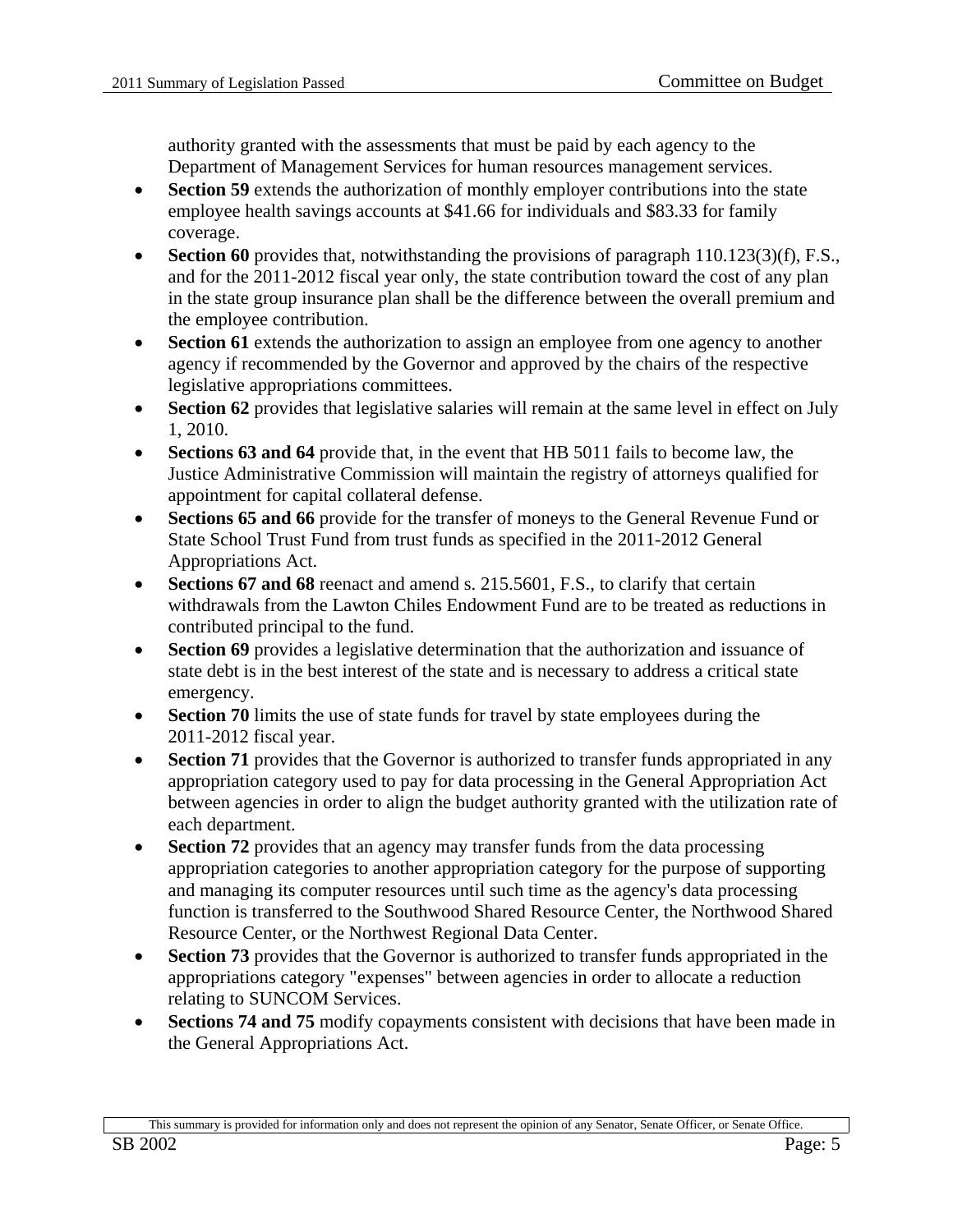- **Section 76** requires the Department of Management Services to use the services of a tenant broker to renegotiate all private lease agreements more than 150,000 square feet and authorizes the use of savings to generate additional savings through office space consolidation by state agencies.
- **Section 77 requires the Department of Management Services and state agencies to seek** to renegotiate private lease agreements of more than 2,000 square feet expiring before June 30, 2013.
- **Section 78** requires the Department of Management Services to issue a solicitation for the Minnesota Multistate Contracting Alliance for Pharmacy agreement as a state term contract.
- **Section 79** requires the Agency for Health Care Administration to competitively reprocure a Florida Discount Drug Card Program to provide market competitive discounts and return money to the state on a per prescription basis. Discounts will be available to Florida residents without income restrictions. Revenues deposited into Grants and Donations Trust Fund to reduce cost of Medicaid pharmacy purchases.
- **Section 80** requires agencies to submit report regarding purchases that could have been made from Prison Rehabilitative Industries and Diversified Enterprises, Inc., (PRIDE), but were made from another vendor.
- **Section 81** specifies that no section shall take effect if the appropriations and proviso to which it relates are vetoed.
- **Section 82** provides that a permanent change made by another law to any of the same statutes amended by this bill takes precedence over the provision in this bill.
- **Section 83** provides a severability clause.
- **Section 84** provides effective dates.

If approved by the Governor, these provisions take effect June 29, 2011, except as otherwise provided.

*Vote: Senate 32-7; House 80-39*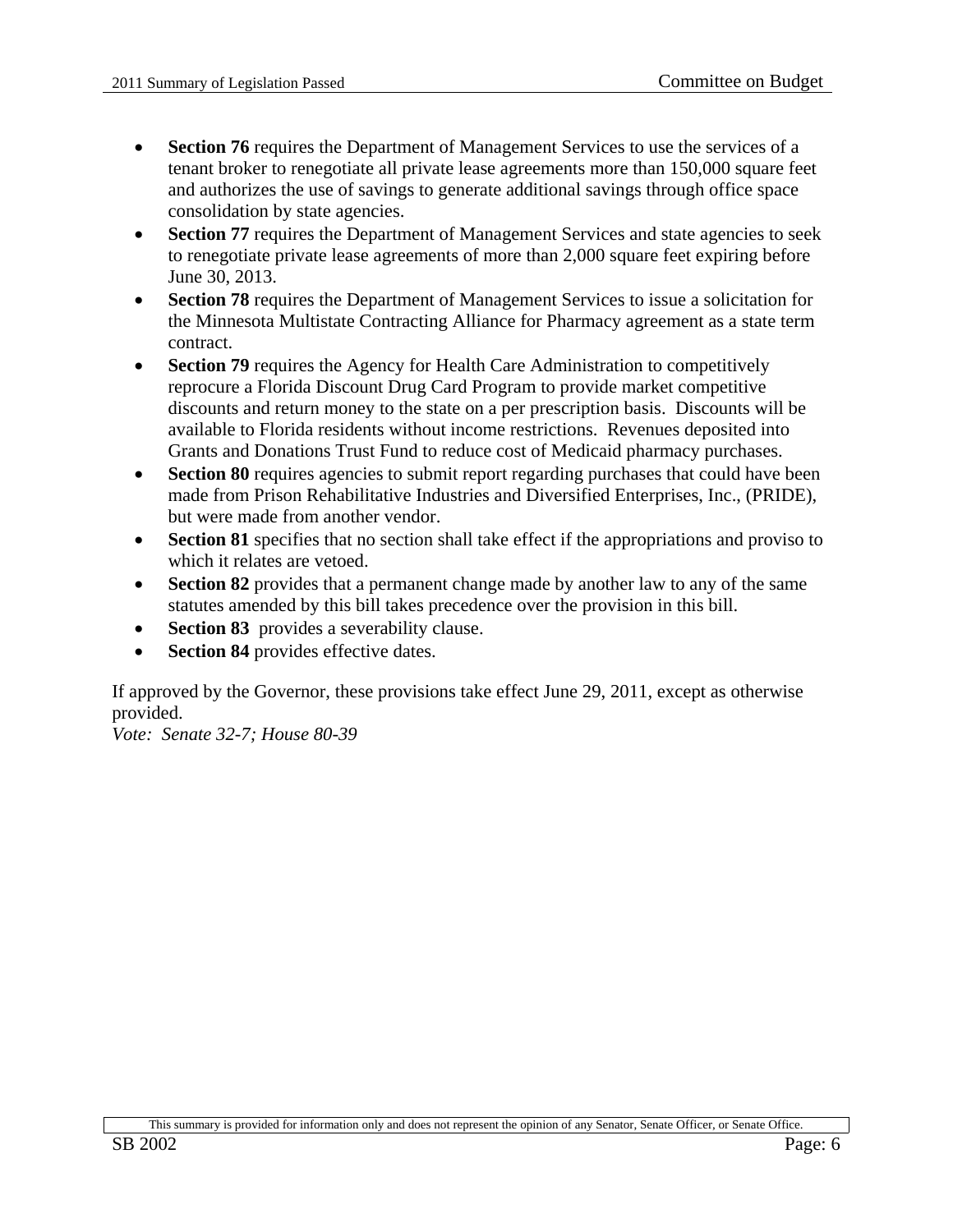## **SB 2094 — State Employees**

by Budget Committee

The bill resolves the noneconomic collective bargaining issues at impasse between the State of Florida and the bargaining representatives for state employees for the 2011-2012 fiscal year. The bill does not change substantive law.

If approved by the Governor, these provisions take effect July 1, 2011. *Vote: Senate 29-9; House 80-39*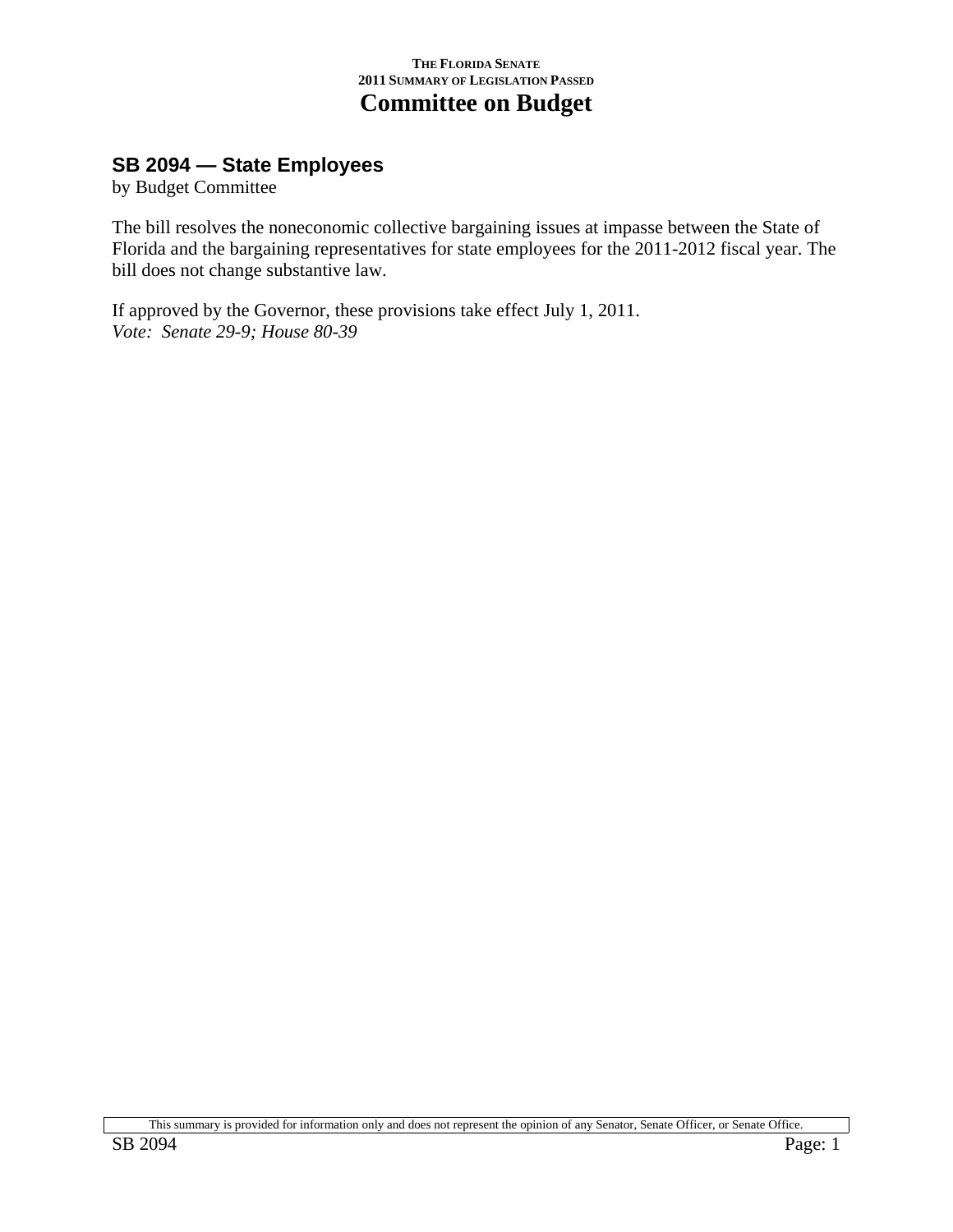### **SB 2096 — State Financial Information**

by Budget Committee

The bill provides for the following:

- Requires charter schools and charter technical career centers to post their financial information on the Transparency Florida website.
- Requires the Auditor General to annually submit to the Legislature a list of any school districts, charter schools, charter technical career centers, colleges, state universities, and water management districts that have failed to comply with the transparency requirements.
- Changes the exemption criteria for municipalities or special districts from a population threshold (fewer than 10,000) to a revenue threshold (less than \$10 million in total annual revenues).
- Requires water management districts to post their financial statements on their websites by September 1, 2011.
- Requires the Chief Financial Officer to make a state contract management system publically available that includes information and documentation relating to contracts procured by state governmental entities.
- Requires agency procurement staff to update information within 30 days of any major change to a contract or the execution of a new contract. A major change includes a contract renewal, extension, termination, or amendment.

If approved by the Governor, these provisions take effect upon becoming a law. *Vote: Senate 37-0; House 117-0*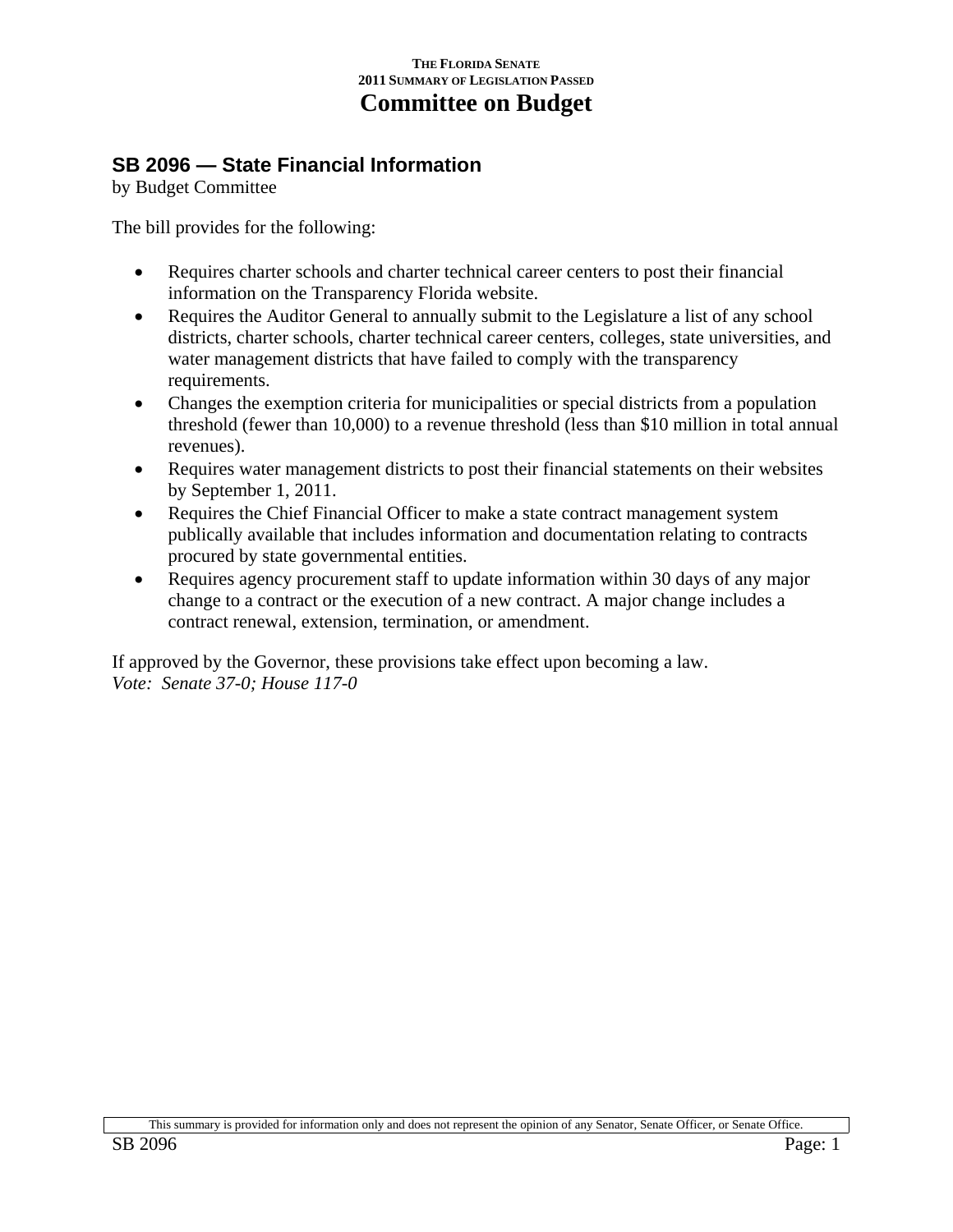### **SB 2098 — Consolidation of State Information Technology Services**  by Budget Committee

The bill provides for the following:

- Clarifies the required components of the Agency for Enterprise Information Technology's annual work plan.
- Clarifies the duties of the Agency for Enterprise Information Technology pertaining to the state data center system, to include developing rules relating to its operation.
- Establishes in statute the agency schedule for data center consolidations, providing requirements for the development and submission of appropriate transition plans, providing requirements for the execution of new or updated service level agreements, and establishing agency limitations pertaining to their agency data centers and email services.
- Provides that approval to transition to a statewide email system is contingent on approval by the Legislative Budget Commission.
- Eliminates the Agency Chief Information Officers Council.
- Eliminates the requirement that agencies hire a Chief Information Officer.

If approved by the Governor, these provisions take effect July 1, 2011. *Vote: Senate 37-1; House 119-0*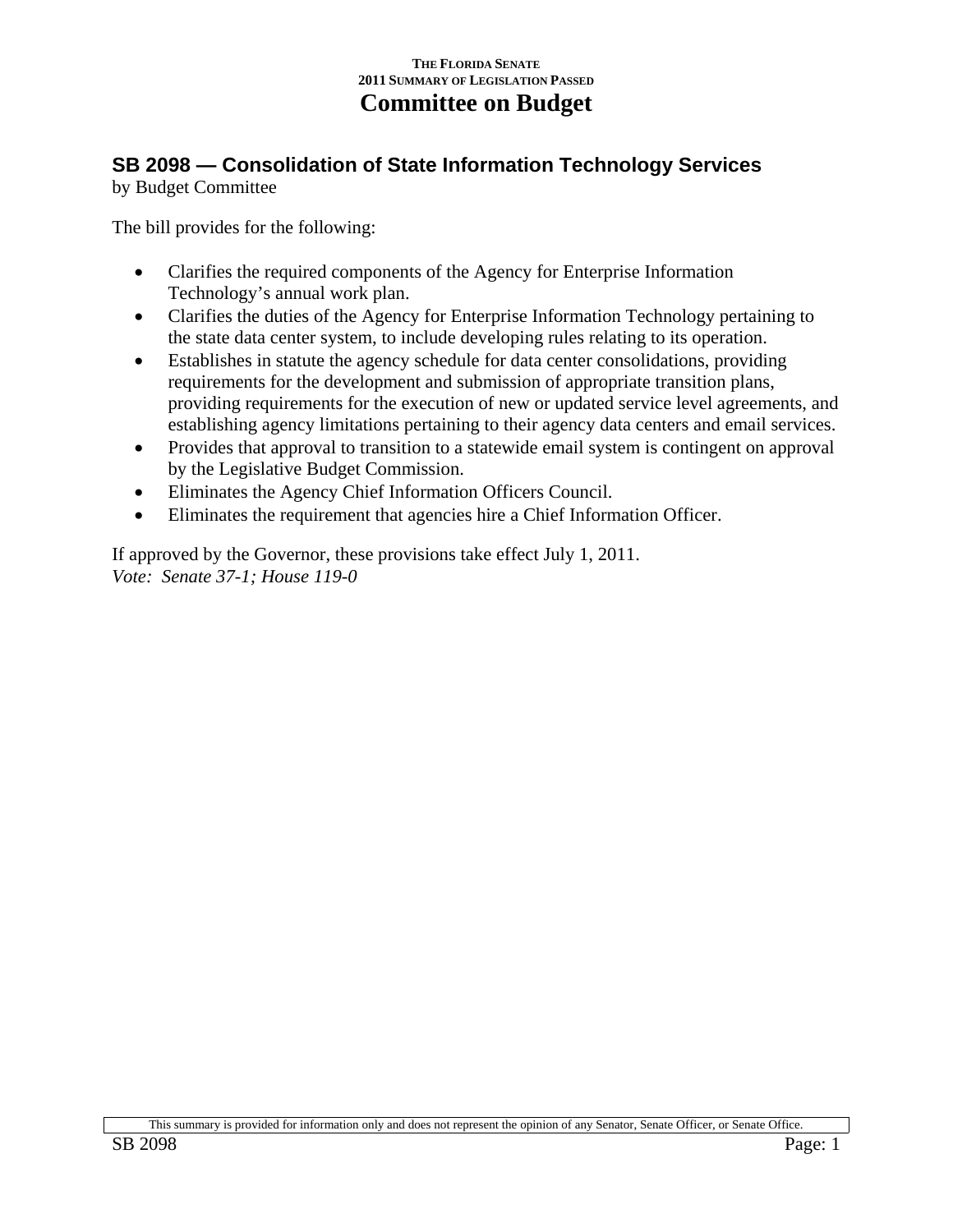### **SB 2100 — Retirement**

by Budget Committee

The bill provides for the following changes with respect to the Florida Retirement System (FRS):

- Effective July 1, 2011, requires three percent employee contribution for all FRS members. DROP participants are not required to pay employee contributions.
- For employees initially enrolled on or after July 1, 2011, the definition of "average final compensation" means the average of the 8 highest fiscal years of compensation for creditable service prior to retirement, for purposes of calculation of retirement benefits. For employees initially enrolled prior to July 1, 2011, the definition of "average final compensation" continues to be the average of the 5 highest fiscal years of compensation.
- For employees initially enrolled in the pension plan on or after July 1, 2011, such members will vest in 100 percent of employer contributions upon completion of 8 years of creditable service. For existing employees, vesting will remain at 6 years of creditable service.
- For employees initially enrolled on or after July 1, 2011, increases the normal retirement age and years of service requirements, as follows: For Special Risk Class: Increases the age from 55 to 60 years of age; and increases the years of creditable service from 25 to 30. For all other classes: Increases the age from 62 to 65 years of age; and increases the years of creditable service from 30 to 33 years.
- Maintains DROP; however, employees entering DROP on or after July 1, 2011 will earn interest at a reduced accrual rate of 1.3%. For employees currently in DROP or entering before July 1, 2011, the interest rate remains 6.5%.
- Eliminates the cost-of-living adjustment (COLA) for service earned on or after July 1, 2011. Subject to the availability of funding and the Legislature enacting sufficient employer contributions specifically for the purpose of funding the reinstatement of the COLA, the new COLA formula will expire effective June 30, 2016, and the current 3 percent cost-of-living adjustment will be reinstated.
- To implement the bill for the 2011-12 fiscal year, funds the Division of Retirement with four positions and \$207,070 in recurring funds and \$31,184 in non-recurring funds.

If approved by the Governor, these provisions take effect June 30, 2011. *Vote: Senate 24-13; House 80-39*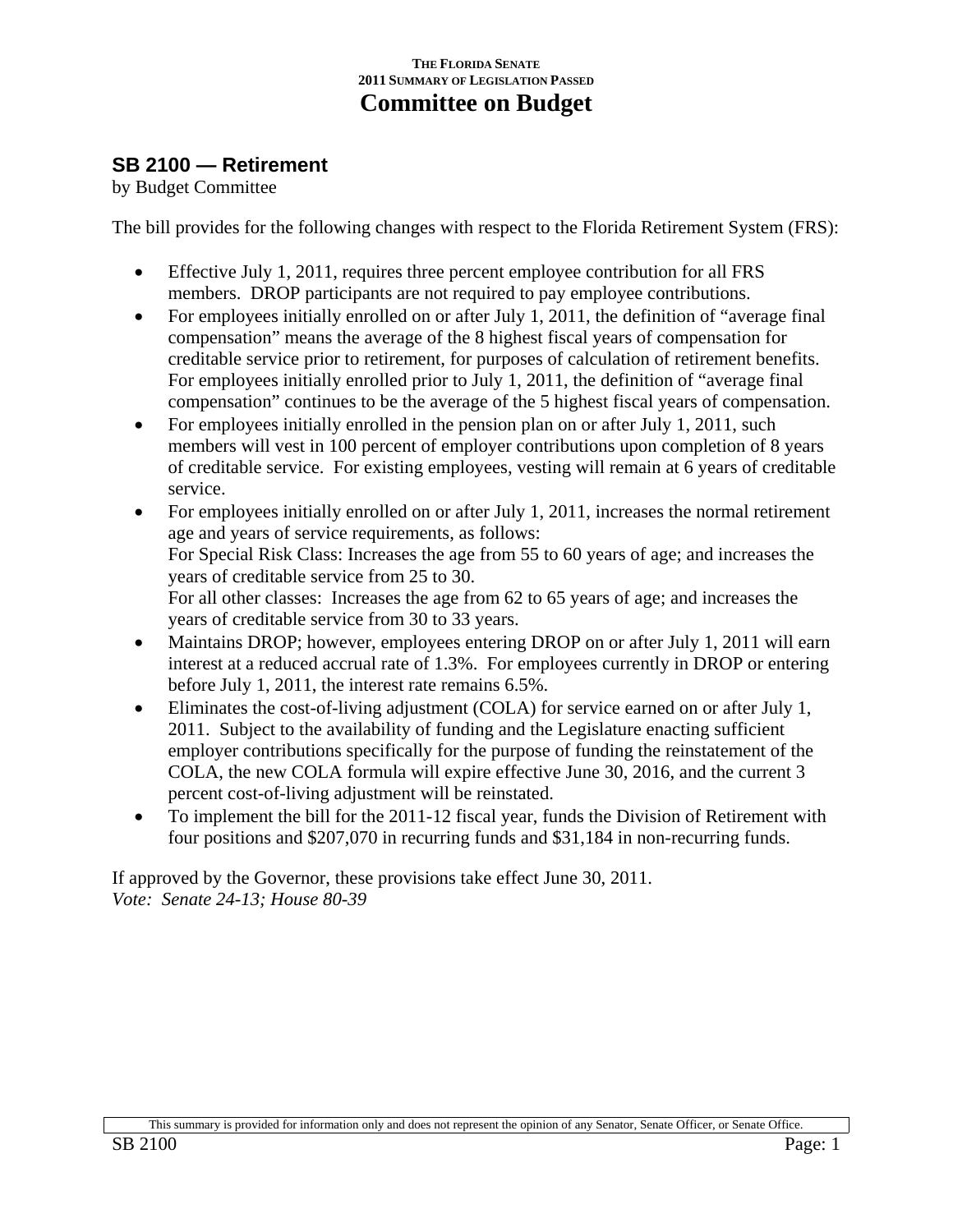### **SB 2104 — Governmental Reorganization**

by Budget Committee

The bill provides for the following:

- Moves the Statewide Office for Suicide Prevention from the Executive Office of Governor to the Department of Children and Family Services.
- Eliminates the Seaport Security Standards Advisory Council.
- Removes the Office of Drug Control from involvement in approving waivers to seaport security standards and maritime domain security awareness training.
- Eliminates the Office of Drug Control and moves the Statewide Drug Policy Advisory Council from the Office of Drug Control to the Department of Health.
- Removes the director of the Office of Drug Control from the Suicide Prevention Coordinating Council and replaces with staff from the Governor's Office of Planning and Budgeting.
- Amends s. 1006.07, F.S., to eliminate language requiring the approval role of the Office of Drug Control for materials provided to school districts relating to suicide prevention educational resources.

If approved by the Governor, these provisions take effect July 1, 2011. *Vote: Senate 35-4; House 81-38*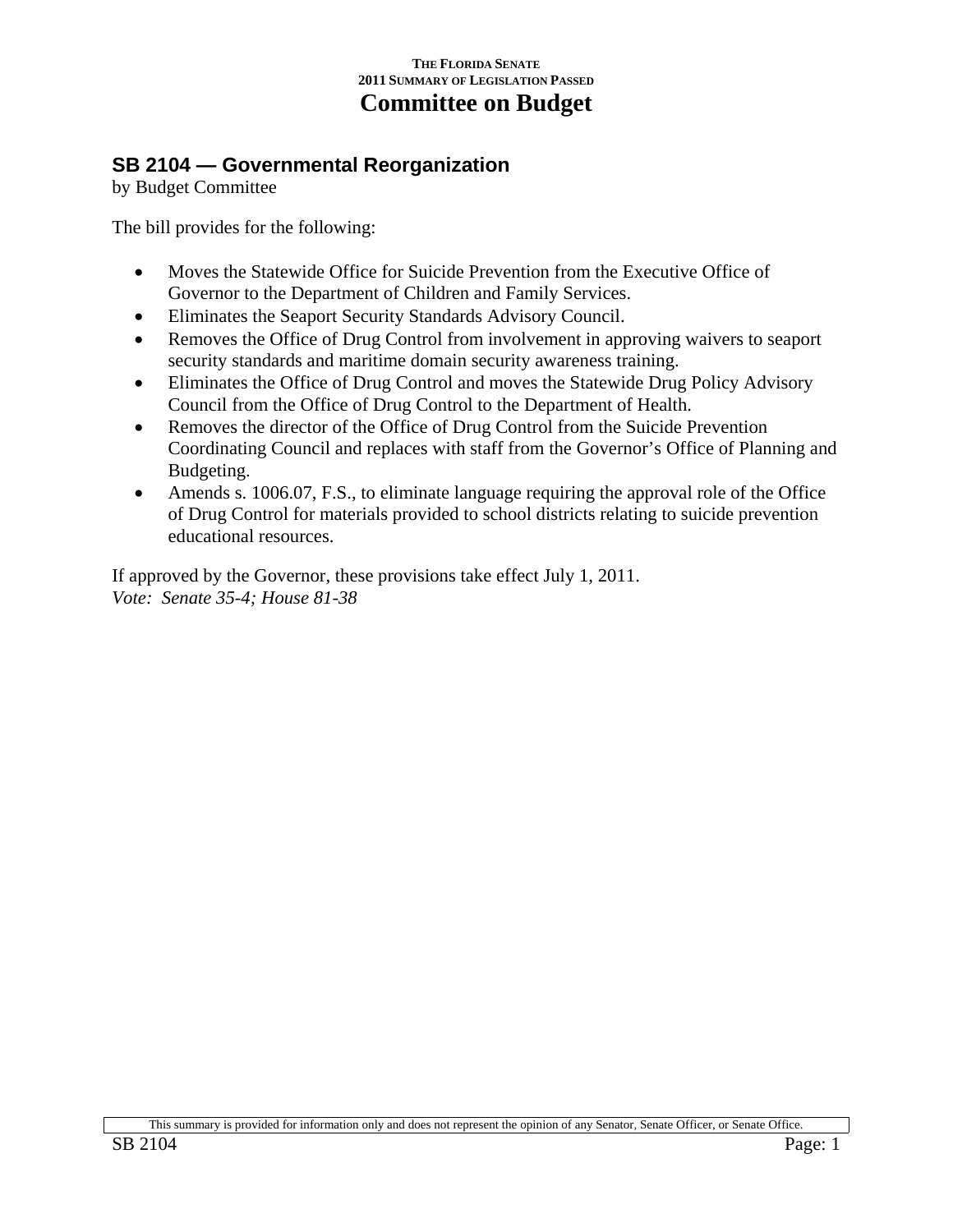# **SB 2106 — Florida Energy and Climate Commission**

by Budget Committee

The bill provides for the following:

- Provides for a type two transfer of the Florida Energy and Climate Commission (commission) within the Governor's Office to the Department of Agriculture and Consumer Services.
- Abolishes the commission and transfers the majority of the commission's duties to the Department of Agriculture and Consumer Services.
- Transfers the duties of petroleum allocation from the commission to the Division of Emergency Management.
- Transfers energy emergency contingency plans to the Division of Emergency Management.
- Requires the Department of Management Services to coordinate the energy conservation programs of all state agencies.
- Transfers administration of the Coastal Energy Impact Program to the Department of Environmental Protection.

If approved by the Governor, these provisions take effect July 1, 2011. *Vote: Senate 37-2; House 85-34*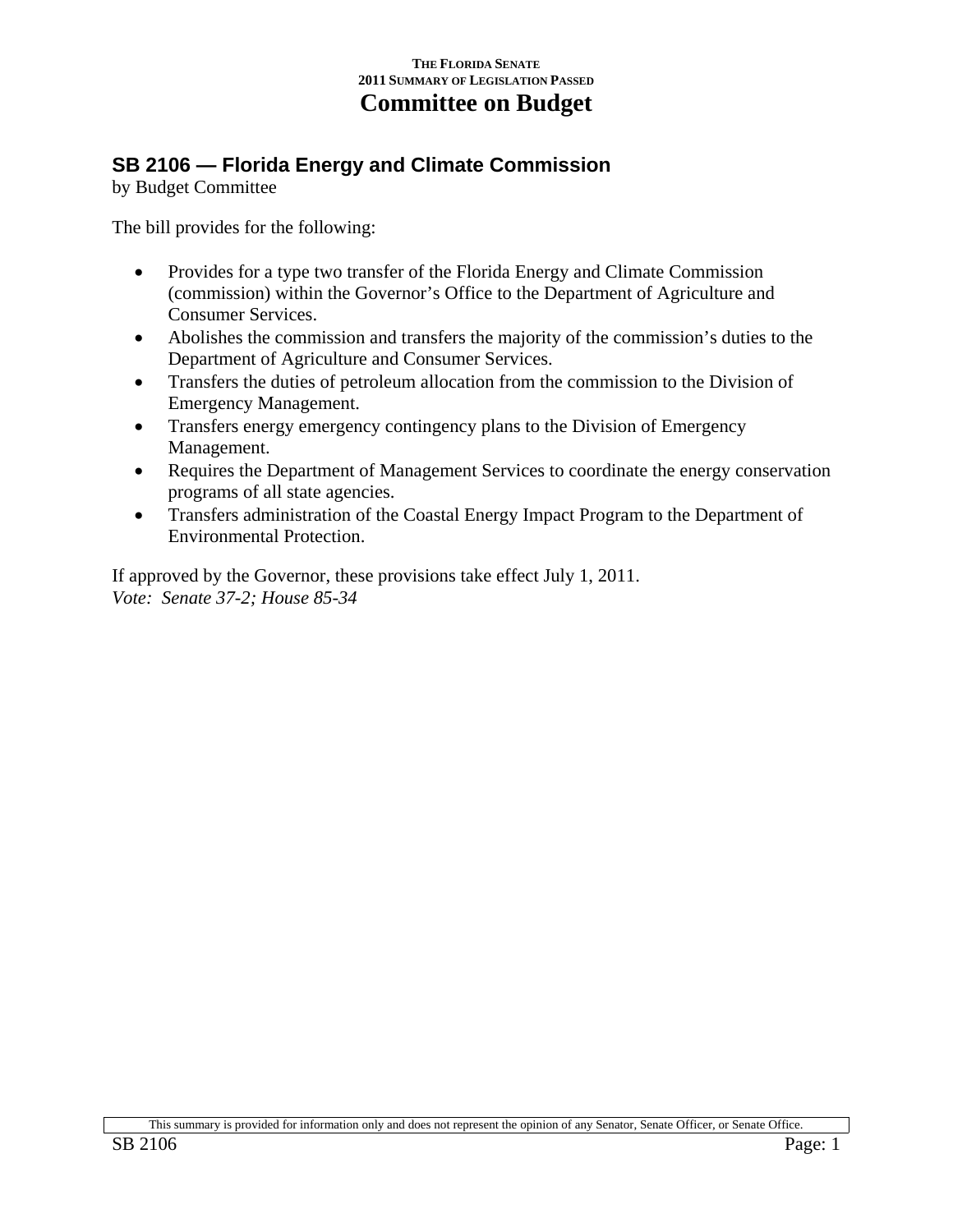### **SB 2110 — Auditor General**

by Budget Committee

The bill provides for the following:

- Modifies statutory requirements relating to the frequency of certain operational and financial audits conducted by the Auditor General.
- Requires the Auditor General to submit an annual report which includes a projected twoyear work plan.
- Authorizes the Auditor General to audit virtual education providers receiving state funds or funds from local ad valorem taxes.
- Authorizes the Auditor General to audit water management districts.

If approved by the Governor, these provisions take effect July 1, 2011. *Vote: Senate 38-0; House 118-0*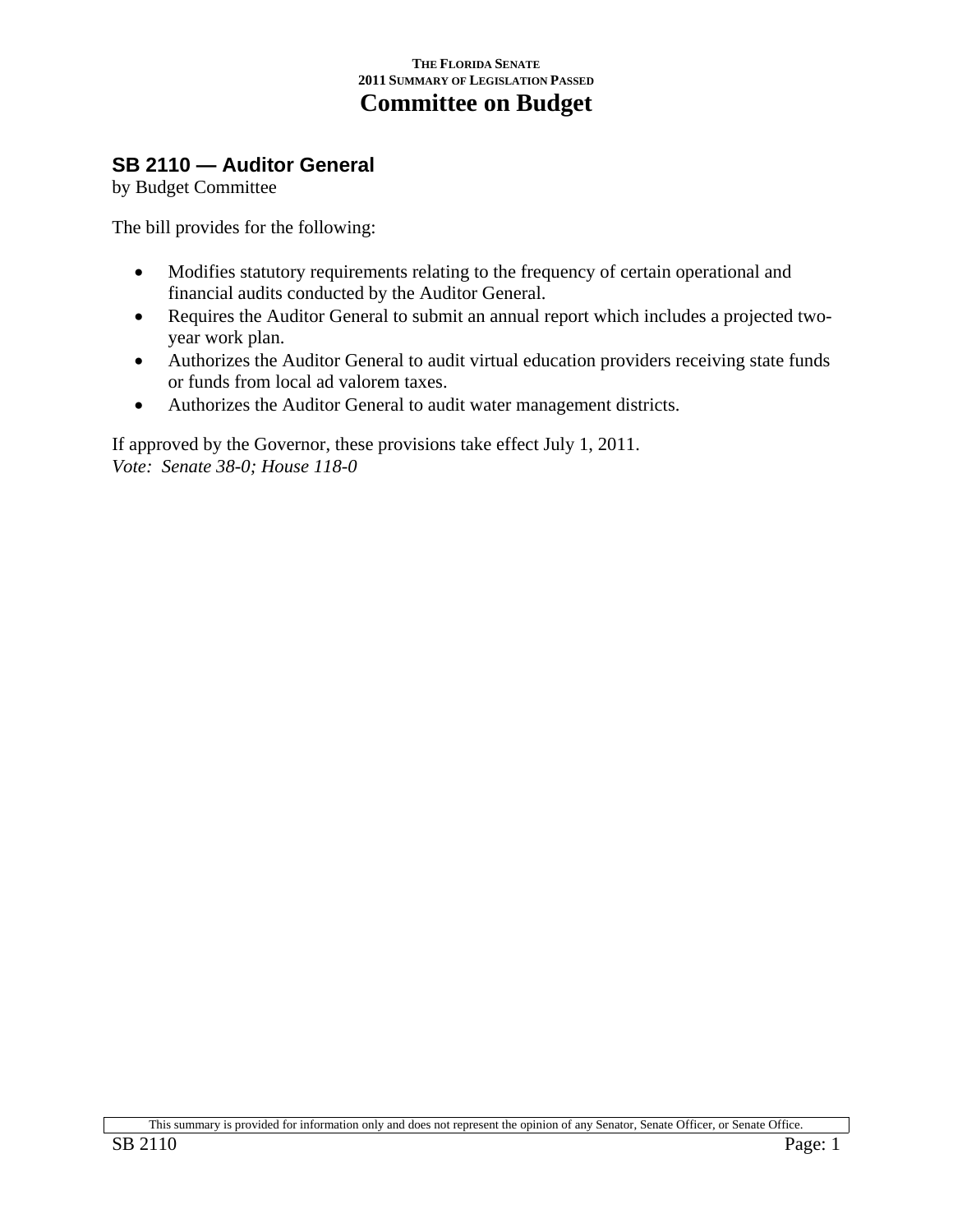### **SB 2112 — Juvenile Detention Facilities**

by Budget Committee

This bill amends ss. 985.686 and 985.688, F.S., allowing counties to operate their own detention facility if they cover the financial cost of detention care for pre-adjudicated juveniles and providing that a county is exempt from the provisions of these sections of Florida Statutes if they are in compliance with specific provisions. They consist of the following:

- Counties must fund the entire cost for pre-adjudication detention for juveniles.
- Counties must authorize the county sheriff, any other county jail operator, or contract provider that is located inside or outside of the county to operate the facility.
- County sheriffs or other county jail operators must be accredited by the Florida Corrections Accreditation Commission or the American Correctional Association.
- Detention facilities must be inspected annually and meet the Florida Model Jail Standards.
- Counties or county sheriffs may form regional detention facilities through interlocal agreements in order to meet the requirements of this section.
- County sheriffs or other county jail operators must follow the federal regulations requiring sight and sound separation of juvenile inmates from adult inmates.
- If counties or county sheriffs comply with the provisions of this new subsection, they will not be subject to any additional training, procedures, or inspections required in ch. 985, F.S.

If approved by the Governor, these provisions take effect July 1, 2011. *Vote: Senate 38-0; House 83-35*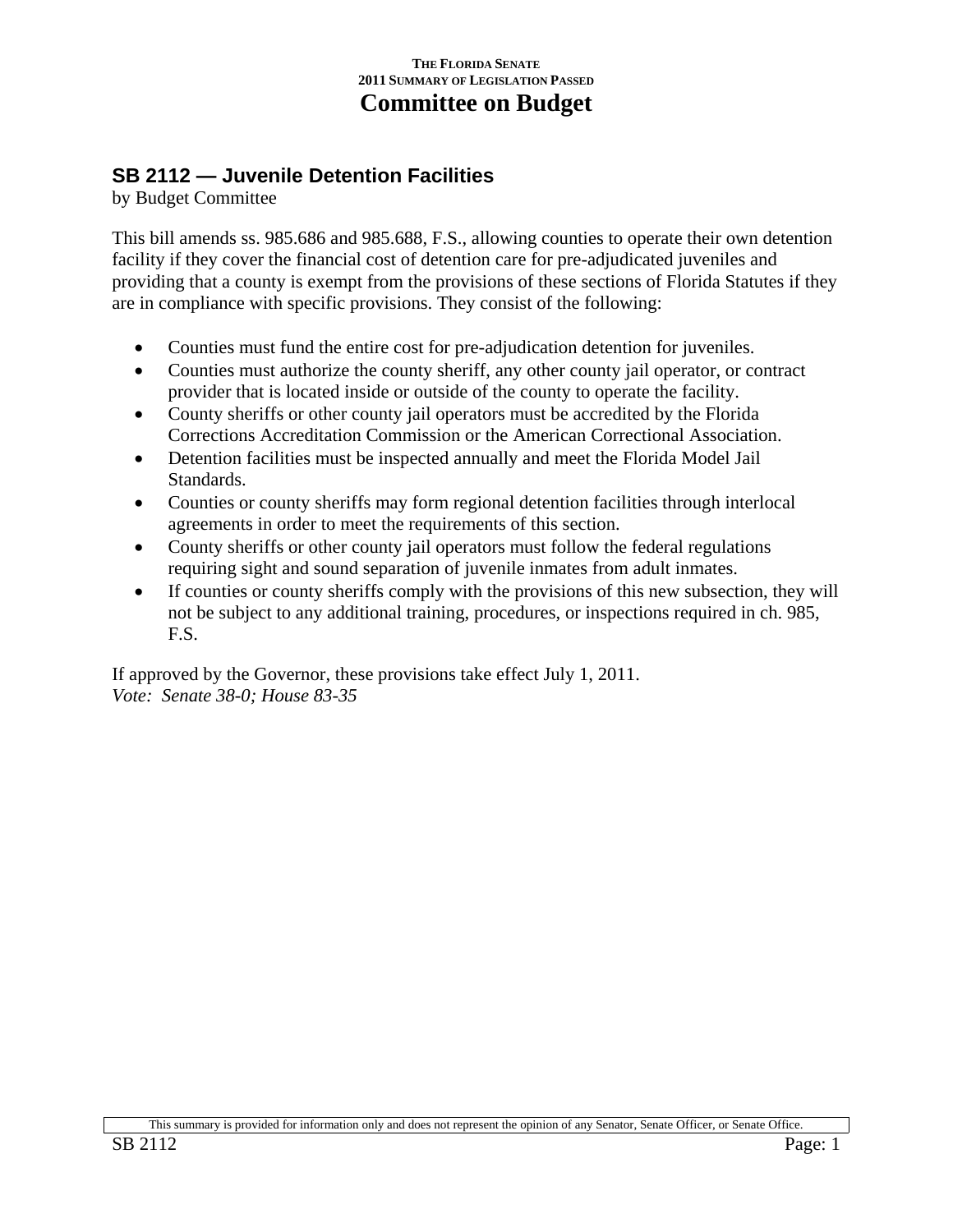### **SB 2114 — Juvenile Justice**

by Budget Committee

This bill amends ss. 985.441, 985.0301, 985.033, and 985.46, F.S., to provide that a juvenile judge may not commit an adjudicated delinquent youth whose underlying offense is a misdemeanor to a restrictiveness level other than minimum-risk nonresidential if the youth is adjudicated with a misdemeanor or probation violation for a misdemeanor, other than a new law violation constituting a felony.

If approved by the Governor, these provisions take effect July 1, 2011. *Vote: Senate 37-2; House 119-0* 

This summary is provided for information only and does not represent the opinion of any Senator, Senate Officer, or Senate Office.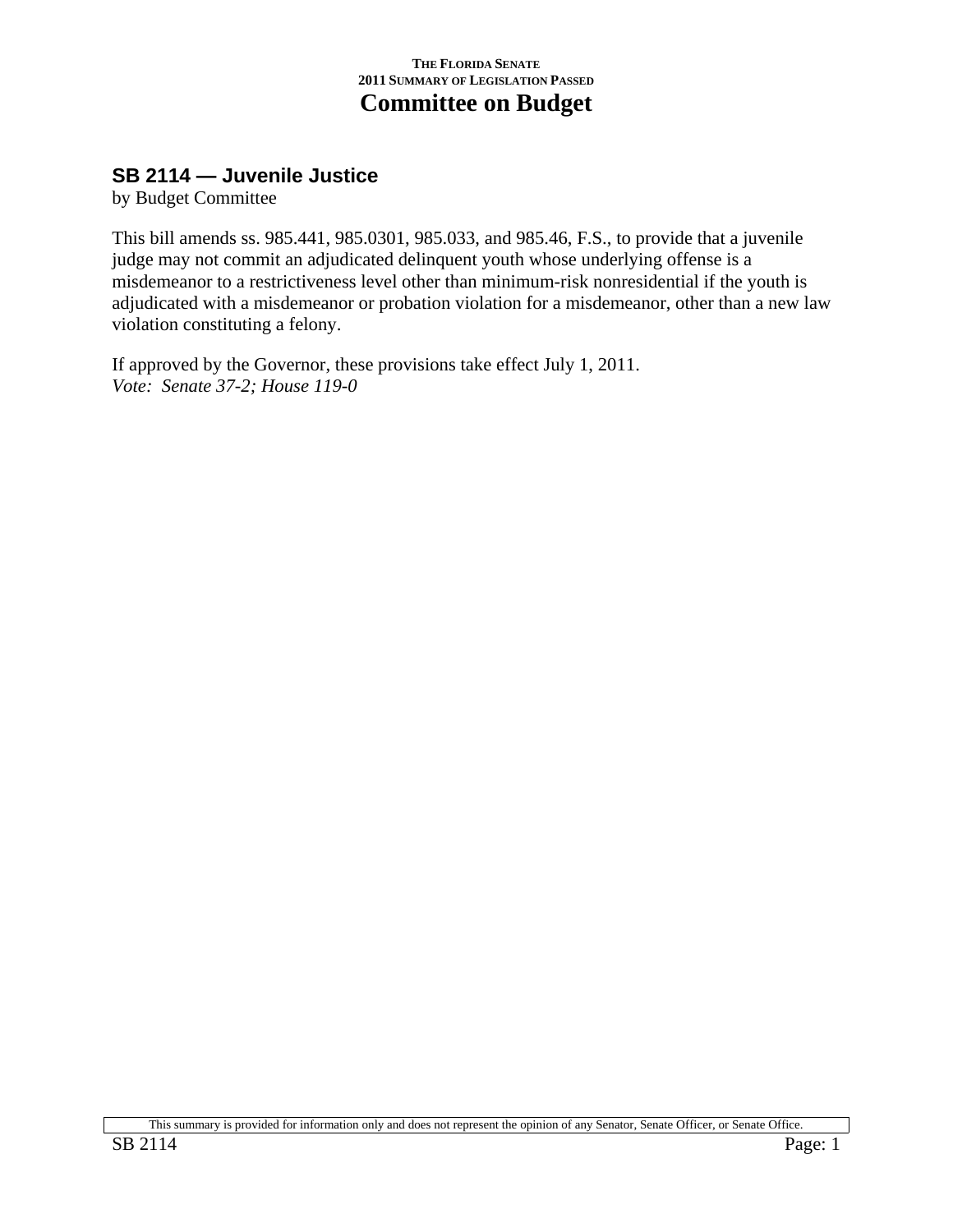# **SB 2116 — State Judicial System**

by Budget Committee

This bill:

- Authorizes the regional conflict counsels to establish a Direct Support Organization to benefit the offices and further their mission.
- Makes property title and vehicle searches for indigency determination optional by the clerk of court.
- Requires that payments for attorney fees in criminal conflict cases ordered by the court to be first paid from funds appropriated to the Justice Administrative Commission. After those funds are exhausted, additional payments ordered by the court shall come from funds appropriated to the state court system.
- Requires an agreement between counties and the Statewide Guardian Ad Litem Office when counties provide staff to local Guardian Ad Litem programs.
- Requires the Clerks of Court Operations Corporation to collect and summarize reports to the Legislature on a local surcharge on traffic tickets used to fund court facilities.

If approved by the Governor, these provisions take effect July 1, 2011. *Vote: Senate 36-3; House 114-4*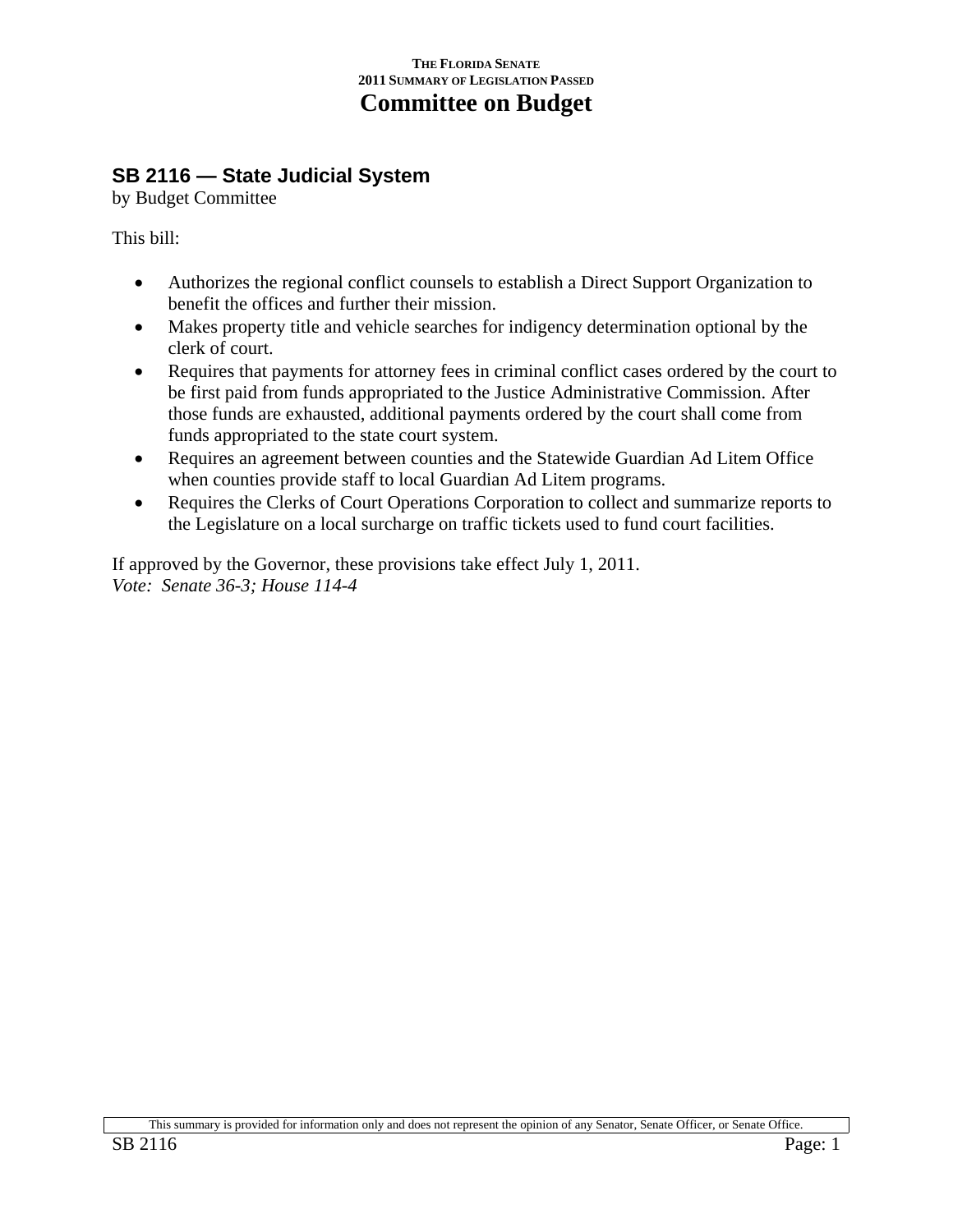## **SB 2118 — Criminal Justice**

by Budget Committee

The bill provides for the following:

- Removes permissive language, making it a requirement for a judge to assess a defendant convicted of a crime the current \$100 crime lab services fee if state or county crime lab services were performed in the investigation of the crime.
- Eliminates the Department of Correction's authority to operate the Basic Training Program for youthful offenders ("boot camps").
- Provides for the transfer of all powers, duties, and functions relating to the operation of private correctional facilities from the Department of Management Services (currently managed by the Bureau of Private Prison Monitoring) to the Department of Corrections.

If approved by the Governor, these provisions take effect July 1, 2011. *Vote: Senate 38-1; House 92-26*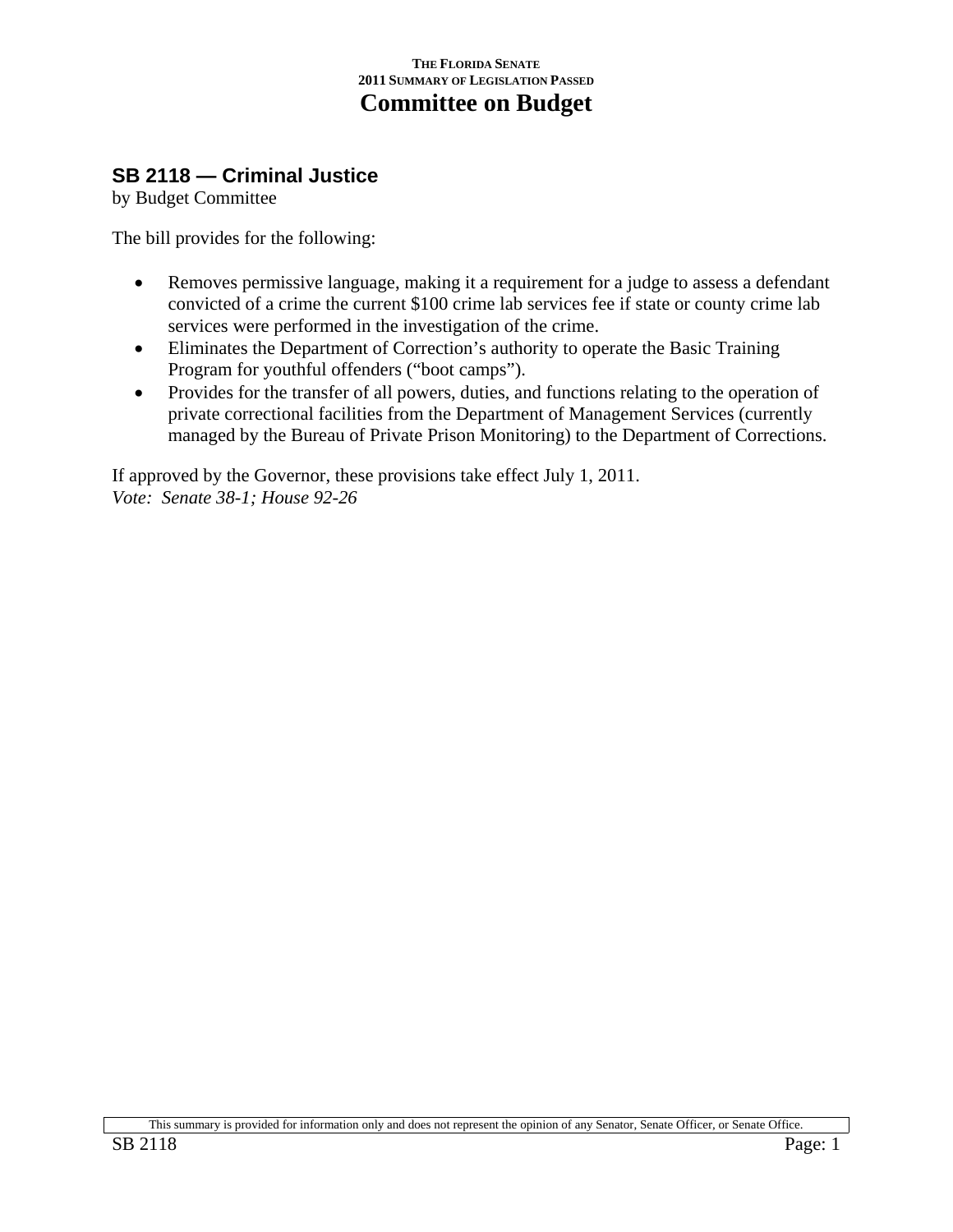# **SB 2120 — K-12 Education Funding**

by Budget Committee

The bill, relating to K-12 education funding, provides the following:

- Authorizes DOR to provide certain information regarding the gross receipts tax to the State Board of Education, the Division of Bond Finance, and the Office of Economic and Demographic Research. In making the determination of the amount of bonds that can be serviced by the gross receipts tax, the State Board of Education is to disregard the effects of a 2010 nonrecurring refund.
- Expands the class size reduction lottery bond program to include other educational facilities.
- Authorizes a regional educational consortium service organization to generate revenue to support its activities. A consortium may establish ownership of patents, copyrights, trademarks and licenses. Revenues generated must be used to support each organization's marketing and research and development activities in order to increase services to its member school districts.
- Provides that the allocation of state funds for a regional education consortium shall be determined based on funds provided in the General Appropriations Act.
- Adjusts the charter school enrollment process such that students living in a development that provides the facility and related property with an appraised value of at least \$10 million for a charter school in the development shall be entitled to 50 percent of the enrollment in the charter school.
- Provides that charter school systems may be designated as local education agencies for the purpose of receiving federal funds.
- Limits the administrative fee that sponsors may withhold from high performing charter schools and high performing charter school systems, as defined by SB 1546, to two percent for up to 250 students and two percent for up to 500 students, respectively.
- Clarifies prior legislation and authorizes the expenditure of PECO funds by a charterschool-in-the-workplace prior to July 1, 2010.
- Increases the number of students that may be assigned to an instructor in the school year prekindergarten program from 11 to 12, and from 18 to 20 for an instructor plus an assistant. Reduces the administrative allowance for early learning coalitions from 4.5 to 4.0 percent.
- Redefines the term "core curricula courses" for the purpose of designating classes subject to the maximum class size requirements and requires the Department of Education (DOE) to maintain a list of such courses.
- Provides flexibility for school districts to implement class size requirements when additional students enroll in a school after the October survey and for students in grades 4 to 8 who take high school courses. Clarifies the use of class size reduction funds.
- Authorizes school districts to establish pilot digital instructional materials schools. Participating districts will be required to have a local instructional improvement system and emphasize the use of electronic instructional materials. Pilot schools will not be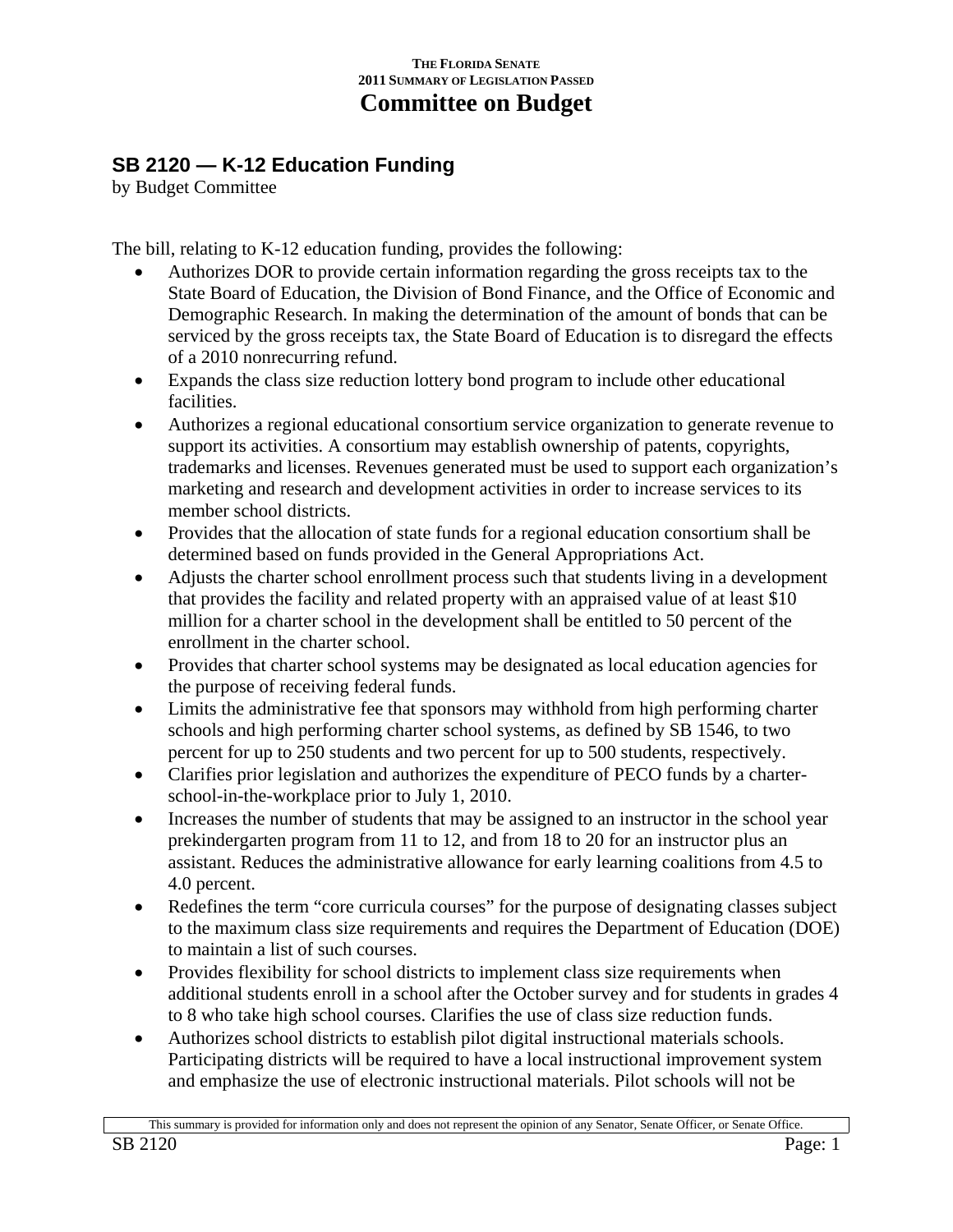required to purchase the instructional materials adoption within the first two years and will not have to purchase materials from the depository. Districts will provide a plan and report on the outcomes.

- Revises statutes related to instructional materials for public schools, including revising naming conventions, using "instructional materials" as the generic rather than "textbooks"; modifying and expanding the description and requirements for local instructional improvement systems; revising the instructional materials review process by replacing committees with three national expert reviewers; clarifying and expanding bid advertisement specifications for electronic and digital content; revising the term for instructional materials adoptions from 6 to 5 years; requiring that by 2015-2016, all adopted instructional materials for K-12 students are to be in electronic or digital format and districts are to use at least 50 percent of the annual allocation for the purchase of digital or electronic instructional materials on the state adopted list.
- Provides recurring flexibility, after March 1 of each year, for instructional materials funds to be used to purchase hardware for student instruction after required instructional materials purchases have been made.
- Revises the definition of adult education and provisions relating to the coenrollment of high school students in adult education courses.
- Adjusts industry certified bonus weights based on rigor and the employment value of the certification with revised weights remaining within existing funding levels, and provides for middle school student eligibility for industry certification and bonus weights.
- Requires school districts to provide to the DOE by October 1, copies of contracts and amounts paid to providers of virtual instruction. Also requires districts to spend the difference between funds received for the virtual instruction program and amounts paid to providers of virtual instruction on local instructional improvement systems and electronic and digital instructional materials.
- Removes the additional FTE provision for the Florida Virtual School.
- Creates a virtual education contribution categorical in the FEFP.
- Authorizes an interdistrict transfer of FEFP funds when students in Department of Juvenile Justice facilities are transferred between student membership surveys.
- Allows sixteen districts that passed a referendum in the 2010 general election to levy by supermajority vote 0.25 mills for the authorized two years and eligible districts to receive state compression adjustment funds. Provides for the expiration on June 30, 2011 of this additional 0.25 mills for critical operations or capital outlay.
- Defines casualty insurance for educational and ancillary facilities for purposes of school district expenditure of capital improvement millage revenues.
- Waives the equal dollar reduction penalty in the FEFP for school district audit findings for property and casualty insurance expenditures for the 2009-2010 fiscal year and the 2010-2011 fiscal year prior to January 1, 2011.
- Provides that state funding for the Merit Award Program will be discontinued after the 2011-2012 payment of the 2010-2011 awards.
- Provides the DOE with flexibility to provide Florida Knowledge Network materials and other educational services online or by other electronic media, instead of primarily through television broadcast.

This summary is provided for information only and does not represent the opinion of any Senator, Senate Officer, or Senate Office.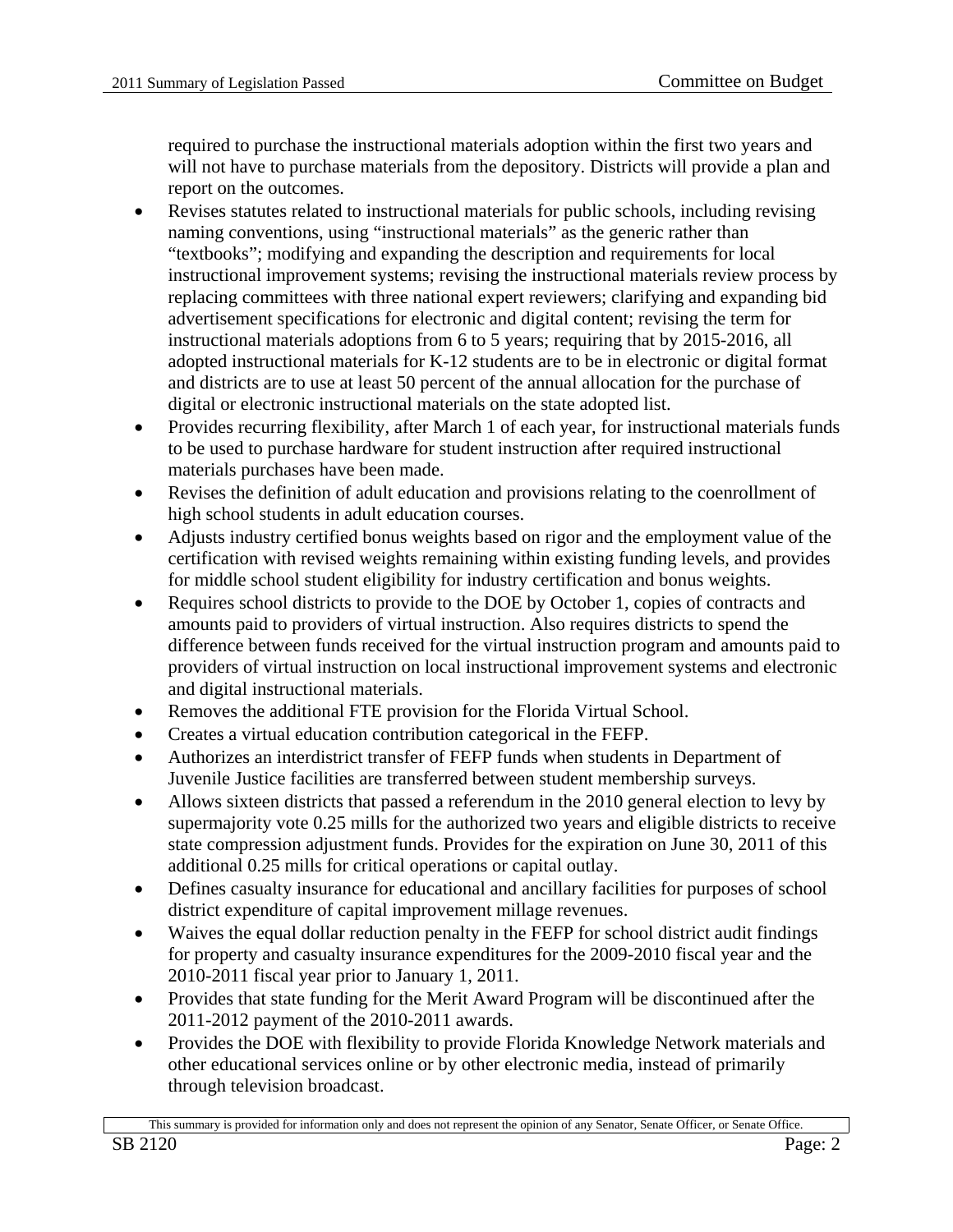- Updates and clarifies DOE responsibilities for the Florida Information Resource Network.
- Extends an exemption from state educational facilities requirements for the demolition and replacement of school buildings for certain school districts.
- Adopts by reference, the alternative compliance calculation amounts to the class size reduction operating categorical allocation for the 2010-2011 fiscal year.

This bill substantially amends ss. 213.053, 215.61, 1001.10, 1001.25, 1001.271, 1001.28, 1001.451, 1002.33, 1002.34, 1002.45, 1002.55, 1002.63, 1002.71, 1003.01, 1003.03, 1004.02, 1006.28, 1006.281, 1006.29, 1006.30, 1006.31, 1006.32,1006.33, 1006.34, 1006.35, 1006.36, 1006.38, 1006.39, 1006.40, 1006.43, 1011.62, 1011.685, 1011.71, 1012.225, 1013.737, creates ss. 1003.4935, 1006.282, and 1011.621, and repeals s. 1006.43 of the F.S.

If approved by the Governor, these provisions take effect July 1, 2011 *Vote: Senate 30-7; House 79-39*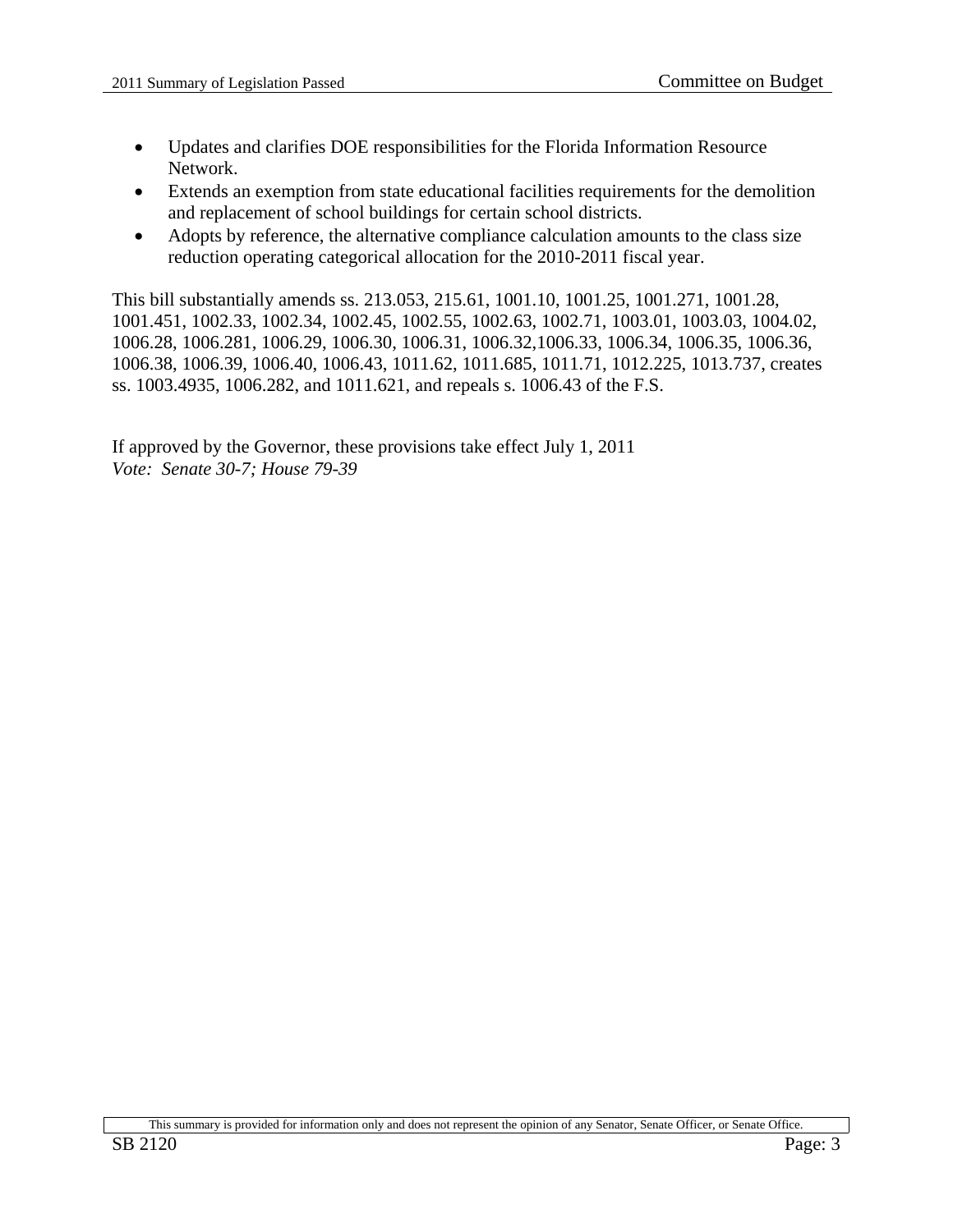## **SB 2122 — State Government Operations**

by Budget Committee

This bill provides for the following:

- Within the Department of Agriculture and Consumer Services (DACS), consolidates the Division of Dairy Industry within the Division of Food Safety.
- Transfers authority for the regulation and enforcement of the state Lemon Law and the price gouging program entirely to the Department of Legal Affairs.
- Renames the Division of Forestry within the DACS as the Florida Forest Service.
- Reduces the membership of the Citrus Commission from twelve members to nine, reduces the number of citrus districts from four to three, and reassigns counties to those three districts.
- Provides that the Executive Director of the Department of Citrus be appointed by a majority vote of the commission and serve a four-year term, except for the initial term, which expires on June 30, 2011, and shall be subject to confirmation by the Senate in the legislative session following appointment.
- Imposes limits on the tax per box of grapefruit, oranges, and tangerines. The tax on grapefruit, tangerines, and fresh oranges is capped at the rate in effect on May 1, 2011, and the tax rate on oranges in processed form cannot exceed 25 cents per box.
- Requires employees of the Department of Citrus to work a five-day, 40-hour work week, except when on approved leave.

The consolidation of the Division of Dairy Industry into the Division of Food Safety provides a recurring cost savings of \$239,496 in general revenue. The elimination of activities by the Division of Consumer Services relating to the Lemon Law and the price gouging program provides a recurring cost savings to the General Inspection Trust Fund within the DACS of \$386,415.

If approved by the Governor, these provisions take effect upon becoming a law. *Vote: Senate 37-0; House 118-0*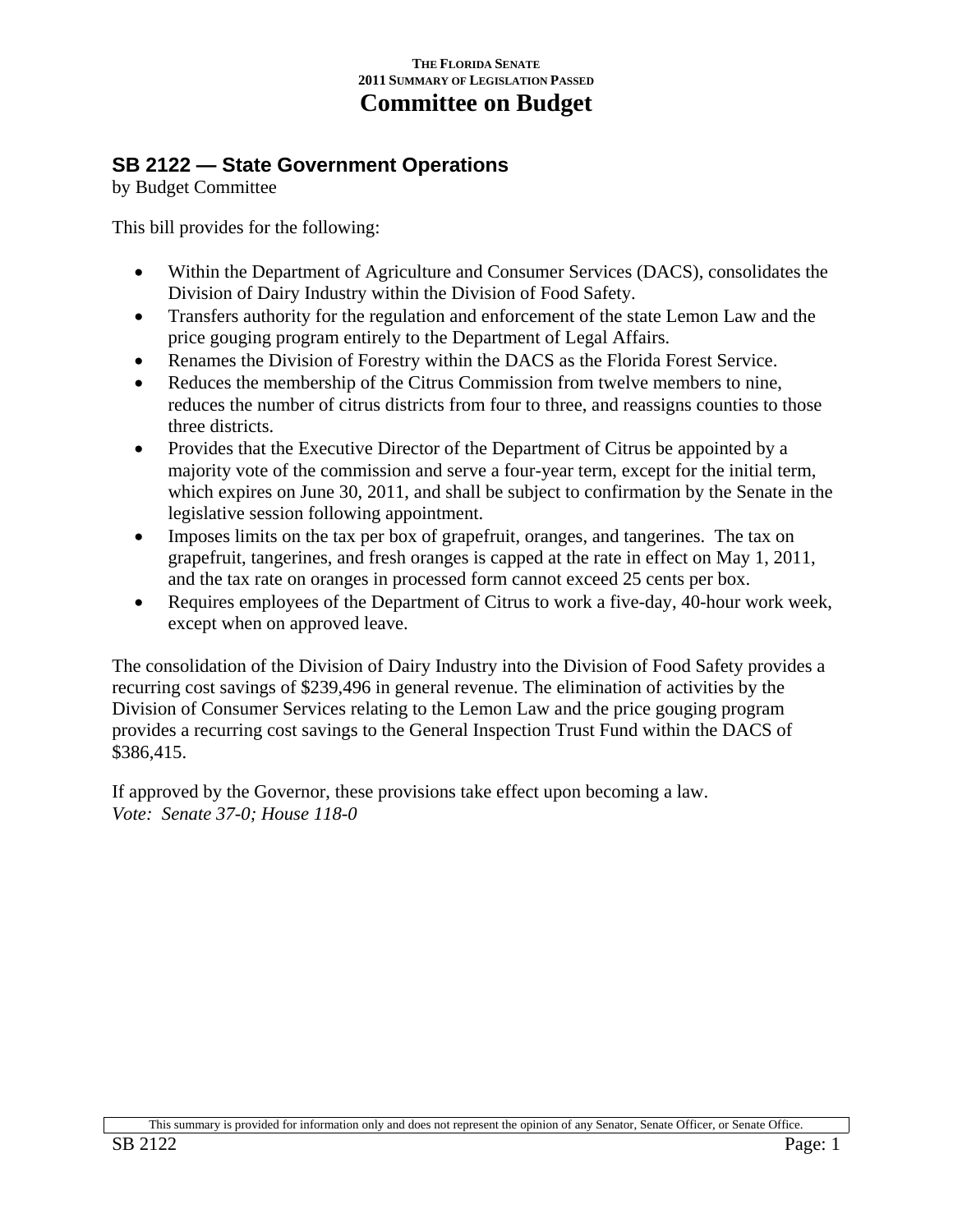## **SB 2128 — Public Employees Relations Commission**

by Budget Committee

The bill requires the Public Employees' Relations Commission to be comprised of a chair and two part-time commissioners. The part-time members are prohibited from engaging in any other business, vocation, or employment that conflicts with their duties while serving as a commissioner. The provisions in this bill provide an annual cost savings of \$125,652.

If approved by the Governor, these provisions take effect July 1, 2011. *Vote: Senate 38-0; House 119-0*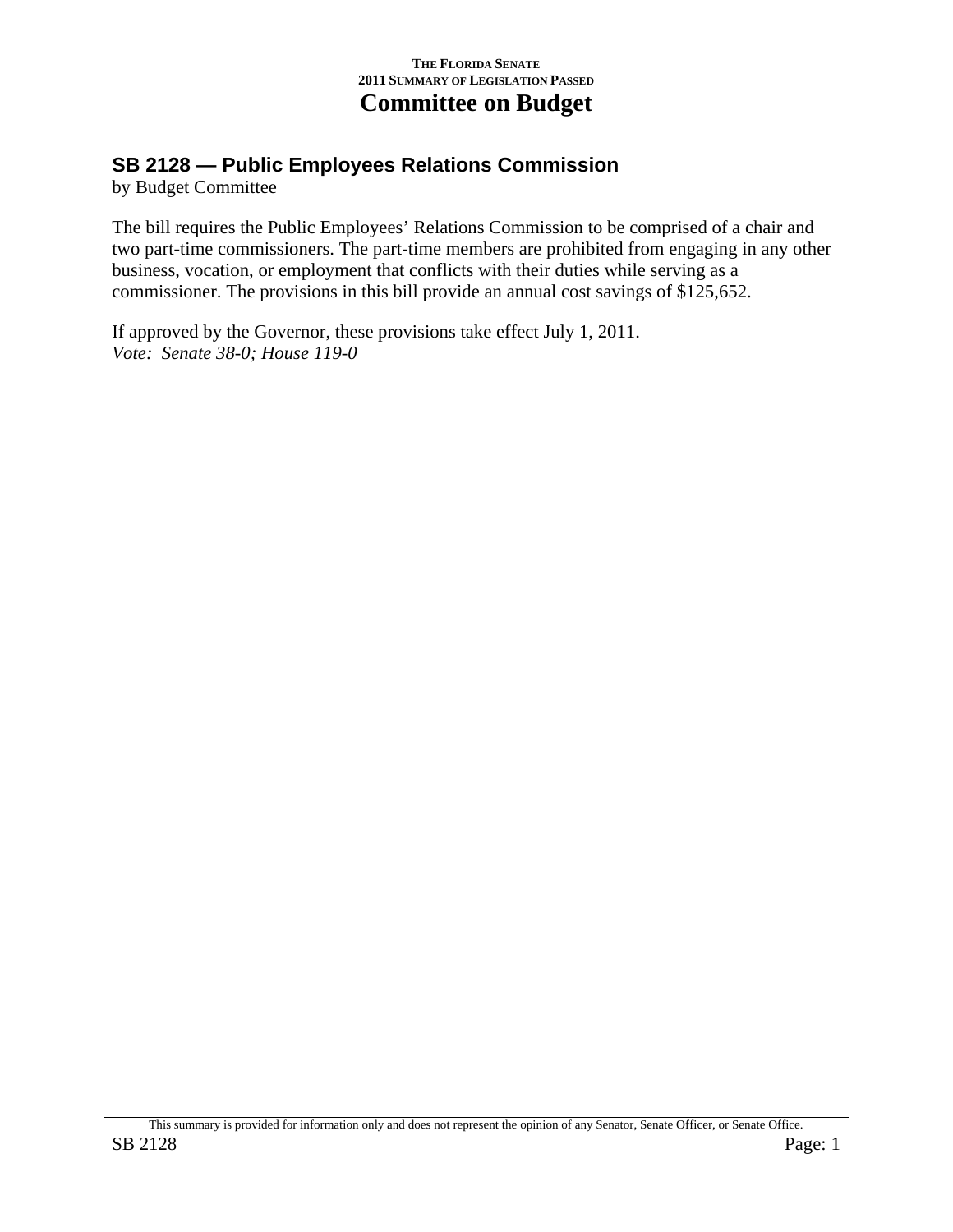# **SB 2130 — Pollution Control**

by Budget Committee

The bill revises requirements for the deposit of funds used in providing financial assistance for water pollution control. The bill requires that such funds be deposited into the Federal Grants Trust Fund within the Department of Environmental Protection (department) rather than the Grants and Donations Trust Fund within the department. The bill also expands the use of existing service fees, as authorized by the Federal Water Pollution Control Act, to include other water quality activities performed by the department. These activities include monitoring, developing total maximum daily loads, watershed restoration best management practices, and source water assessments.

The bill has a recurring positive fiscal impact of \$1.8 million to the General Revenue Fund and \$300,000 to the Permit Fee Trust Fund by allowing the department to transfer administrative costs associated with other water quality activities from the General Revenue Fund and the Permit Fee Trust Fund to the Federal Grants Trust Fund.

If approved by the Governor, these provisions take effect July 1, 2011. *Vote: Senate 38-0; House 118-0* 

This summary is provided for information only and does not represent the opinion of any Senator, Senate Officer, or Senate Office.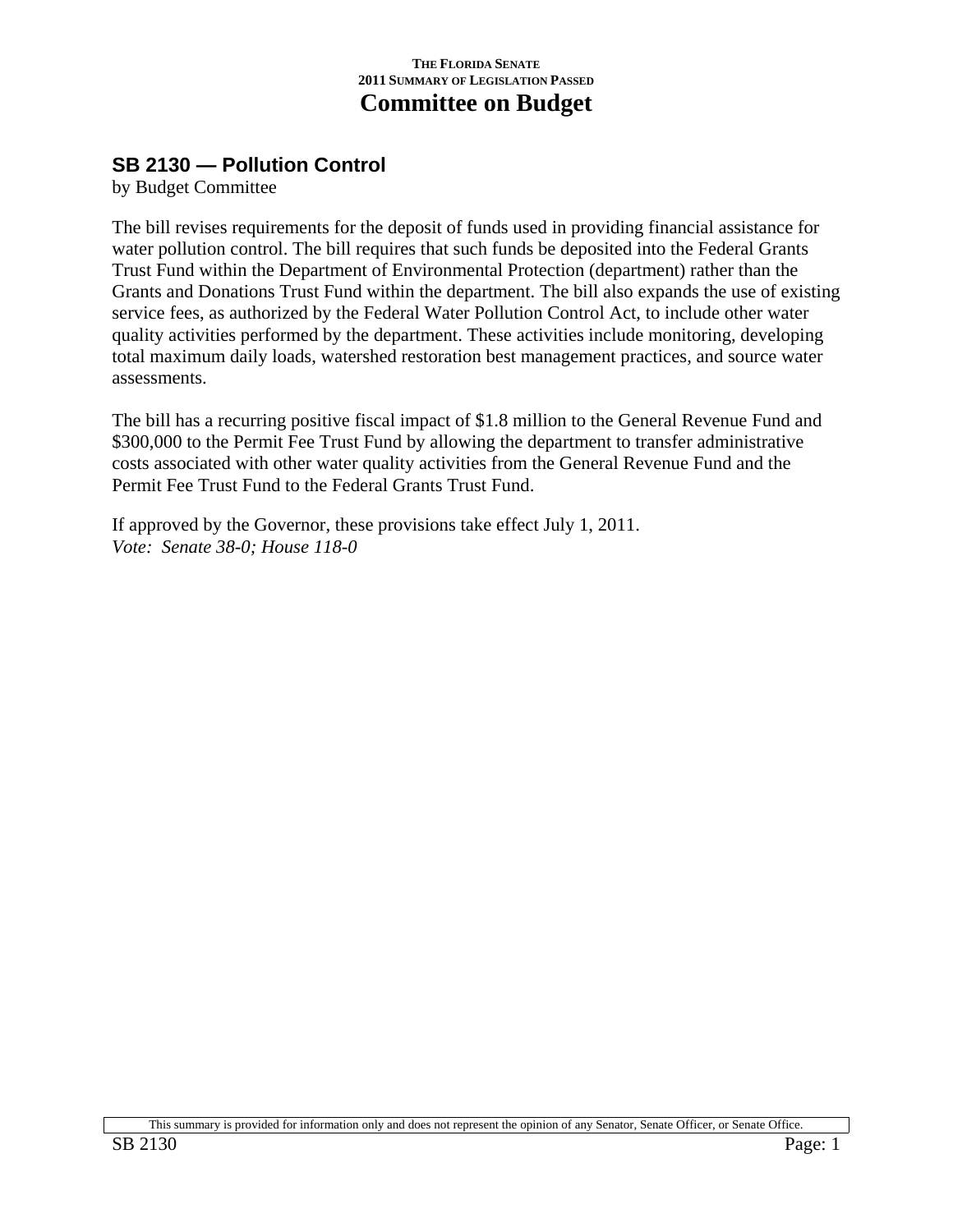# **SB 2132 — Department of Financial Services**

by Budget Committee

The bill provides for the following:

- Requires that the Department of Financial Services (department) and all state agencies with more than 3,000 full-time employees that are provided insurance coverage from the Division of Risk Management, within the department, establish and maintain return-towork programs for injured state workers. This provision is anticipated to result in an estimated annual cost savings of \$1 million to the state's self-insurance program.
- Requires the Division of Risk Management to utilize agency loss prevention results in addition to claims history as criteria for calculating state agency risk management premiums.
- Requires the Division of Risk Management to evaluate each agency's risk management programs at least once every five years and to produce reports recommending improvements. In addition, the bill outlines a process for each agency's response to the division's evaluation and recommendations.
- Eliminates the Chief Financial Officer's authority to operate a check cashing service at the state capitol, which will eliminate three full-time positions and provide a savings of \$129,022.
- Requires that unencumbered and undisbursed funds that are transferred from the Workers' Compensation Administration Trust Fund within the department revert back to the fund each year.
- Revises the responsibilities of the Division of Consumer Services within the department to reflect organizational changes related to the Office of Insurance Regulation and the Office of Financial Regulation.
- Authorizes the department to accept donations, grants of property or moneys from any governmental unit, public agency, institution, person, firm, or corporation for its antifraud efforts in the Division of Insurance Fraud within the department and provides for the vesting of certain rights in the Division of Insurance Fraud upon donation. The bill authorizes the department to request annual appropriations from these funds.
- Requires that all donations or grants of monies to the Division of Insurance Fraud be deposited immediately into the Insurance Regulatory Trust Fund within the department, to be separately accounted for. The bill authorizes the use of these funds by the Division of Insurance Fraud to carry out its duties and responsibilities or for the sub-granting of funds to the state attorneys for funding or defraying the cost of dedicated fraud prosecutors.

If approved by the Governor, these provisions take effect July 1, 2011. *Vote: Senate 35-4; House 93-24*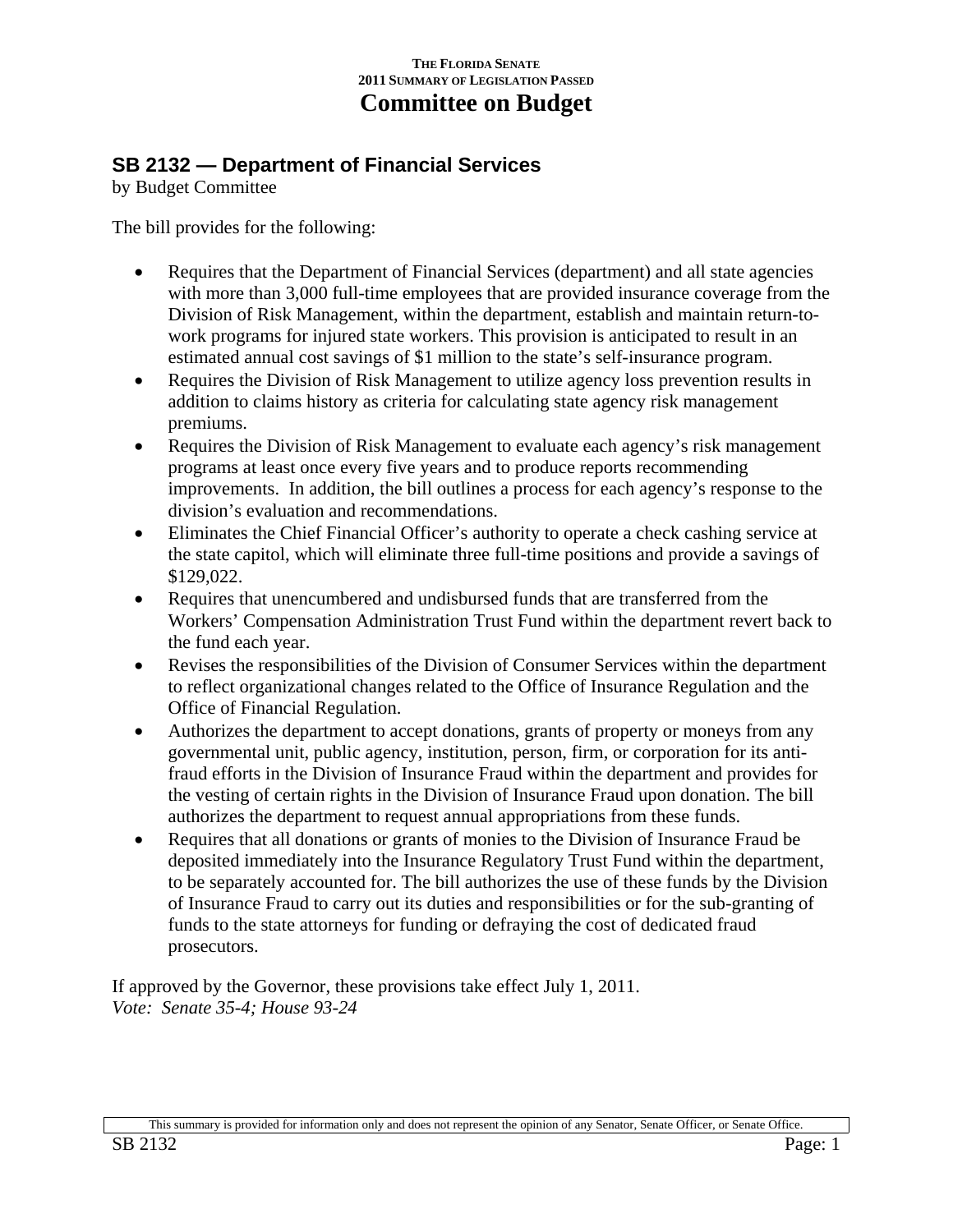# **SB 2136 — Federal Grants Trust Fund/Department of Business and Professional Regulation**

by Budget Committee

The bill creates the Federal Grants Trust Fund within the Department of Business and Professional Regulation (department). This trust fund is established for allowable grant activities funded by restricted program revenues. Funds credited to the Federal Grants Trust Fund will consist of grants and funding from the federal government, interest earnings, and cash advances from other trust funds. The creation of this trust fund will align agency accounts pursuant to the requirements of s. 215.32, F.S. The trust fund will terminate in four years, on July 1, 2015, pursuant to s. 19(f)(2), Art. III of the State Constitution, unless terminated sooner or re-created by the Legislature. Creation of the Federal Grants Trust Fund within the department will allow for improved segregation of funds and accounting records.

If approved by the Governor, these provisions take effect July 1, 2011. *Vote: Senate 38-0; House 118-0*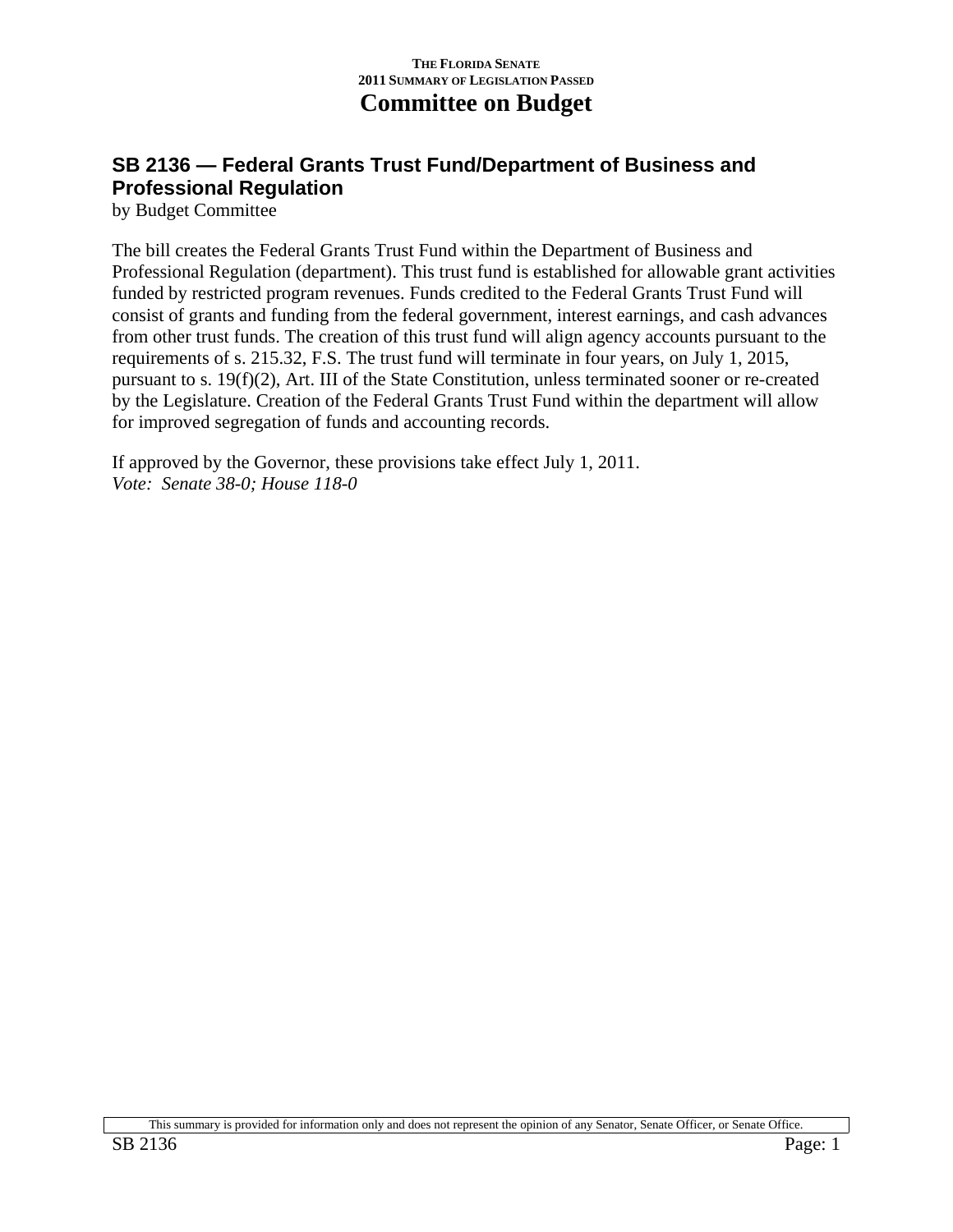## **SB 2142 — Water Management Districts**

by Budget Committee

The bill provides for the following:

- Requires the Legislature to annually review the preliminary budget for each water management district and set the maximum amount of revenue a district may raise in the next fiscal year through its ad valorem tax. For the 2011-2012 fiscal year, the bill limits the total ad valorem taxes that may be levied by water management districts to the following amounts: \$3,946,969 for the Northwest Florida Water Management District; \$5,412,674 for the Suwannee River Water Management District; \$85,335,619 for the St. Johns Water Management District; \$107,766,957 for the Southwest Florida Water Management District; and \$284,901,967 for the South Florida Water Management District.
- Provides that, if the annual maximum amount of property tax revenue is not set by the Legislature on or before July 1 of each year, the maximum property tax revenue that may be raised reverts to the amount authorized in the prior year.
- Requires each water management district to provide a monthly financial statement to its governing board and make such information available to the public through the district's website.
- Revises provisions relating to the review of district budgets to allow the Legislative Budget Commission, in addition to the Executive Office of the Governor, to disapprove, in whole or in part, the budget of each water management district.

If approved by the Governor, these provisions take effect upon becoming a law. *Vote: Senate 38-1; House 83-34*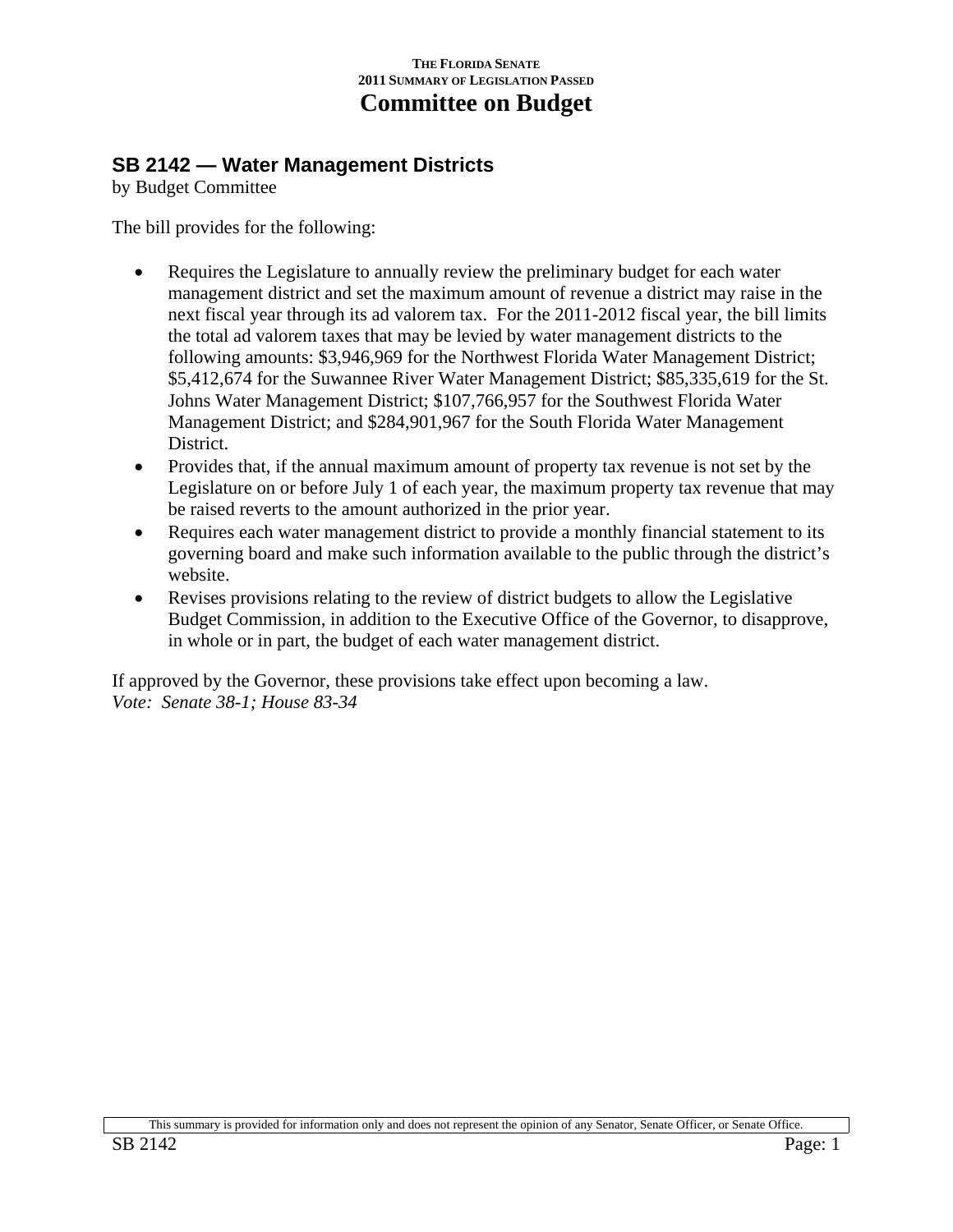# **CS/SB 2144 — Medicaid**

by Budget Committee

The bill provides statutory changes to conform to the FY 2011-2012 General Appropriations Act. Specifically, the bill:

- Modifies the nursing home staffing requirements to allow for a combined direct care staffing requirement of 3.6 hours per resident per day and modifies the formula for calculating the direct care subcomponent of the nursing home reimbursement.
- Modifies the requirements for the Agency for Health Care Administration to deny licensure and renewal requests.
- Repeals the sunset of the Medically Needy for adults program and the Medicaid Aged and Disabled (MEDS-AD) waiver, which will sunset June 30, 2011.
- Eliminates a requirement for a hospitalist program in nonteaching hospitals.
- Modifies the formula used for calculating reimbursements to providers of prescribed drugs.
- Repeals the sunset date for the freeze on Medicaid institutional unit cost; and deletes obsolete workgroups and reporting requirements.
- Provides for the allowed aggregated amount of assessments for all nursing home facilities to increase to conform to federal regulations and revises the criteria for exempting qualified public, nonstate-owned or operated nursing home facilities from quality assessments.
- Repeals the sunset of the quality assessment on privately operated intermediate care facilities for the developmentally disabled.
- Revises the years of audited data used in determining Medicaid and charity care days for hospitals in the Disproportionate Share Hospital (DSH) Program; and changes the distribution criteria for Medicaid DSH payments to implement funding decisions for the DSH program.
- Eliminates the requirement to implement a wireless handheld clinical pharmacology drug information database for practitioners; and allowing electronic access to certain pharmacology drug information.
- Authorizes the implementation of a home delivery of pharmacy products program; establishes the requirements for the procurement and the program; and eliminates the requirement for the expansion of the mail-order-pharmacy diabetes-supply program.
- Eliminates certain specific components of the prescription drug management system program.
- Authorizes an additional Program of All-inclusive Care for the Elderly (PACE) site in Palm Beach County and approves up to 150 initial enrollees, subject to a specific appropriation.
- Authorizes the agency in conjunction with the specialty behavioral health plan to develop a clinically effective, evidence-based alternatives as downward substitution for the statewide inpatient psychiatric program and similar residential care and institutional services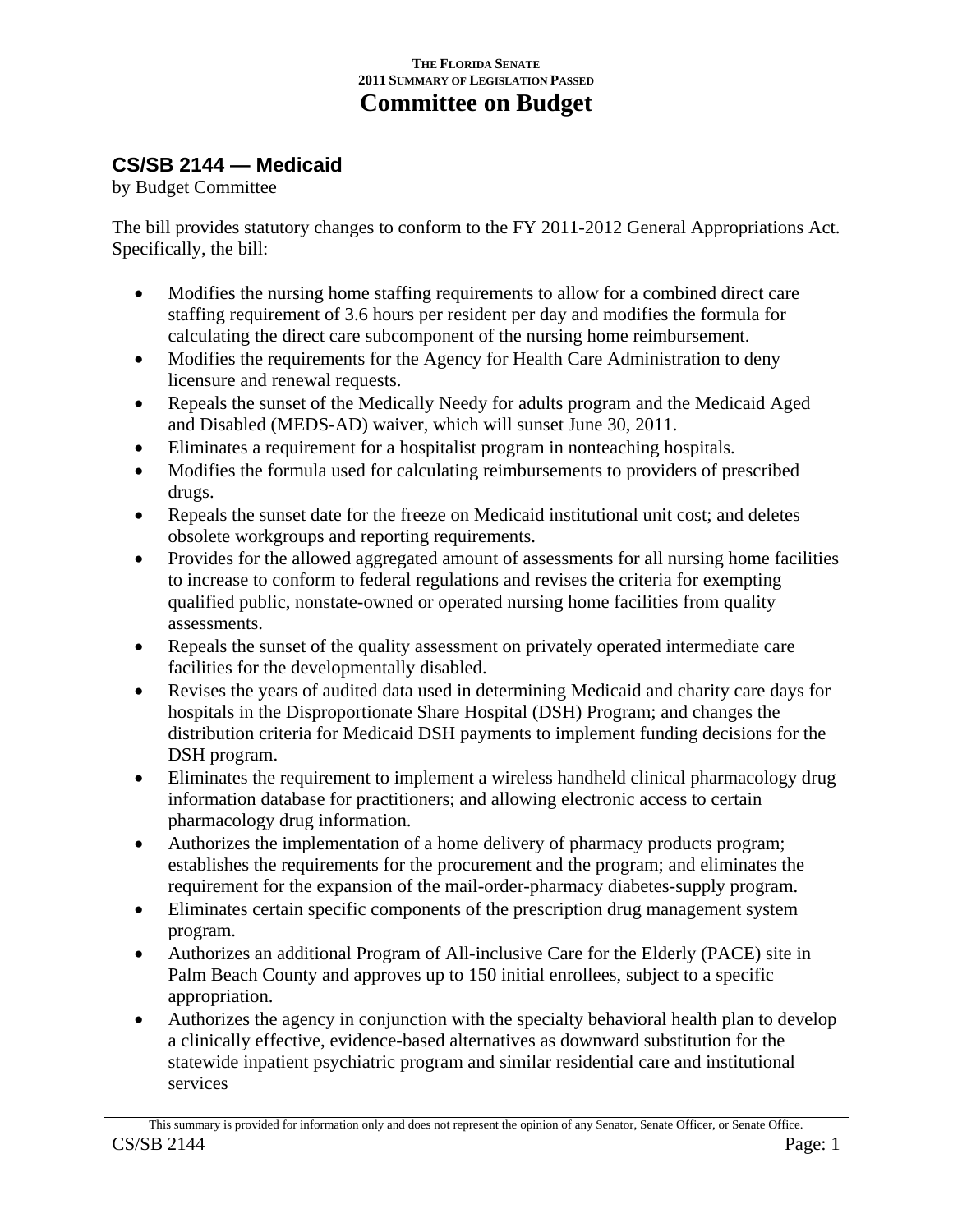- Deletes a provision that sunsets the ability of tobacco companies to deposit a limited amount of security with the Florida Supreme Court.
- Authorizes the use of a managing entity in the Medipass program in certain counties to implement program initiatives to improve care coordination, patient outcomes, and reduce costs.
- Assigns Medicaid program recipients diagnosed with HIV/AIDS residing in Broward, Miami-Dade, or Palm Beach counties to an HIV/AIDS specialty plan.
- Exempts from Insurance Premiums Tax the premiums, contributions, and assessments received under a contract with Medicaid to solely provide services to Medicaid recipients by a prepaid limited health service organization (PLHSO) licensed under chapter 636, F.S. Provides that the provisions within the bill will operate prospectively and does not provide a basis for an assessment of taxes not paid, or a basis for determining any right to a refund of taxes paid, prior to the effective date.

If approved by the Governor, these provisions take effect July 1, 2011. *Vote: Senate 24-15; House 80-38*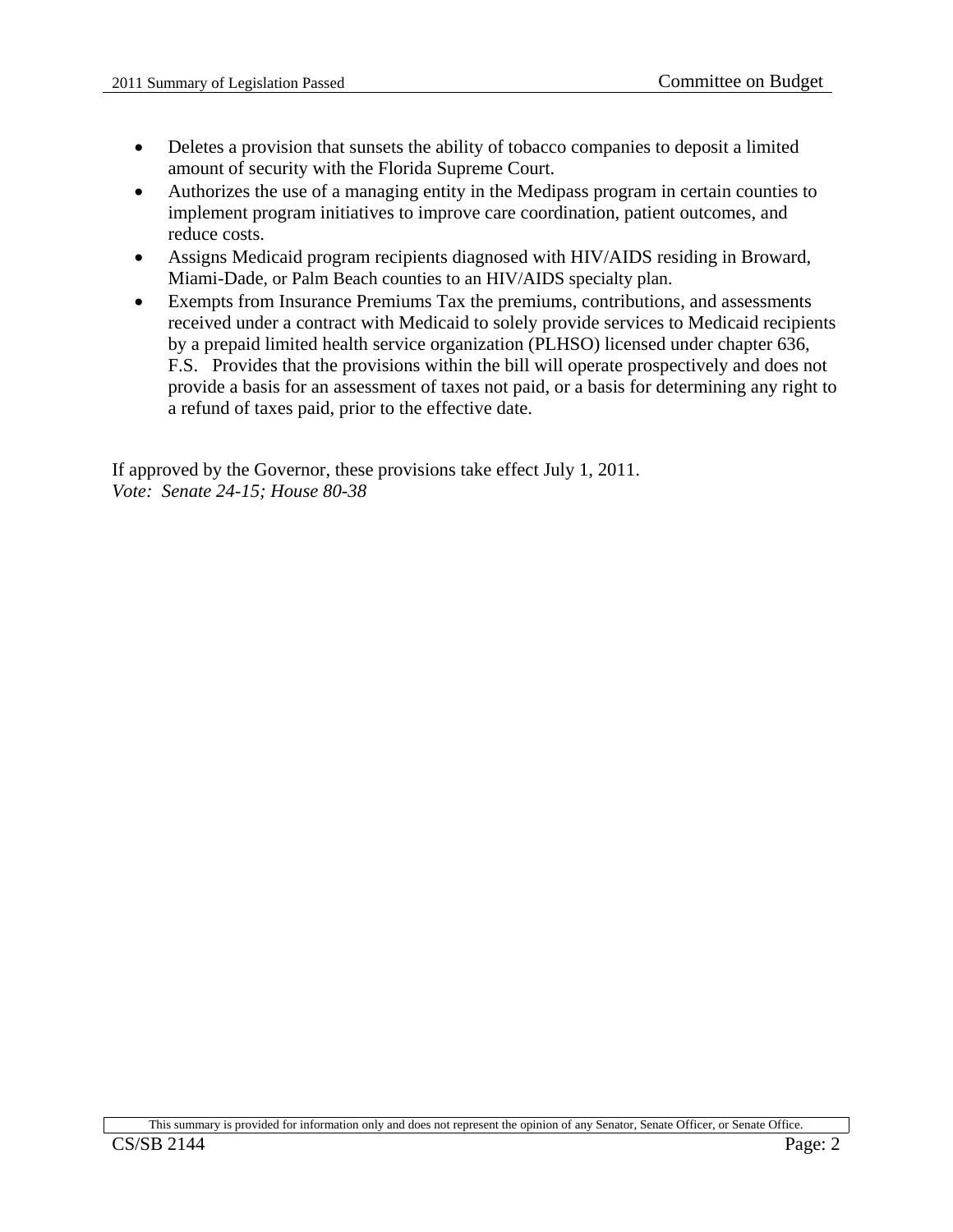### **SB 2146 — Allocation of Funds for Community-Based Care Lead Agencies**  by Budget Committee

The bill provides statutory changes to conform to the FY 2011-2012 General Appropriations Act. Specifically, the bill:

- Creates s. 409.16713, F.S.
- Requires the Department of Children and Family Services to allocate funds for communitybased care lead agencies according to a specified equity allocation model.
- Specifies that included in the equity model is core services funding for foster care and inhome care.
- Specifies that excluded from the equity model is funding for independent living, maintenance adoption subsidies, mental health wrap-around services, non-recurring funds, special project funds, and training funds.
- Specifies the factors used in the equity model for each lead agency are as follows:
	- o The proportion of children in poverty,
	- o The proportion of child abuse hotline workload,
	- o The proportion of children in care (in-home and out-of-home), and
	- o The proportion of contribution in the reduction of out-of-home care.
- Specifies the weighting for these factors to calculate the equity allocation for core service fund:
	- $\circ$  Proportion of children in poverty 30 percent of the total,
	- o Proportion of child abuse hotline workload 30 percent of the total,
	- o Proportion of children in care 30 percent of the total, and
	- o Proportion of contribution to the reduction in out-of-home care 10 percent of the total.
- Requires that, beginning in the 2011-2012 fiscal year, 75 percent of recurring core services funding for each lead agency be based on the prior year recurring base, and 25 percent be based on the equity allocation model.
- Specifies that any new funds for FY 2011-2012 be allocated based on the equity allocation model and only to those lead agencies where the current funding proportion is less than the proportion of funding based on the equity model.

If approved by the Governor, these provisions take effect July 1, 2011. *Vote: Senate 25-13; House 110-9*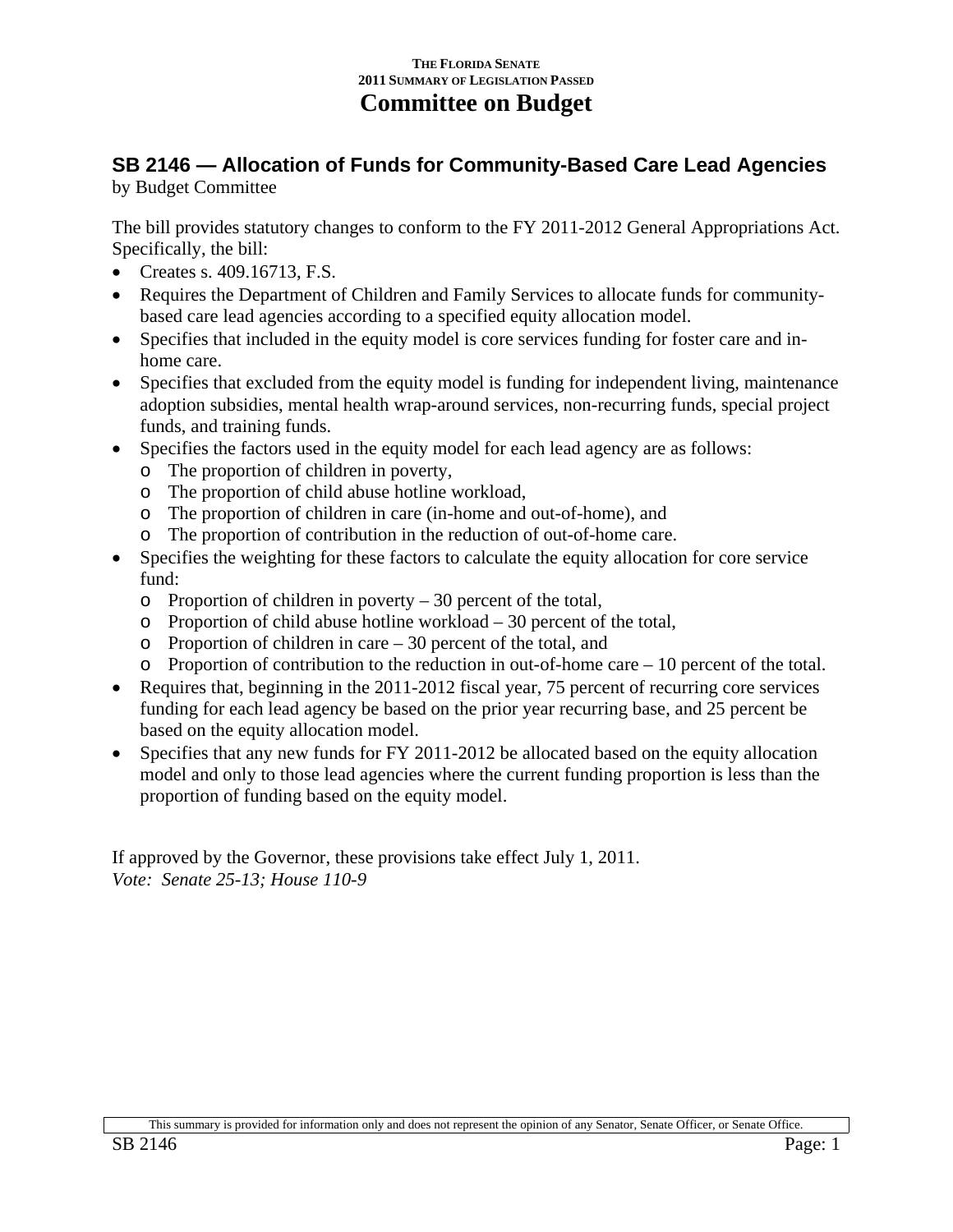# **SB 2150 — Postsecondary Education Funding**

by Budget Committee

The bill relating to Higher Education Appropriations Issues provides for the following:

- Authorizes the Department of Revenue to provide information regarding gross receipts taxes to the State Board of Education, the Division of Bond Finance and the Office of Economic and Demographic Research. In making the determination of the amount of bonds that can be serviced by gross receipts tax the State Board of Education is to disregard the effects of a 2010 nonrecurring refund.
- Expands the class size reduction lottery bond program to include other educational facilities.
- Repeals certain responsibilities of the Department of Education for monitoring rehabilitation providers and services; repeals rehabilitation provider qualifications.
- Authorizes the implementation of a transient student admission application process through the Florida Academic Counseling Tracking for Students system to include admissions, readmissions, financial aid, and transfer of credit functions. Authorizes a fee of \$5 to support the system.
- Designates the Northwest Regional Data Center as a primary data center.
- Requires an annual report on cost savings from collaborative licensing of electronic library resources.
- Authorizes the Florida Fund for Minority Teachers, Inc. to use other available funds for administration.
- Authorizes a spring and summer term student enrollment pilot program at the University of Florida for the purpose of aligning student enrollment and the availability of instructional facilities. Authorizes Bright Futures scholarships in the summer for these students.
- Updates the provisions related to tuition and out-of-state fees for postsecondary students in workforce, college, and university programs to include 2011-2012 tuition.
- Requires a block tuition and corresponding out-of-state fee for students enrolled in adult general education courses. Removes fee exemptions for certain students and requires residency of students to be documented.
- Authorizes college and school district workforce programs to use capital improvement fee revenue for the acquisition of improved real property.
- Authorizes college and school district workforce programs to charge a convenience fee for processing automated or online credit card payments.
- Authorizes the Board of Trustees of Santa Fe College to establish a transportation access fee of up to \$6 if approved by a referendum held by student government.
- Provides an exemption from the 30 percent need-based expenditure requirement from the tuition differential fee if the university has covered the entire tuition and fee costs of all resident students who are eligible for need-based aid.
- Authorizes alternative documentation for tuition fee waivers for Purple Heart veterans.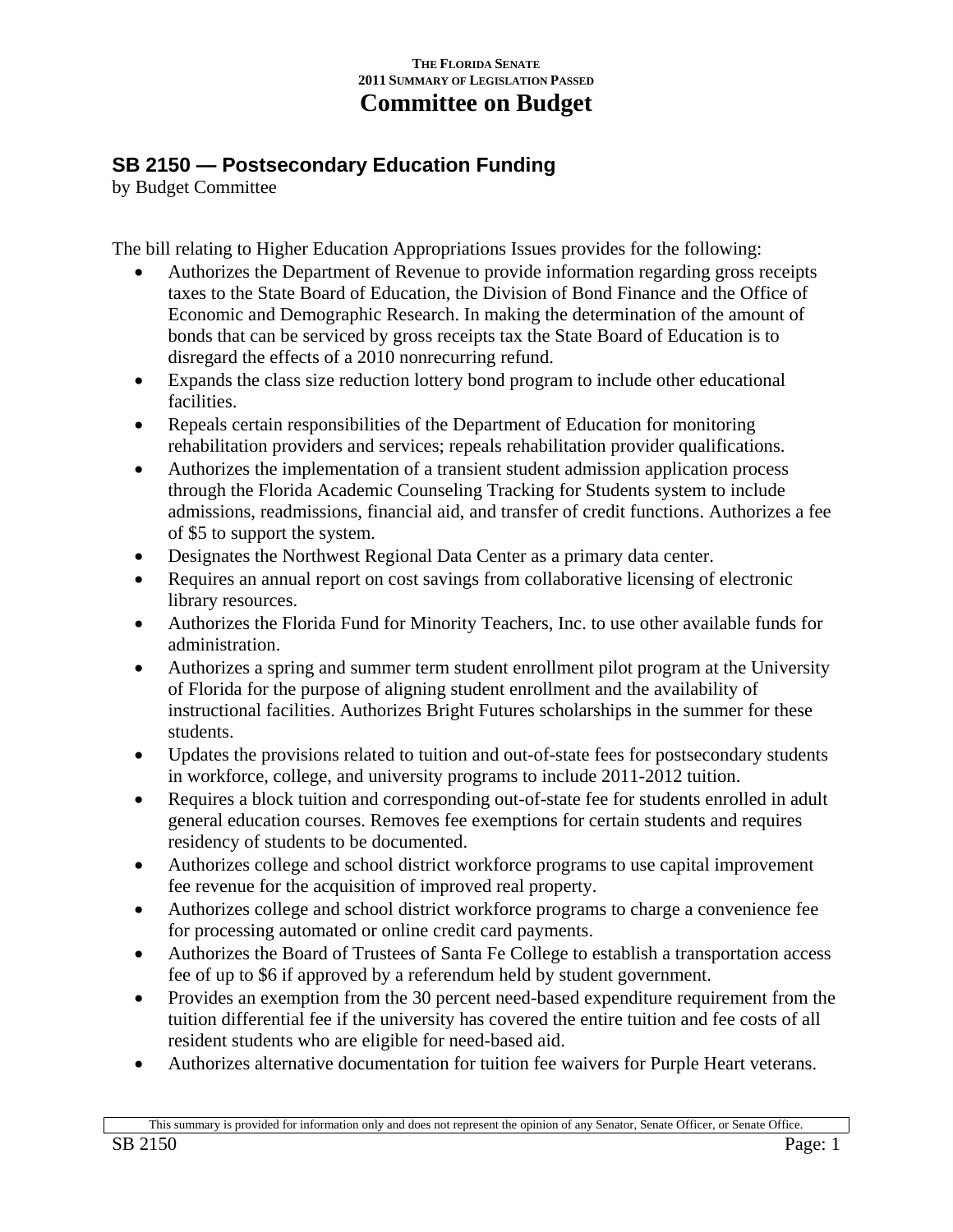- Increases the Florida Medallion Scholarship test scores in 2013-2014, from 1050 to 1170 for SAT, including the applicable home school test scores. Increases or establishes required community service hours for Bright Futures applicants.
- Requires applicants for Bright Futures, FRAG, and ABLE programs to submit the Free Application for Federal Student Aid prior to disbursement of funds.
- Increases the tuition surcharge for excess hours to 100 percent in excess of 115 percent of the credit hours required for a degree.
- Provides that funding for student financial aid and tuition assistance programs shall be as provided in the General Appropriations Act.
- Streamlines library operations through consolidation and joint purchasing. Requires creation of a union catalog for higher education.
- Prioritizes state student financial aid to the neediest (Pell eligible) students for the Florida Work Experience Program and the First Generation in College Program.
- Prohibits funding for coenrollment in public schools and adult general education programs, except that for the 2011-2012 fiscal year students may enroll in core courses for credit recovery or dropout prevention for up to two courses. High school students are exempt from the payment of block tuition for general adult education programs.
- Prohibits the use of state workforce education and Florida College funding for prison inmate education.
- Temporarily suspends the state match for facilities and operating challenge grant programs for colleges and universities, effective July 1, 2011. Existing eligible donations will remain eligible for future match. The suspension may be removed once \$200 million of the grant backlog has been matched.
- Allows a university board of trustees to expend carry-forward balances from prior year operational appropriations on legislatively approved fixed capital outlay projects authorized for the establishment of a new campus.
- Requires the Florida College System Council of Presidents to develop and recommend an equitable funding formula for the distribution of PECO funds to the college system institutions.
- Provides for the use of a funding formula to ensure equitable distribution of district workforce funds.
- Provides a \$200,000 limit on the amount of state funds that may be paid for salaries of college and university presidents and administrative employees.
- Allows the Division of Blind Services to lease donated property.
- Provides that funds received from community events or festivals are not eligible for state match under the Dr. Philip Benjamin Matching Grant Program.
- Terminates the University Concurrency Trust Fund.

This bill substantially amends ss. 213.053, 215.61, 440.491, 413.011, 1004.091, 1006.72, 1007.28, 1009.22, 1009.23, 1009.24, 1009.25, 1009.286, 1009.531, 1009.534, 1009.535, 1009.536, 1009.55, 1009.56, 1009.57, 1009.60, 1009.605, 1009.68, 1009.69, 1009.701, 1009.73, 1009.74, 1009.77, 1009.89, 1009.891, 1011.32, 1011.61, 1011.80, 1011.81, 1011.85, 1011.94,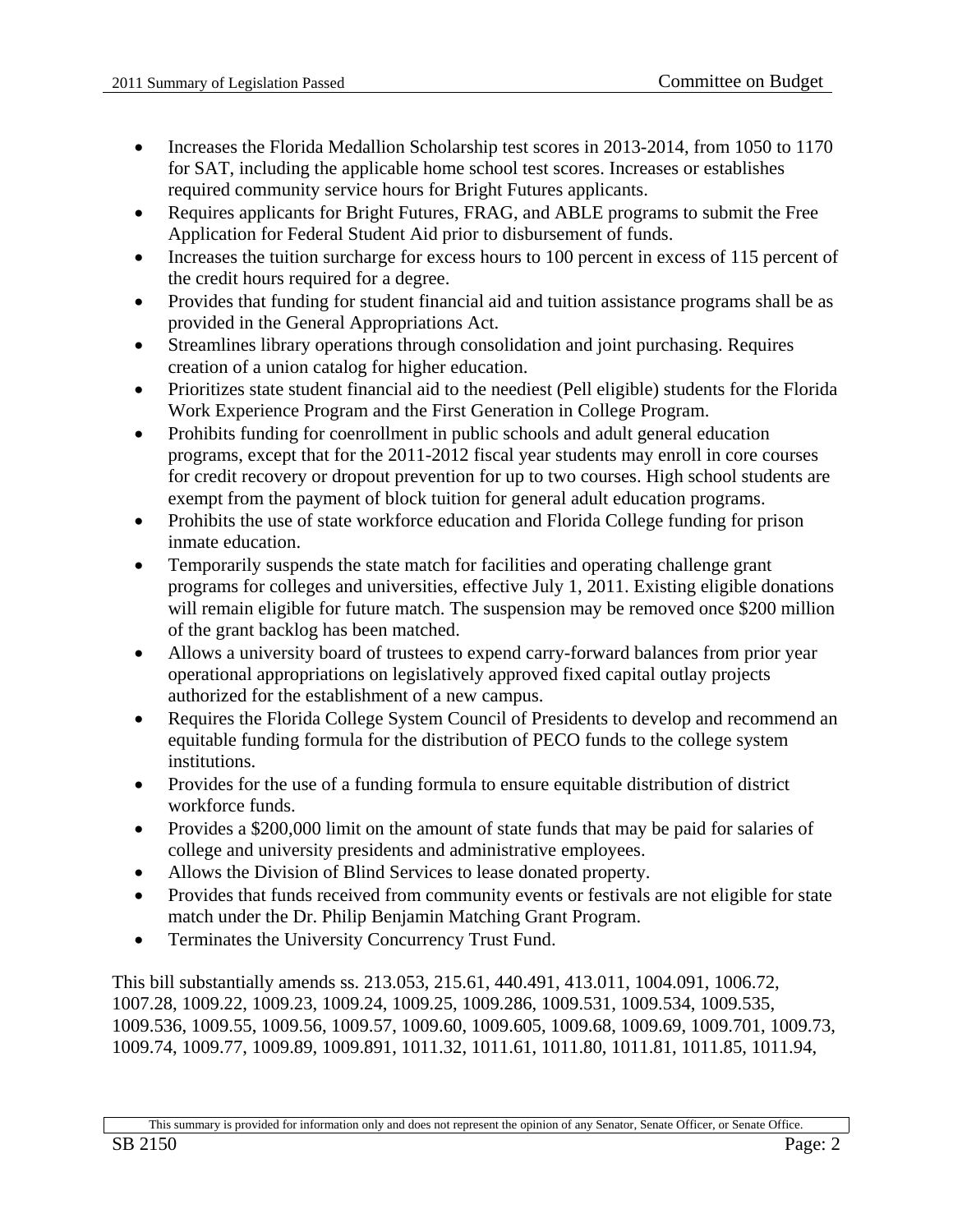1012.885, 1012.975, 1013.33, 1013.737, 1013.79 and creates ss. 1004.649, 1009.21, 1009.215, 1012.886, 1012.976, and repeals s. 1013.63 of the F.S.

If approved by the Governor, these provisions take effect July 1, 2011. *Vote: Senate 35-3; House 89-29*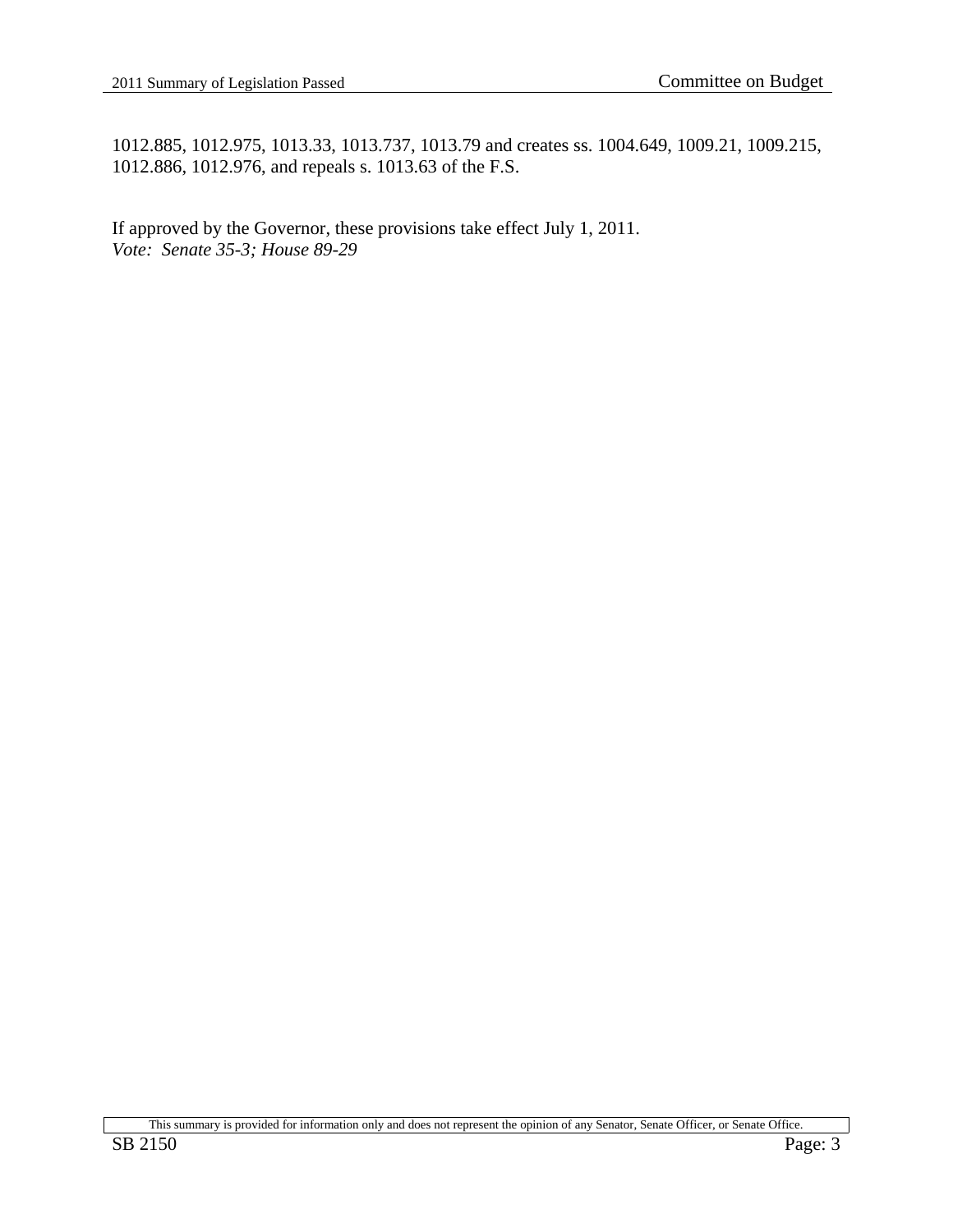### **SB 2152 — Transportation**

by Budget Committee

The bill provides for the following:

- Clarifies that the Florida Department of Transportation is authorized to adjust toll rates by rule and is not subject to the provisions of ss. 120.54(3)(b) and 120.541., F.S.;
- Authorizes the use of excess toll revenues from the Alligator Alley Toll Road to develop and operate a fire station at mile marker 63 on Alligator Alley to provide, fire, rescue, and emergency management services to the adjacent counties along Alligator Alley;
- Repeals the Brevard County Expressway Authority, Broward County Expressway Authority, Pasco County Expressway Authority, St. Lucie County Expressway Authority, Seminole County Expressway Authority, and Southwest Florida Expressway Authority;
- Repeals various sections of law relating to and authorizing lease purchase agreements between certain transportation authorities and FDOT;
- Clarifies that an airport providing communications services within its own confines is exempt from the definition of telecommunications company;
- Corrects cross references in various sections of law to conform to changes made in this amendment; and
- Directs state agencies to develop and adopt assessment protocols for evaluating damaged equipment before a request for purchase is approved.

If approved by the Governor, these provisions take effect July 2, 2011. *Vote: Senate 33-5; House 85-33*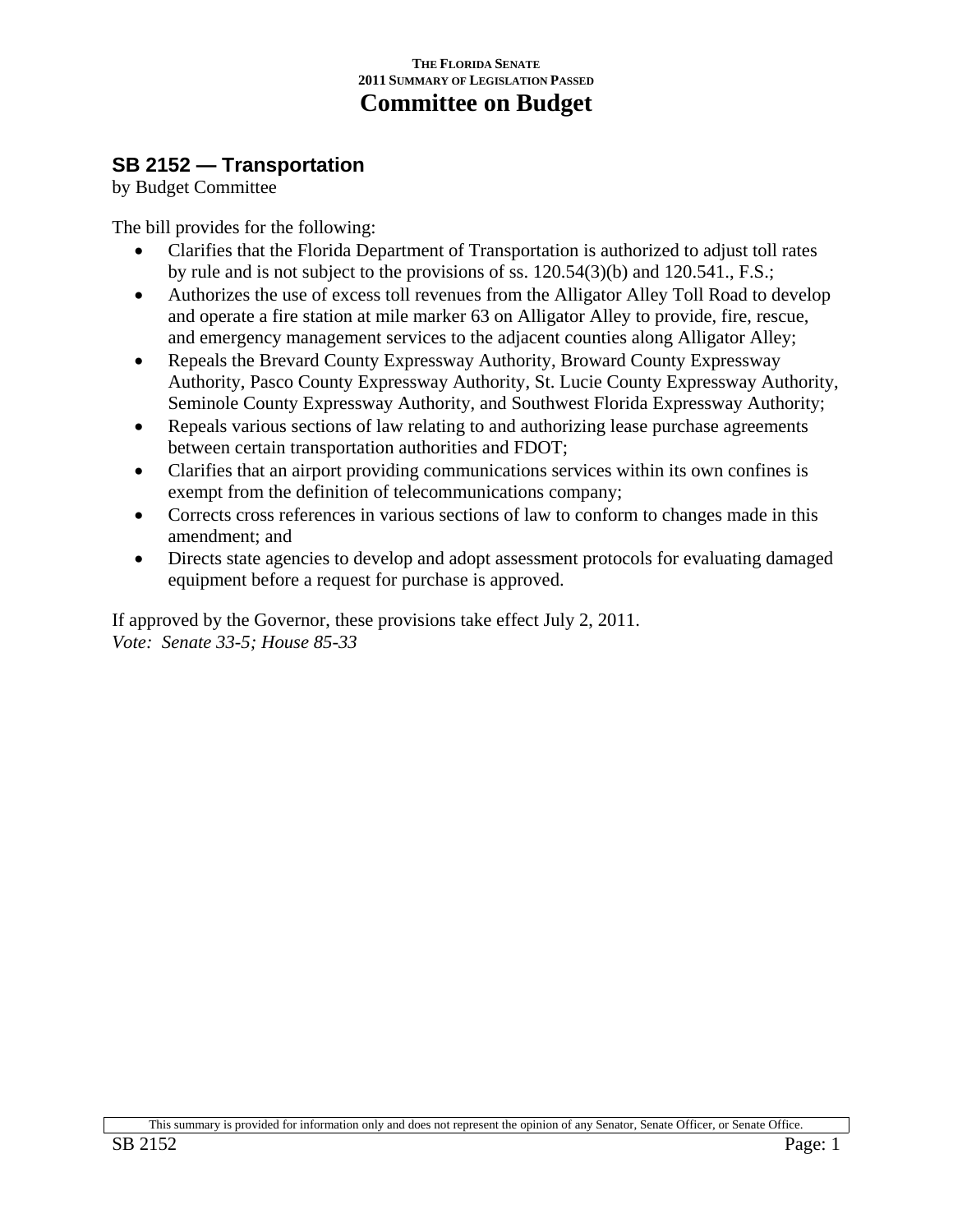## **SB 2154 — Florida Housing Finance Corporation; Federal Grants Trust Fund**

by Budget Subcommittee on Transportation, Tourism, and Economic Development

This bill as filed modified statutes pertaining to the Florida Housing Finance Corporation, but the conference committee report instead creates the Federal Grants Trust Fund within the Executive Office of the Governor for use as a depository for funds to be used for allowable grant activities funded by restricted program revenues from federal sources.

This trust fund is needed in order to implement the transfer of the Division of Emergency Management from the Department of Community Affairs to the Executive Office of the Governor as proposed in legislation before the 2011 Legislature.

In accordance with s. 19(f)(2), Art. III, State Constitution, the trust fund shall, unless terminated sooner, be terminated on July 1, 2015. Before its scheduled termination, the trust fund shall be reviewed as provided in s. 215.3206(1) and (2), F.S.

If approved by the Governor, these provisions take effect July 1, 2011. *Vote: Senate 33-5; House 118-0*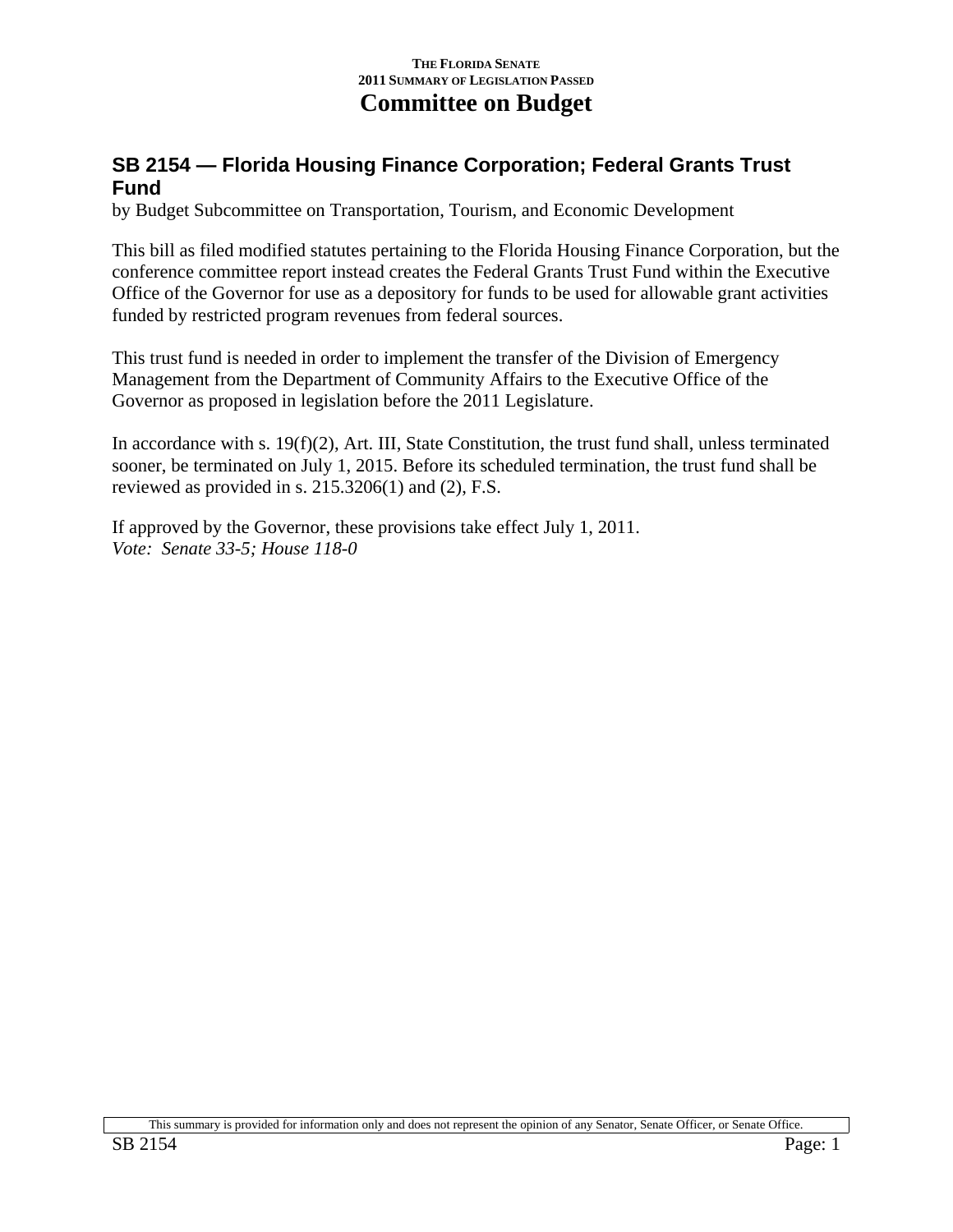### **SB 2156 — Governmental Reorganization**

by Budget Committee

### **1. REORGANIZATION**

- a. Creates the Department of Economic Opportunity (DEO):
	- Agency head, known as the "executive director," appointed by the Governor and confirmed by the Senate.
	- Transfers the Office of Tourism, Trade and Economic Development (OTTED), portions of the Department of Community Affairs (DCA), and portions of the Agency for Workforce Innovation (AWI) workforce functions to the new agency, effective October 1, 2011.
	- The Ready to Work program is transferred from the Department of Education (DOE) to the Department of Economic Opportunity.
- b. Transfers the AWI Office of Early Learning to the Department of Education as a separate entity:
	- Director of the office appointed by the Governor, and confirmed by the Senate.
	- DOE may not impose requirements or standards on early learning programs beyond those authorized in law for voluntary prekindergarten (VPK).
	- Auditor General to review programs and delivery systems (including early learning coalitions) by December 31, 2011.
- c. Consolidates public-private economic development partnerships:
	- Enterprise Florida, Inc., (EFI) President, known as the "Secretary of Commerce," is appointed by and serves at the pleasure of the Governor.
	- EFI board remains largely as it is under current law, however new language requires certain private-sector representation (e.g., space, tourism, etc).
	- Space Florida retains special district status under the direction of appointed EFI board members.
	- VISIT Florida direct support organization is retained under contract with the EFI Board.
	- Black Business Investment Board (BBIB) and Florida Sports Foundation are merged into EFI, and related divisions are created in EFI.
	- Matching requirements for EFI and VISIT Florida (1-to-1 match) remain as required under current law.
	- Workforce Florida, Inc., maintains independent status as currently provided in law.
- d. Other transfers:
	- Florida Communities Trust and Stan Mayfield Working Waterfronts are transferred from DCA to the Department of Environmental Protection.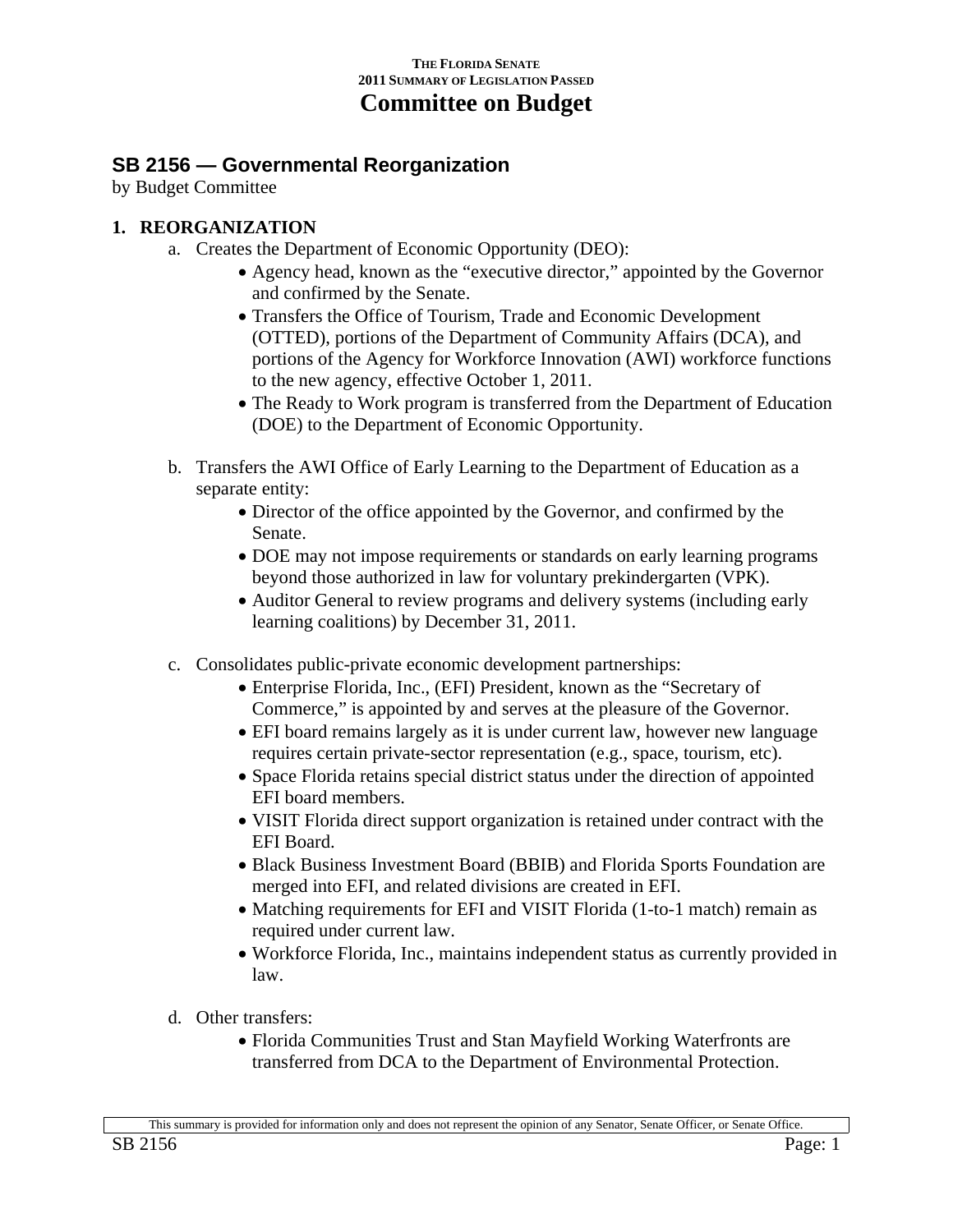- Florida Building Commission is transferred from DCA to the Department of Business and Professional Regulation.
- Division of Emergency Management is transferred from DCA to the Executive Office of the Governor.
- Florida Energy and Climate Commission within the Executive Office of the Governor is transferred to the Department of Agriculture and Consumer Services.
- e. Repeals DCA, AWI, and OTTED.

### **2. PURPOSE AND FUNCTIONS OF THE DEPARTMENT OF ECONOMIC OPPORTUNITY**

- a. Responsibilities of the department:
	- Oversight and coordination of economic development, housing, growth management, community development programs, and unemployment compensation.
	- Develop a single, statewide 5-year strategic plan to address the promotion of business formation, expansion, recruitment, and retention in order to create jobs for all regions of the state. The plan must address economic development, marketing and infrastructure development for rural communities.
	- Submit an annual report on the condition of the business climate and economic development in the state, with assistance from EFI and WFI.
	- Manage the activities of the public-private partnerships.
	- Establish annual performance standards for Enterprise Florida, Inc., Workforce Florida, Inc., VISIT Florida, and Space Florida and report annually on how these performance measures are being met.
- b. Streamlined incentive process:
	- Incentives for economic development projects must be approved or denied within 10 days of submitting an application to the department.
	- The release of funds for the incentive or incentives awarded to the applicant depends upon the statutory requirements of the particular incentive program.
	- Quick Action Closing Fund projects require recommendation to the Governor in 7 days. In addition, the Governor can approve projects under \$2 million. Projects ranging from \$2 million - \$5 million require notification to the chairs and vice chairs of the Legislative Budget Commission (LBC). Projects totaling more than \$5 million must be approved by the LBC.
- c. Business plan required by September 1, 2011, in conjunction with EFI, must outline:
	- Strategies to be used by department and EFI for business recruitment and expansion.
	- Benchmarks related to: business recruitment, business expansion, number of jobs created or retained.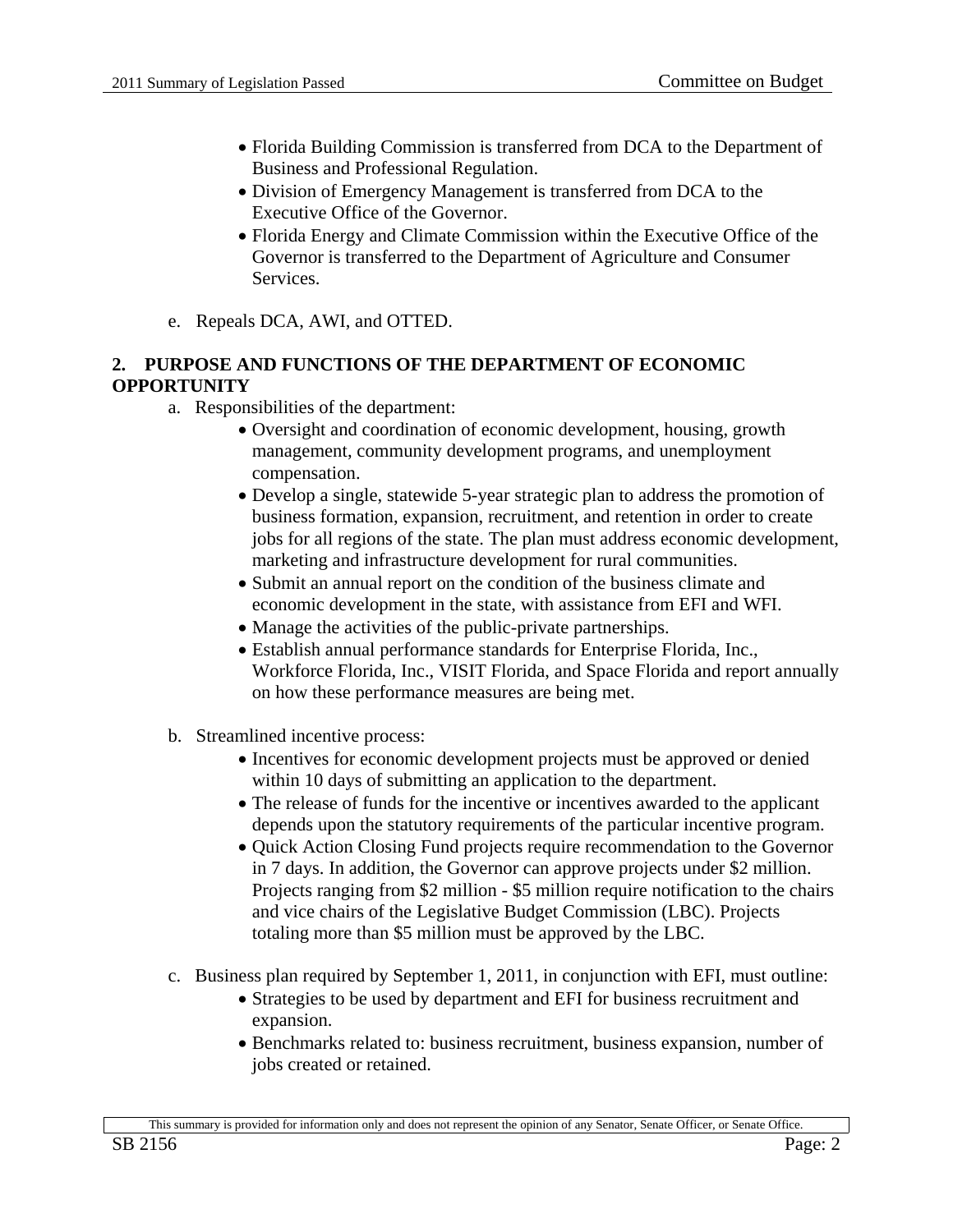- Tools, financial and otherwise, needed to achieve benchmarks, and timeframes necessary to achieve standards.
- By Jan. 1, 2012, the department must make recommendations for any further reorganization and streamlining of economic development and workforce functions.

### **3. PURPOSE AND FUNCTIONS OF ENTERPRISE FLORIDA, INC.**

- a. Responsibilities of EFI:
	- Must enter a performance-based contract with the Department of Economic Opportunity.
	- Acts as primary economic agency for the state; chief negotiator for business recruitment and business expansion.
	- Increase private investment in Florida.
	- Advance international and domestic trade opportunities.
	- Market the state as a pro-business location for new investment and as a tourist destination.
	- Revitalize Florida's space and aerospace industries.
	- Promote opportunities for minority-owned businesses.
	- Assist and market professional and amateur sports teams and sporting events.
	- Assist and promote economic opportunities in rural and urban communities.
- b. Annual incentive report must include:
	- Description of incentive programs.
	- Amount of awards granted, by year, since inception.
	- Economic benefits including actual amount of private capital invested, actual number of jobs created, actual wages paid for incentive agreements, annual average wage.
	- The number of applications submitted, and the number of projects approved and denied by the department.
	- Federal and local incentives provided.
	- The number of projects that did not fulfill the terms of their agreements and consequently did not receive incentives.
	- Trends related to usage of the various incentives, including the number of minority-owned businesses receiving incentives.

### **4. DEEPWATER HORIZON OIL SPILL**

To address the negative economic impacts of the Deepwater Horizon oil spill:

• Defines the following counties as "disproportionally affected counties" and waives job, wage, and other requirements for businesses seeking economic development incentives in these counties: Bay, Escambia, Franklin, Gulf, Okaloosa, Santa Rosa, Walton, and Wakulla.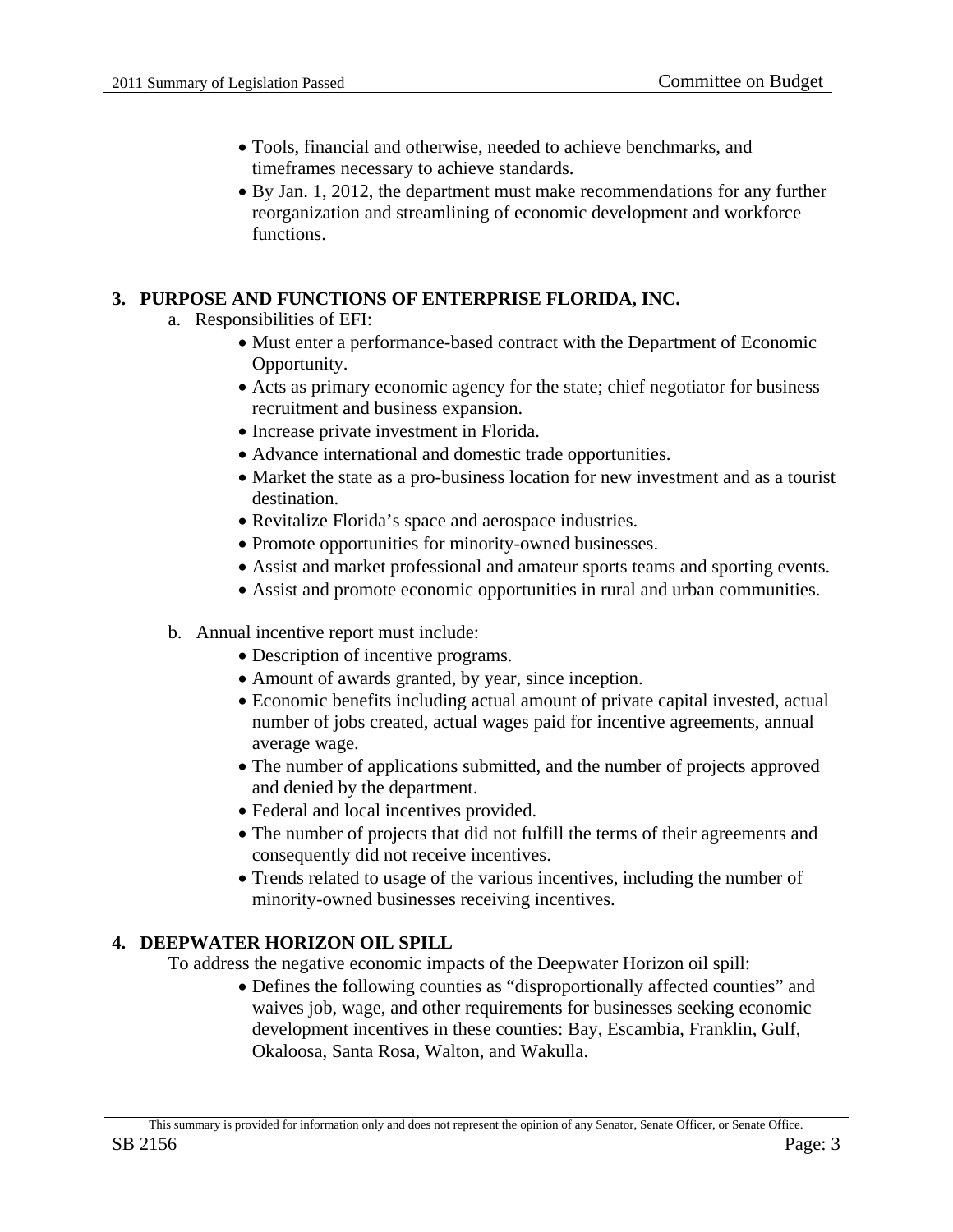- Provides that during a state of emergency permits are tolled and an additional 6 months is added to existing permits.
- Creates the Commission on Oil Spill Response Coordination (expires Sept. 2012).
- Appropriates \$10 million per year for three fiscal years to develop and implement an economic strategic plan in counties designated as disproportionally affected.
- Directs how funds received by the state for damages caused by the Deepwater Horizon oil spill may be directed.

### **5. STATE ECONOMIC ENHANCEMENT AND DEVELOPMENT (SEED) TRUST**

**FUND (**HB 7205 creates the SEED Trust Fund within the Department of Economic Opportunity)

This bill provides:

- Effective July 1, 2012, redirects a total of \$75 million from documentary stamp tax revenues, currently dedicated to affordable housing trust funds, into the SEED Trust Fund.
- Effective July 1, 2012, begins redirecting from documentary stamp tax revenues currently dedicated to the State Transportation Trust Fund (STTF) into the SEED Trust Fund. In order to lessen the impacts to the Florida Department of Transportation (FDOT) Work Program, the bill phases-in the amounts to be redirected as follows: \$50 million for FY 2012-13; \$65 million for FY 2013-14; and \$75 million for FY 2014-15 and subsequent years.
- The above-mentioned funds are to be appropriated annually in the General Appropriations Act.
- The affordable housing trust funds are maintained as in current law.

### **6. FLORIDA ENERGY AND CLIMATE COMMISSION PROVISIONS**

- a. Provides for transfer of the powers, duties, and functions of the Florida Energy and Climate Commission within the Governor's Office to the Department of Agriculture and Consumer Services and abolishes the Commission.
- b. Transfers the duties of petroleum allocation from the Commission to the Division of Emergency Management.
- c. Transfers energy emergency contingency plans to the Division of Emergency Management.
- d. Requires the Department of Management Services to coordinate the energy conservation programs of all state agencies.
- e. Transfers administration of the Coastal Energy Impact Program to the Department of Environmental Protection.

If approved by the Governor, these provisions take effect July 1, 2011. *Vote: Senate 33-6; House 81-35*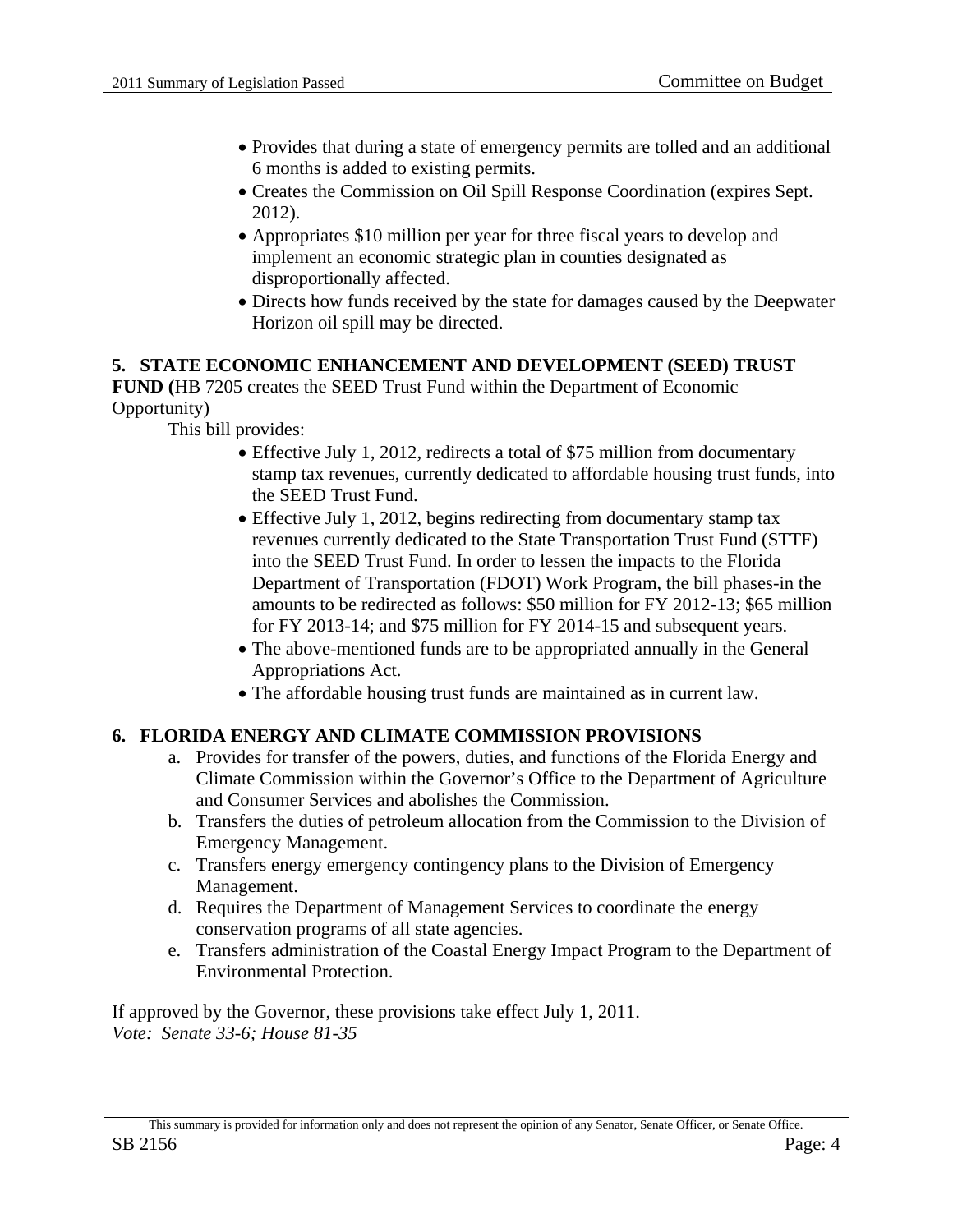# **SB 2160 — Department of Highway Safety and Motor Vehicles**

by Budget Committee

The bill contains provisions relating to the Department of Highway Safety and Motor Vehicles and provides for the following:

- Creates the Division of Motorist Services within the department;
- Transfers the Office of Motor Carrier Compliance sworn law enforcement officers and administrative personnel from the Florida Department of Transportation (FDOT);
- Allows the department to contract with a vendor to outsource the online sale of crash records;
- Authorizes revenue sharing with county tax collectors on the issuance of driver's license replacement and identification cards, beginning July 1, 2015, when the those services are provided by the tax collector;
- Creates a Law Enforcement Consolidation Task Force to evaluate the duplication of law enforcement functions throughout state government; and
- Directs the department to contract with providers for online traffic law and substance abuse education courses to serve as third party provider for online examinations for Class E learner's driver's license.

If approved by the Governor, these provisions take effect July 1, 2011. *Vote: Senate 36-2; House 99-20*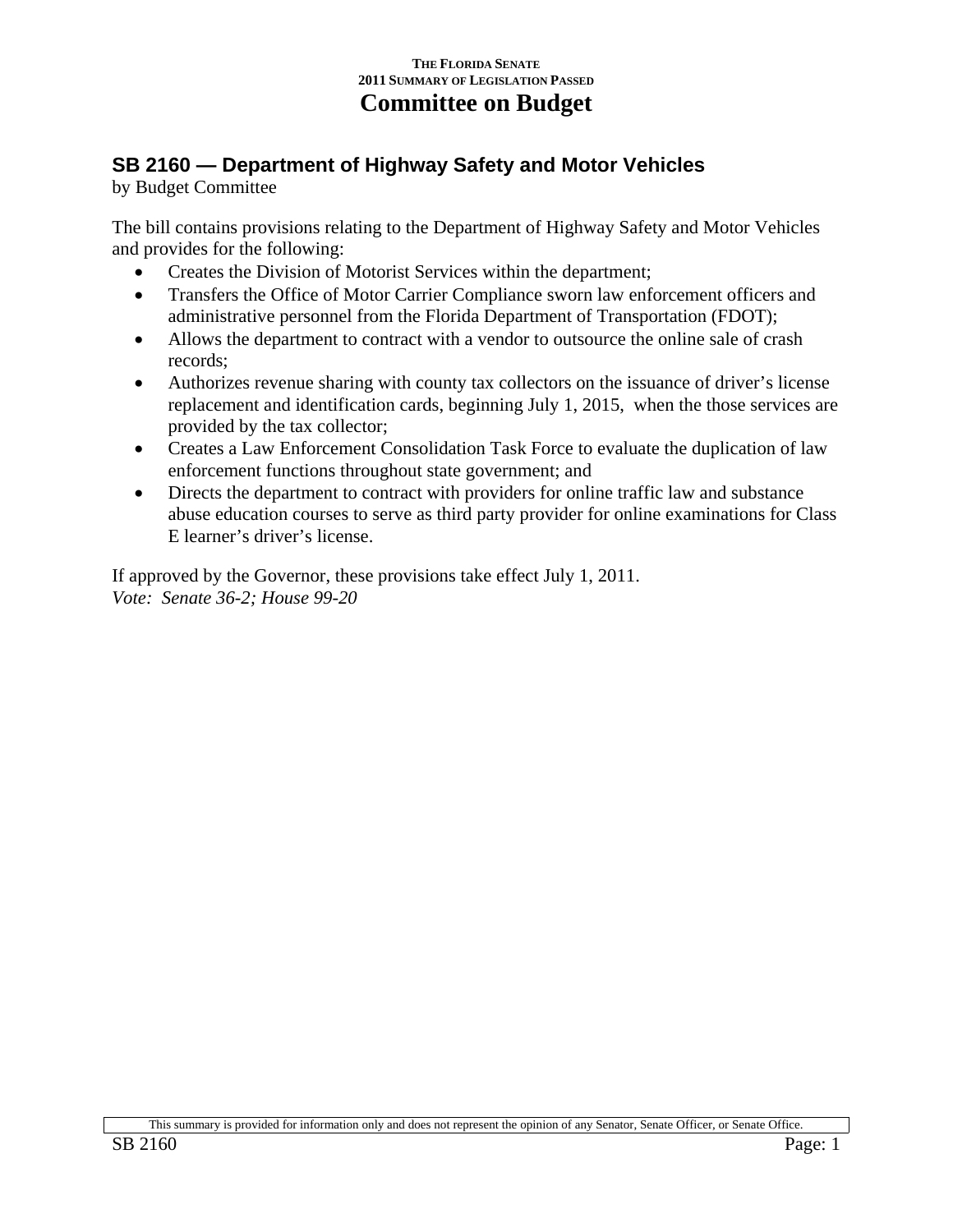## **SB 2162 — Welfare Transition Trust Fund**

by Budget Committee

This bill creates the Welfare Transition Trust Fund within the Department of Education. This trust fund is needed in order to implement the transfer of programs to the Department of Education as proposed in legislation before the 2011 Legislature. Specifically, the School Readiness Program, proposed for transfer from the Agency for Workforce Innovation to the Department of Education as part of the creation of the Department of Economic Opportunity, is currently partially funded with federal funds derived from the Temporary Assistance for Needy Families (TANF) Block Grant.

The trust fund is established for use as a depository for receiving federal funds under the Temporary Assistance for Needy Families Program. Trust fund moneys shall be used exclusively for the purpose of providing services to individuals eligible for Temporary Assistance for Needy Families pursuant to the requirements and limitations of part A of Title IV of the Social Security Act, as amended, or any other applicable federal requirement or limitation. Funds credited to the trust fund consist of those funds collected from the Temporary Assistance for Needy Families Block Grant.

In accordance with s. 19(f)(2), Art. III, State Constitution, the Welfare Transition Trust Fund shall, unless terminated sooner, be terminated on July 1, 2015. Before its scheduled termination, the trust fund shall be reviewed as provided in s. 215.3206(1) and (2), F.S.

If approved by the Governor, these provisions take effect July 1, 2011. *Vote: Senate 39-0; House 119-0*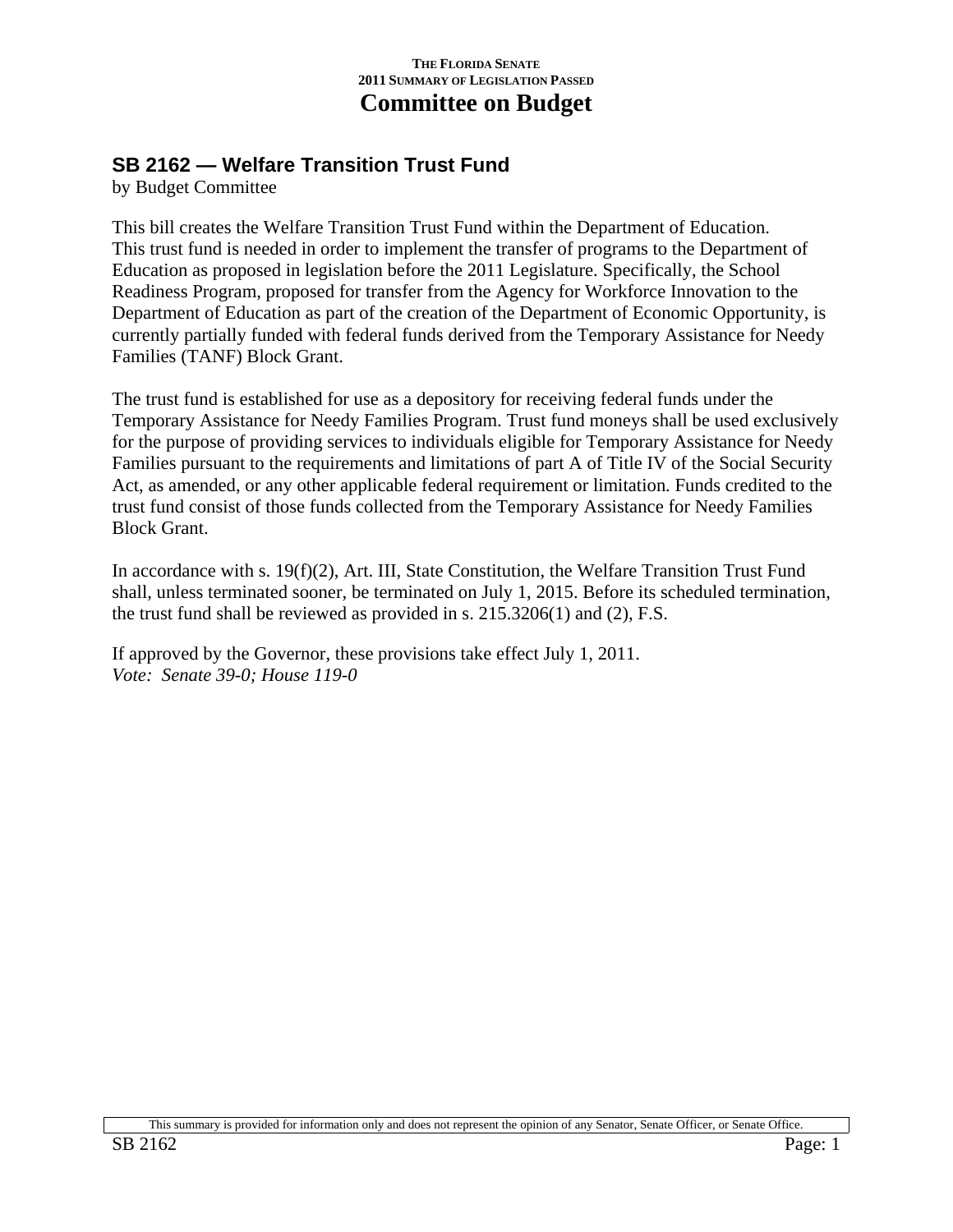## **HB 5011 — Commission on Capital Cases**

By Appropriations Committee and Rep. Grimsley

The bill provides for the following:

- Repeals the Commission on Capital Cases from s. 27.709, F.S.
- Requires the executive director of the Justice Administrative Commission to maintain the registry of capital collateral qualified attorneys.
- Requires the executive director of the Justice Administrative Commission to request additional attorneys to add to the registry when fewer than 50 attorneys are listed statewide on the registry.

If approved by the Governor, these provisions take effect July 1, 2011. *Vote: Senate 27-12; House 82-37* 

This summary is provided for information only and does not represent the opinion of any Senator, Senate Officer, or Senate Office.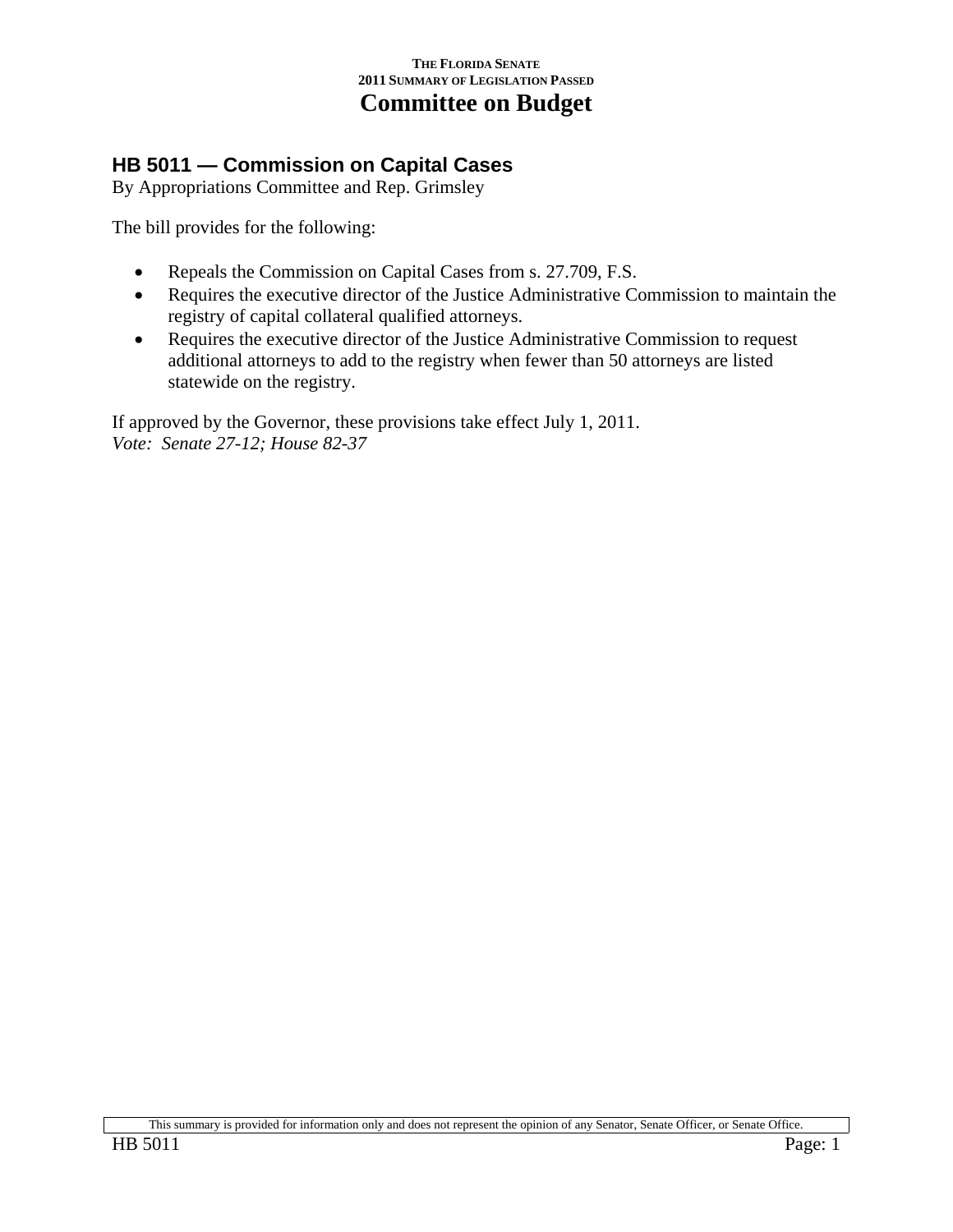## **HB 5303 — Biomedical Research**

by Health Care Appropriations Subcommittee; Rep. Hudson

The bill provides statutory changes to conform to the FY 2011-2012 General Appropriations Act. Specifically, the bill revises provisions of s. 216.5602 (12), F.S., as follows:

- Modifies the amount of revenue from the cigarette surcharge deposited in the Health Care Trust Fund to be reserved and subsequently transferred to the Biomedical Research Trust Fund within the Department of Health from \$50 million to \$25 million beginning in the 2011-2012 fiscal year. Allocation of the funds is subject to an annual appropriation in the General Appropriations Act.
- Decreases the amount of funding provided to the James and Esther King Biomedical Research Program and the William G. "Bill" Bankhead Coley Cancer Research Program from \$20 million each to \$5 million each.
- Decreases the amount of funding provided to the H. Lee Moffitt Cancer Center and Research Program from \$10 to \$5 million.
- Provides \$5 million each to the Sylvester Cancer Center at the University of Miami and the Shands Cancer Center at the University of Florida for cancer research activities. The 2011-12 General Appropriations Act appropriates \$5 million to the Shands Cancer Hospital, not the Shands Cancer Center. This is an error in the bill and Senator Negron made a statement on the Floor of the Senate indicating his intent that the funds go to the Shands Cancer Hospital.

If approved by the Governor, these provisions take effect July 1, 2011. *Vote: Senate 31-7; House 115-0*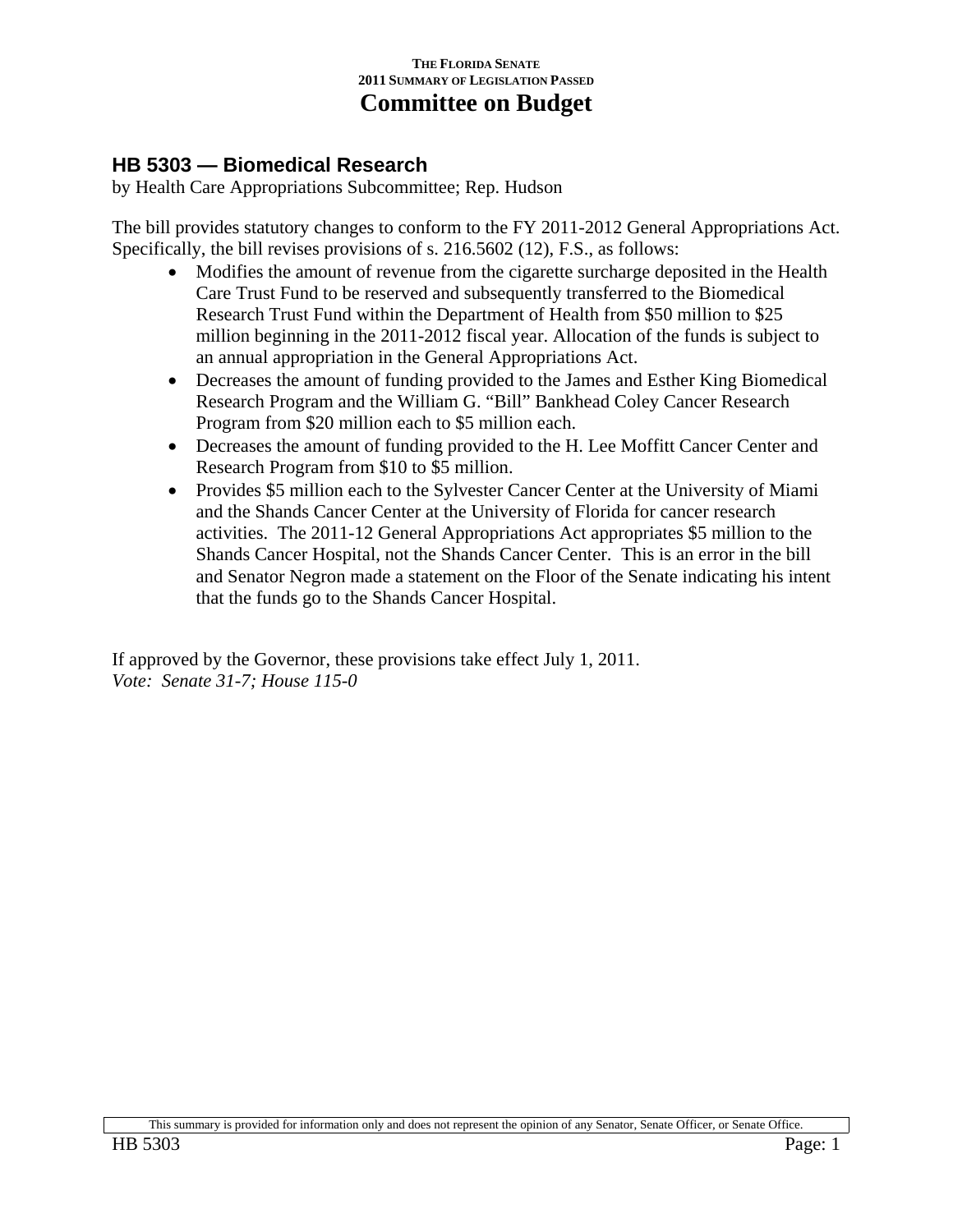# **HB 5305 — Correctional Medical Authority**

by Health Care Appropriations Subcommittee; Rep. Hudson

The bill provides statutory changes to conform to the FY 2011-2012 General Appropriations Act. Specifically, the bill:

- Repeals all sections of statute creating the Correctional Medical Authority.
- Repeals all sections of statute establishing and directing the duties and responsibilities of the Correctional Medical Authority.
- Makes conforming changes by deleting reference to the Correctional Medical Authority elsewhere in statute.

If approved by the Governor, these provisions take effect July 1, 2011. *Vote: Senate 26-13; House 81-34*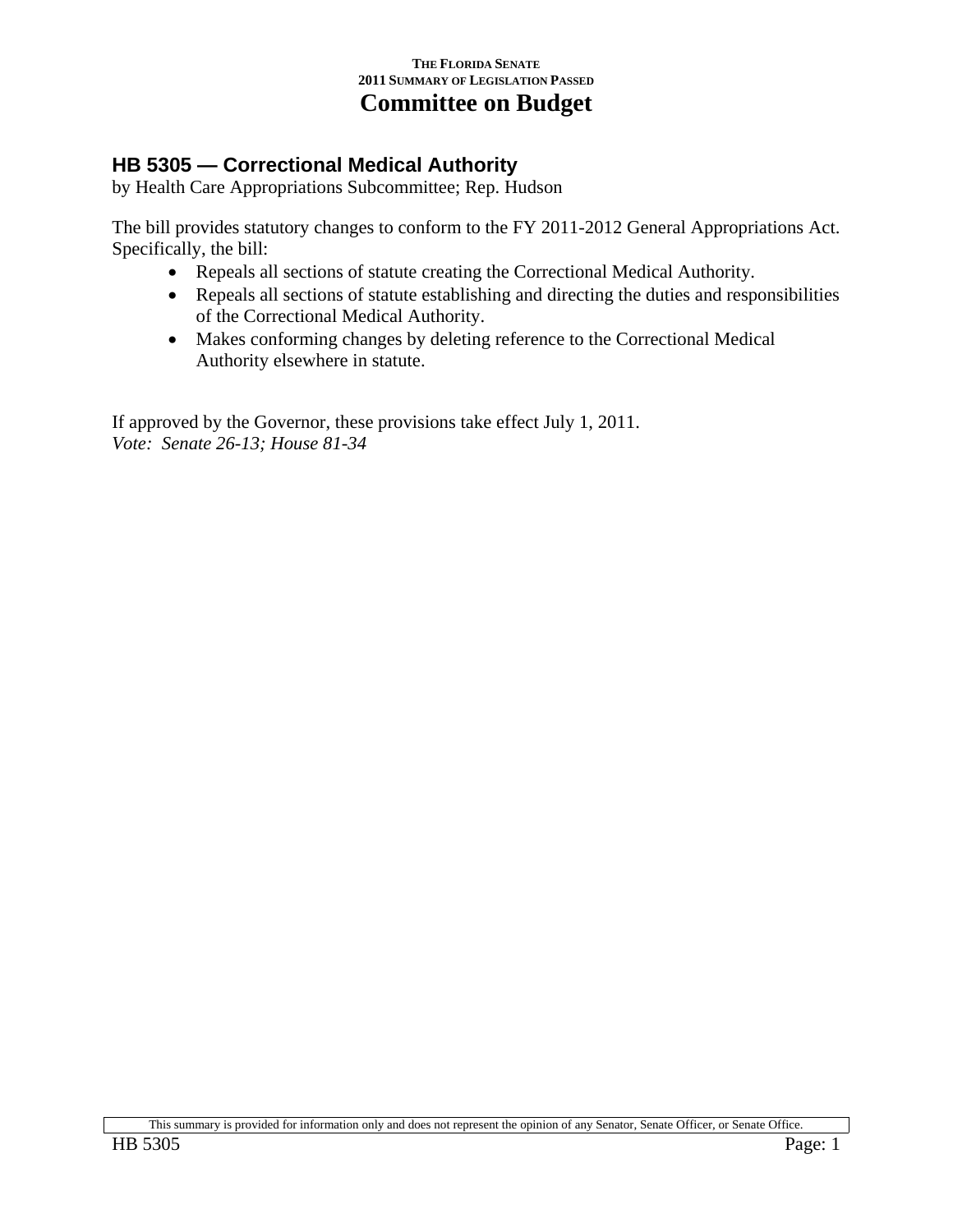## **HB 5401 — Cybercrime Office**

by Appropriations Committee and Rep. Glorioso

The bill which repeals s. 16.61, F.S., and creates s. 943.0415, F.S., provides for the transfer of the powers, duties and functions of the Cybercrime Office from the Department of Legal Affairs to the Department of Law Enforcement.

If approved by the Governor, these provisions take effect July 1, 2011. *Vote: Senate 39-0; House 118-0*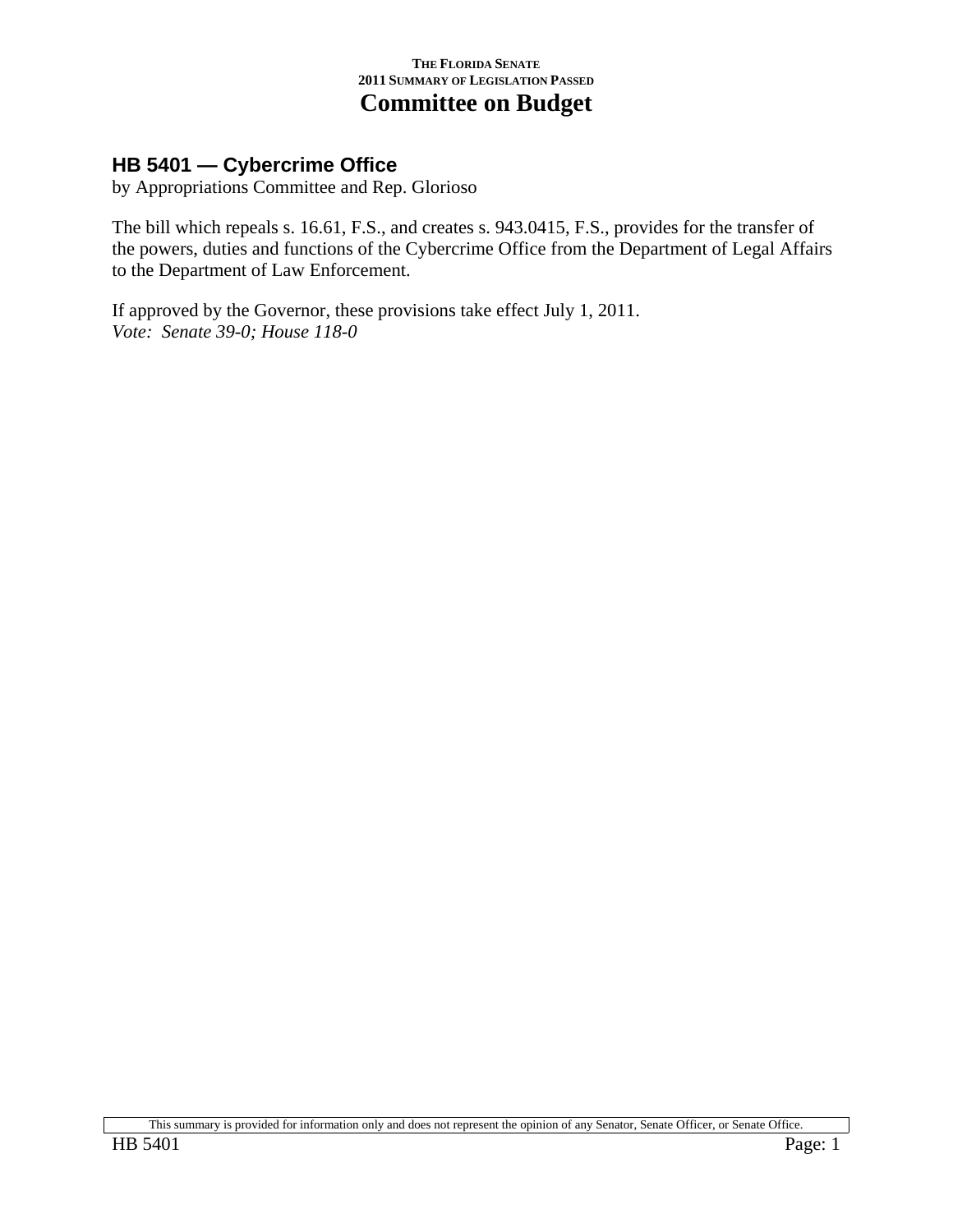# **HB 5405 — Trust Funds of the State Courts System**

by Appropriations Committee and Rep. Glorioso

The bill:

- Amends ss. 28.241, 34.041, 35.22, and 44.108, F.S., to redirect moneys generated from filing fees from the state courts' Mediation and Arbitration Trust Fund to the State Courts Revenue Trust Fund.
- The moneys credited to the State Courts Revenue Trust Fund include fees for trial and appellate proceedings, filing fees from any civil action, suit, or proceeding in county court, clerk of district court filing fees, and a filing fee of \$1 on all proceedings in the circuit or county courts.

If approved by the Governor, these provisions take effect July 1, 2011. *Vote: Senate 39-0; House 117-1*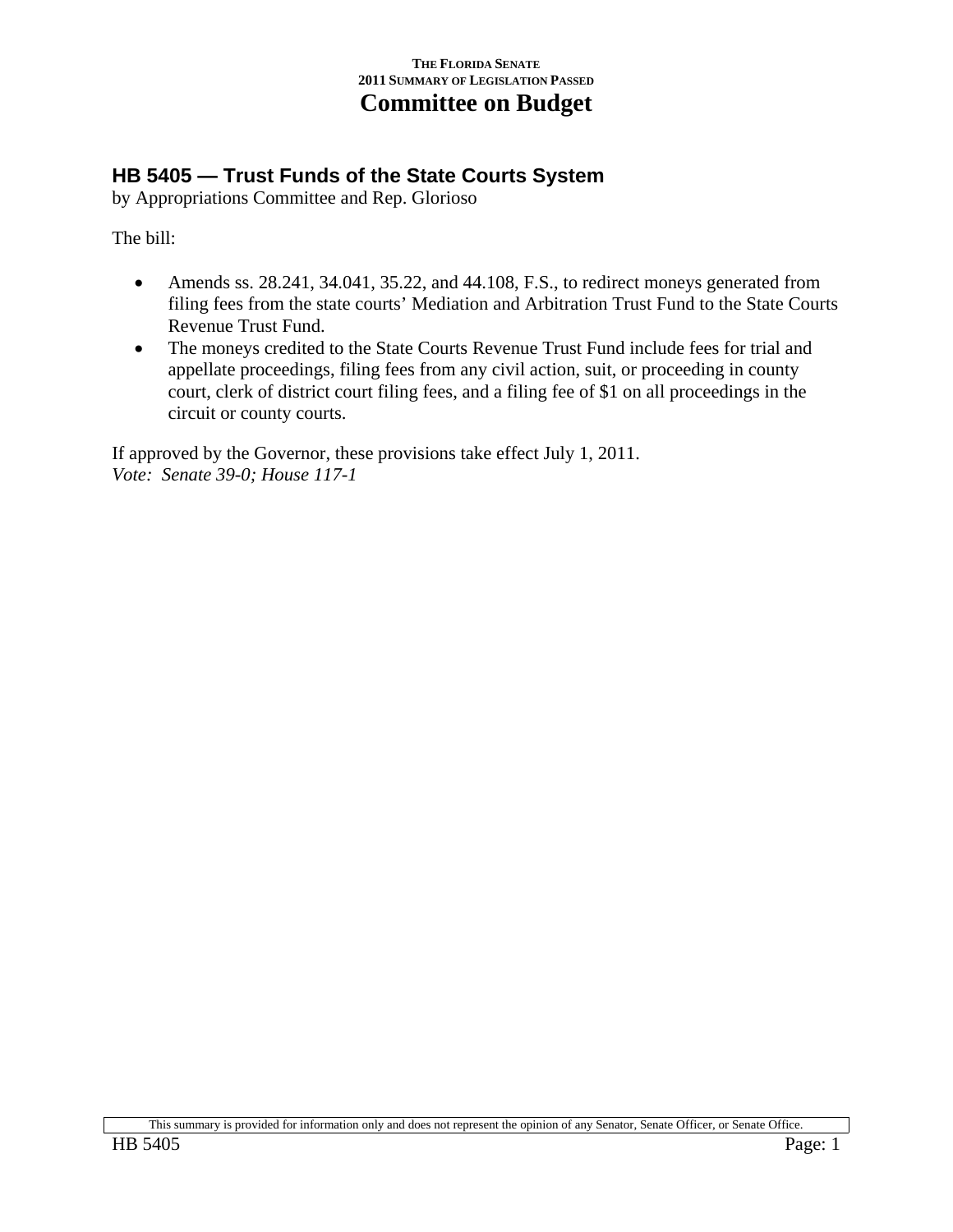# **HB 7205 — State Economic Enhancement and Development Trust Fund**

by the Select Committee on Government Reorganization; and Reps. Aubuchon and Hukill

This bill creates the State Economic Enhancement and Development Trust Fund within the Department of Economic Opportunity. Funds deposited into the trust fund shall be used for infrastructure and job creation opportunities and for the following purposes or programs:

- Transportation facilities that meet a strategic and essential state interest with respect to the economic development of the state;
- Affordable housing programs and projects in accordance with ch. 420, F.S.;
- Economic development incentives for job creation and capital investment;
- Workforce training associated with locating a new business or expanding an existing business; and
- Tourism promotion and marketing services, functions, and programs.

The trust fund is established for use as a depository for funds credited to the trust fund, to consist of documentary stamp tax proceeds as specified in law, local financial support funds, interest earnings, and cash advances from other trust funds.

In accordance with s. 19(f)(2), Art. III, State Constitution, the trust fund shall, unless terminated sooner, be terminated on July 1, 2015. Before its scheduled termination, the trust fund shall be reviewed as provided in s. 215.3206(1) and (2).

If approved by the Governor, these provisions take effect July 1, 2011. *Vote: Senate 34-5; House 84-34*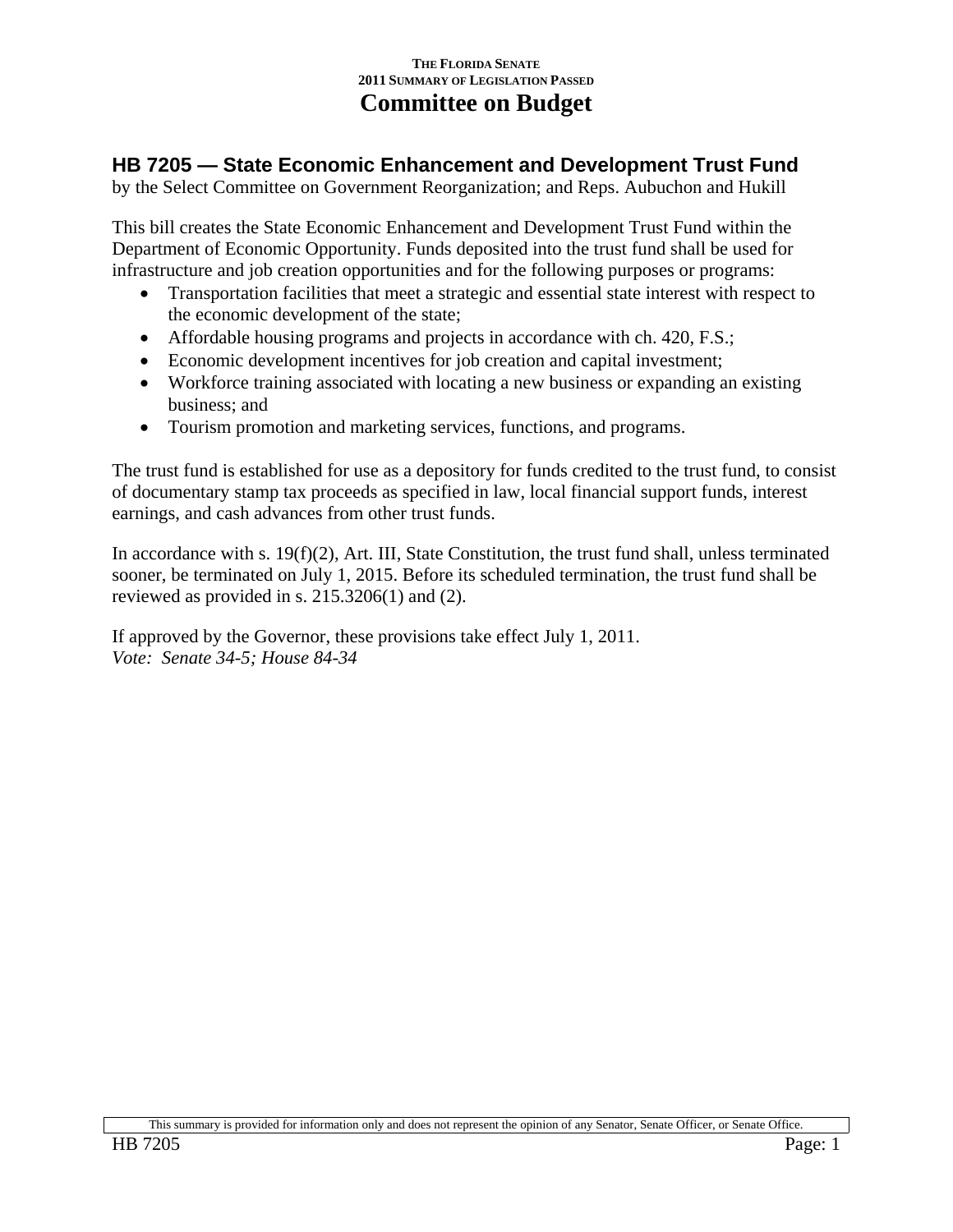# **HB 7207 — Trust Funds; Growth Management**

by the Select Committee on Government Reorganization; and Rep. Aubuchon

This bill as filed amended statutes for various trust funds – terminating certain trust funds and providing for revenue sources for a newly created trust fund.

The conference report provides instead for various provisions relating to growth management:

- Makes concurrency for parks and recreation, schools, and transportation facilities optional for local governments.
- Applies and revises the expedited comprehensive plan amendment process statewide.
- Deletes the requirement that comprehensive plans be financially feasible.
- Deletes the twice a year limitation on comprehensive plan amendments.
- Revises the small scale amendment process.
- Specifies that population projections should be a floor for requisite development except for areas of critical state concern.
- Allows additional planning periods for specific parts of the comprehensive plan.
- Abolishes 9J-5 (DCA's growth management regulations and incorporates certain provisions into the bill).
- Removes many of the state specifications and requirements for optional elements in the comprehensive plan, but allows local governments to continue to include optional elements.
- Expands and revises the optional sector plan process.
- Reduces the requirements of the evaluation and appraisal process.
- Revises the rural land stewardship program.
- Restricts the state's ability to interpret joint planning agreements.
- Clarifies and broadens the window for permit extensions.
- Creates a 4-year development of regional impact permit extension.
- Removes industrial areas, hotels/motels, and theaters from the list of developments of regional impact.
- Creates an exemption from the DRI process for mining projects and allows those mines to enter into agreements with the Department of Transportation.
- Adds a new 2-year permit extension, but caps the maximum extension at 4 years.
- Prohibits local governments from having referenda for local comprehensive plan amendments.
- Encourages planning innovation technical assistance.
- Sunsets the Century Commission in two years.
- Clarifies requirements for adopting criteria to address compatibility of lands relating to military installations.
- Allows a certain plan amendment to be readopted by a local government without being resubmitted to the state land planning agency.